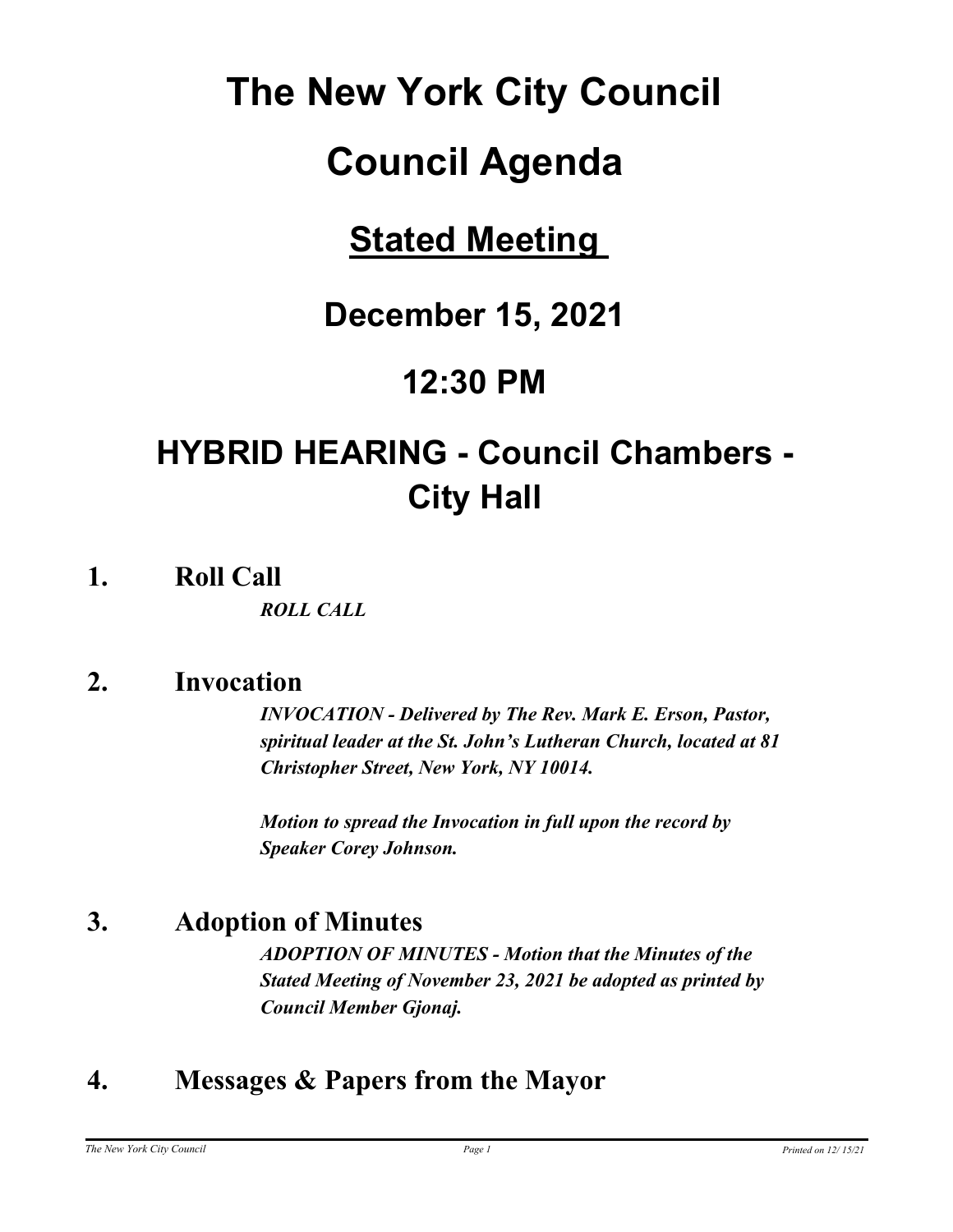#### *MESSAGES & PAPERS FROM THE MAYOR*

#### **M 0358-2021 Ms. Gail Nayowith, Board of Health**

Communication from the Mayor - Submitting the name of Ms. Gail Nayowith to the Council for its advice and consent regarding her appointment to the Board of Health, pursuant to Sections 31 and 553 of the City Charter. *Preconsidered - Rules, Privileges and Elections*

#### **Communications from City, County & Borough Offices 5.**

*COMMUNICATIONS FROM CITY, COUNTY & BOROUGH OFFICES*

**M 0359-2021 Transfer City funds between various agencies in Fiscal Year 2022 to implement changes to the City's expense budget. (MN-1)**

> Communication from the Office of Management & Budget - Transfer City funds between various agencies in Fiscal Year 2022 to implement changes to the City's expense budget, pursuant to Section 107(b) of the New York City Charter (MN-1) *Preconsidered - Finance*

**M 0360-2021 Appropriation of new City revenues in Fiscal Year 2022. (MN-2)**

> Communication from the Office of Management & Budget - Appropriation of new City revenues in Fiscal Year 2022, pursuant to Section 107(e) of the New York City Charter (MN-2) *Preconsidered - Finance*

# **6. Petitions and Communications**

*PETITIONS AND COMMUNICATIONS - None*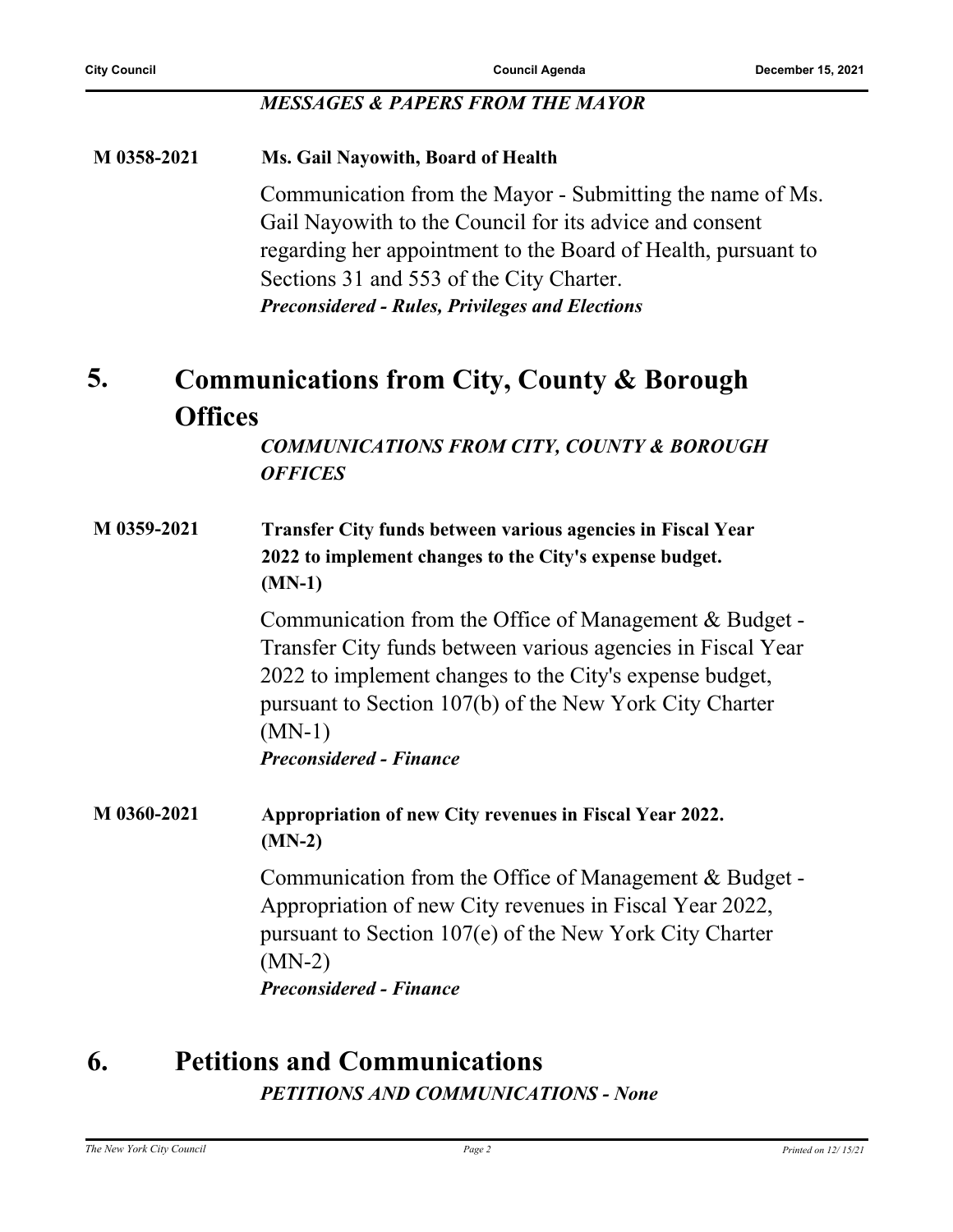## **7. Land Use Call-Ups** *LAND USE CALL-UPS*

#### **M 0361-2021 Zoning, 415 Madison Avenue, Manhattan (C 210453 ZSM and C 210454 ZSM)**

By Council Member Powers:

Pursuant to Sections 11.20b and 11.20c of the Council Rules and Section 197-d(b)(3) of the New York City Charter, the Council hereby resolves that the actions of the City Planning Commission on Uniform Land Use Review Procedure Application Numbers C 210453 ZSM and C 210454 ZSM (415 Madison Avenue) shall be subject to Council review.

**8. Communication from the Speaker** *COMMUNICATION FROM THE SPEAKER*

### **9. Discussion of General Orders** *DISCUSSION OF GENERAL ORDERS*

**10. Reports of Special Committees** *REPORTS OF SPECIAL COMMITTEES - None*

#### **11. Reports of Standing Committees** *REPORTS OF STANDING COMMITTEES*

#### **Report of the Committee on Civil and Human Rights** *REPORT OF THE COMMITTEE ON CIVIL AND HUMAN RIGHTS*

**Int 1208-2018-B Prohibiting employers from posting job listings without minimum and maximum salary information.**

A Local Law to amend the administrative code of the city of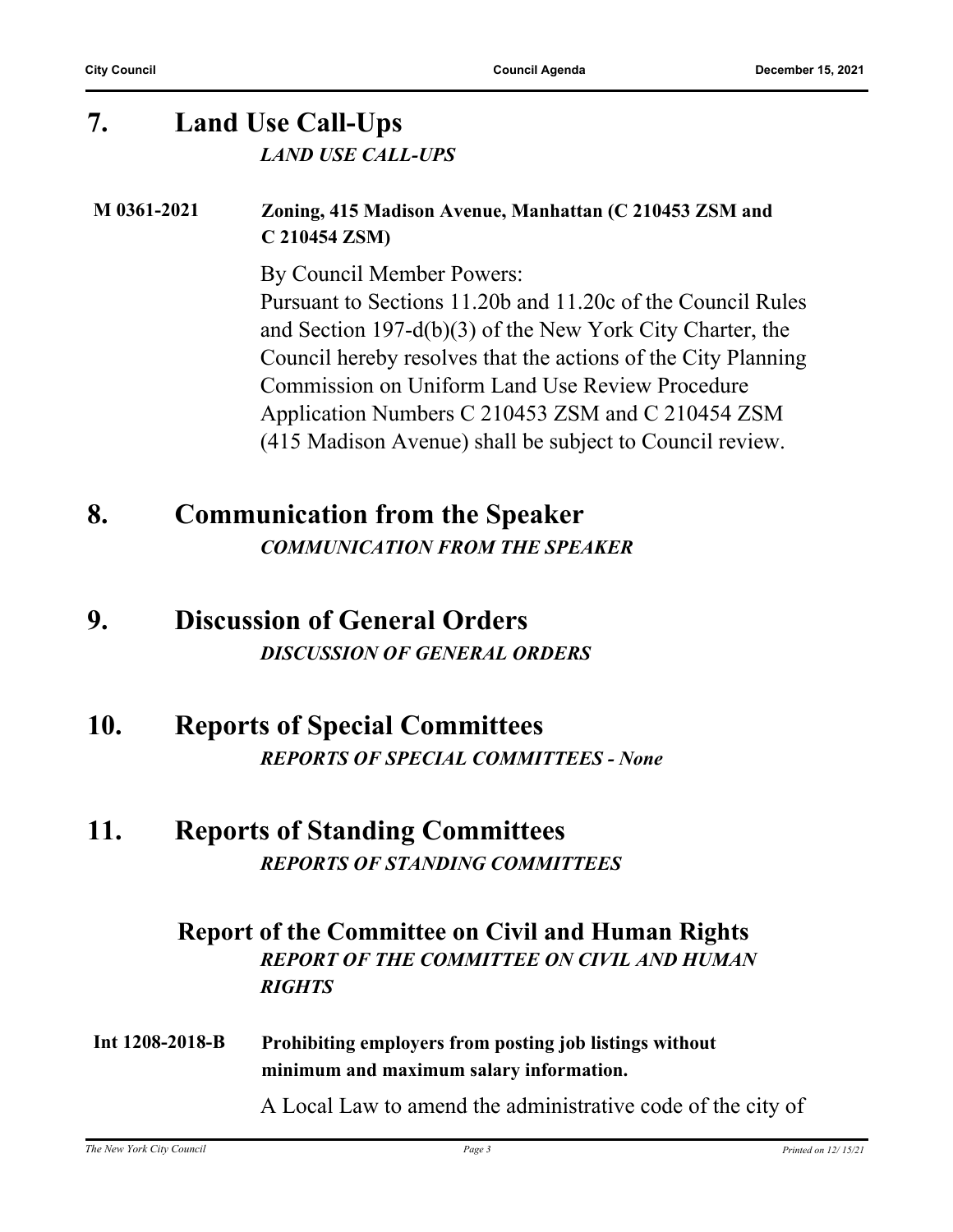New York, in relation to prohibiting employers from posting job listings without minimum and maximum salary information *Amended and Coupled on General Orders*

#### **Int 2020-2020-A Open captioning at motion picture theatres.**

A Local Law to amend the administrative code of the city of New York, in relation to open captioning at motion picture theaters *Amended and Coupled on General Orders*

## **Report of the Committee on Consumer Affairs and Business Licensing**

*REPORT OF THE COMMITTEE ON CONSUMER AFFAIRS AND BUSINESS LICENSING*

**Int 1775-2019-C Restricting eating utensils and extra eating containers, and clarifying the definition of third-party courier service.**

> A Local Law to amend the administrative code of the city of New York, in relation to restricting eating utensils and extra eating containers, and clarifying the definition of third-party courier service

*Amended and Laid Over*

**Int 2096-2020-A Authorizing the department of consumer and worker protection to issue temporary operating licenses to sidewalk cafe applicants if certain requirements are satisfied.**

> A Local Law to amend the administrative code of the city of New York, in relation to authorizing the department of consumer and worker protection to issue temporary operating licenses to sidewalk cafe applicants if certain requirements are satisfied

*Amended and Coupled on General Orders*

**Int 2134-2020 Preparation of plans in connection with petitions for revocable consents for sidewalk cafes.**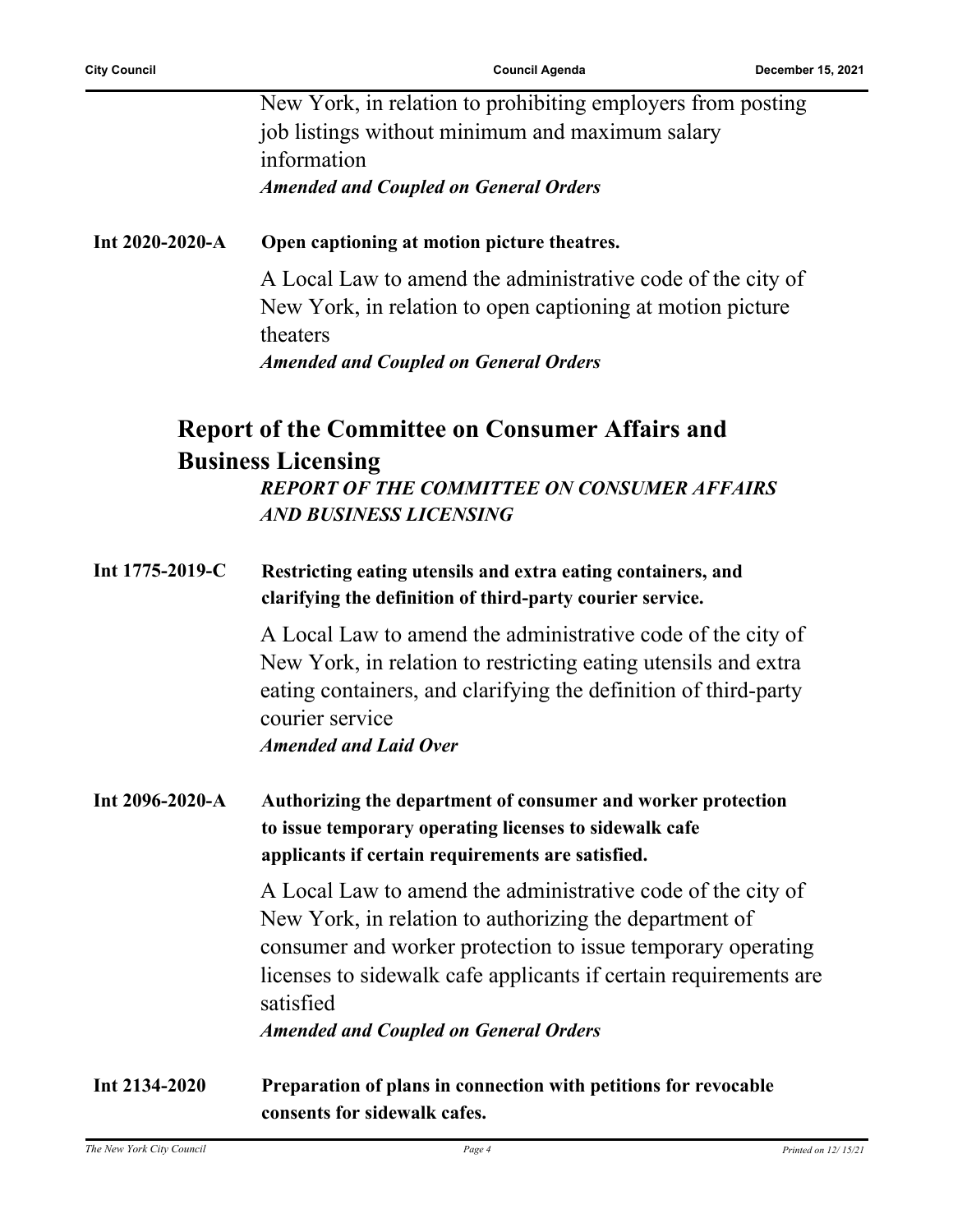A Local Law to amend the administrative code of the city of New York, in relation to the preparation of plans in connection with petitions for revocable consents for sidewalk cafes *Coupled on General Orders*

**Report of the Committee on Environmental Protection** *REPORT OF THE COMMITTEE ON ENVIRONMENTAL PROTECTION*

#### **Int 0271-2018-A Reducing unnecessary illumination in city-owned spaces.**

A Local Law to amend the administrative code of the city of New York, in relation to reducing unnecessary illumination in city-owned spaces *Amended and Coupled on General Orders*

- **Int 0274-2018-A Nighttime illumination during peak avian migration periods** A Local Law to amend the administrative code of the city of New York, in relation to nighttime illumination during peak avian migration periods *Amended and Coupled on General Orders*
- **Int 2317-2021-A Use of substances with certain emissions profiles.**

A Local Law to amend the administrative code of the city of New York, in relation to the use of substances with certain emissions profiles *Amended and Coupled on General Orders*

### **Report of the Committee on Finance** *REPORT OF THE COMMITTEE ON FINANCE*

| Int $2470 - 2021$ | <b>Budget Extender</b> |
|-------------------|------------------------|
|-------------------|------------------------|

A Local Law in relation to the date of submission by the mayor of a preliminary management report, the date of submission by the mayor of the preliminary certificate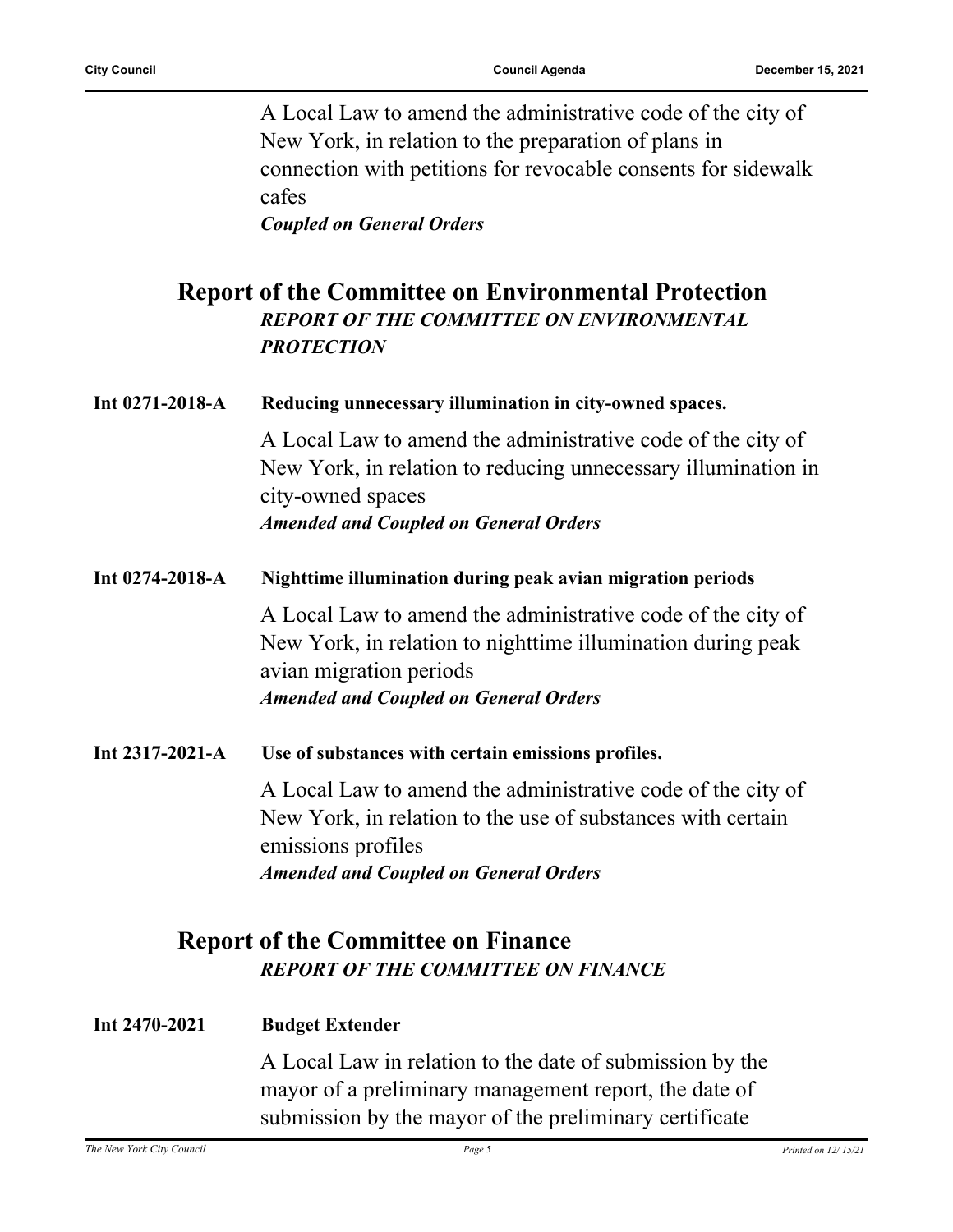regarding debt and reserves and appropriations and expenditures for capital projects, the date of submission by the mayor of the preliminary budget, the date of publication by the director of the independent budget office of a report on revenues and expenditures, the date of submission by the community boards of statements in regard to the preliminary budget, the date of submission by the commissioner of finance of an estimate of the assessed valuation of real property and statement of real property taxes due, expected to be received, and uncollected, the date of submission by the mayor of a tax benefit report, the date of submission by the borough boards of statements on budget priorities, the date of submission by the borough presidents of proposed modifications of the preliminary budget, the date of publication by the director of the independent budget office of a report analyzing the preliminary budget, and the date of submission by the campaign finance board of estimates of the financial needs of the campaign finance board, relating to the fiscal year two thousand twenty-three *Coupled on General Orders*

**Res 1869-2021 Approving the new designation and changes in the designation of certain organizations to receive funding in the Expense Budget.**

> Resolution approving the new designation and changes in the designation of certain organizations to receive funding in the Expense Budget. *Preconsidered - Coupled on General Orders*

**Res 1870-2021 Supporting an undertaking, subject to appropriation, to pay an entity an amount equivalent to any shortfall in loan payments by taxi medallion owners who have restructured their debt pursuant to the taxi medallion owner relief program.**

> Resolution supporting an undertaking, subject to appropriation, to pay an entity an amount equivalent to any shortfall in loan payments by taxi medallion owners who have restructured their debt pursuant to the taxi medallion owner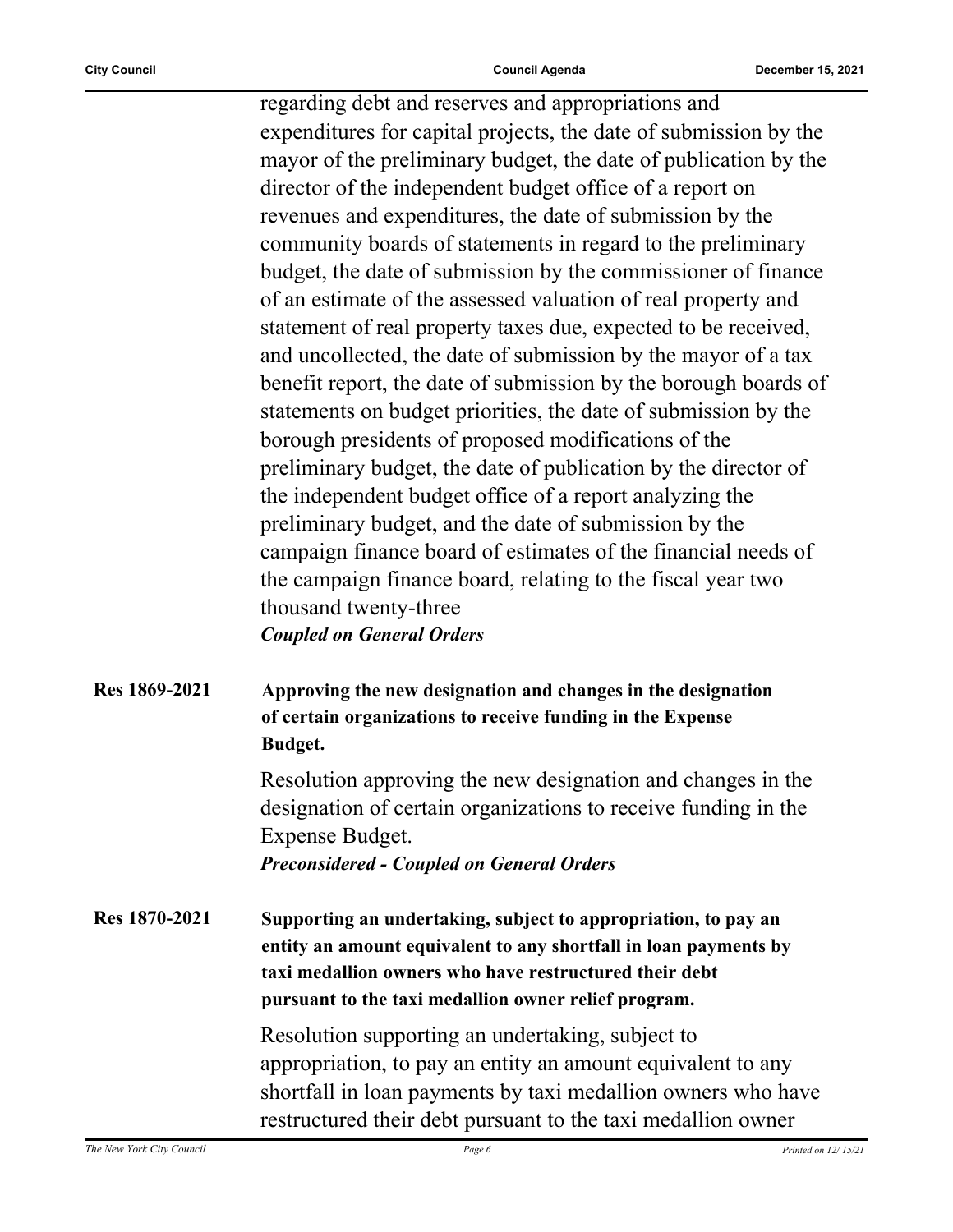|                 | relief program<br><b>Preconsidered - Coupled on General Orders</b>                                                                                                                                                                                                                                       |
|-----------------|----------------------------------------------------------------------------------------------------------------------------------------------------------------------------------------------------------------------------------------------------------------------------------------------------------|
| Res 1876-2021   | M 359 - Transfer City funds between various agencies in Fiscal<br>Year 2022 to implement changes to the City's expense budget.<br>$(MN-1)$                                                                                                                                                               |
|                 | RESOLUTION APPROVING THE MODIFICATION (MN-1)<br>OF UNITS OF APPROPRIATION AND THE TRANSFER<br>OF CITY FUNDS BETWEEN AGENCIES PROPOSED BY<br>THE MAYOR PURSUANT TO SECTION 107(b) OF THE<br>NEW YORK CITY CHARTER.<br><b>Preconsidered - Coupled on General Orders</b>                                    |
| Res 1877-2021   | M 360 - Approving a Modification (MN-2)                                                                                                                                                                                                                                                                  |
|                 | <b>RESOLUTION APPROVING A MODIFICATION (MN-2)</b><br>PURSUANT TO SECTION 107(e) OF THE CHARTER OF<br>THE CITY OF NEW YORK.<br><b>Preconsidered - Coupled on General Orders</b>                                                                                                                           |
|                 | <b>Report of the Committee on Fire and Emergency</b><br><b>Management</b>                                                                                                                                                                                                                                |
|                 | <b>REPORT OF THE COMMITTEE ON FIRE AND</b><br><b>EMERGENCY MANAGEMENT</b>                                                                                                                                                                                                                                |
| Int 2430-2021-A | Advancement and regulation of energy storage systems and the<br>adoption of current fire safety standards as incorporated in the<br>2015 edition of the international fire code.                                                                                                                         |
|                 | A Local Law to amend the New York city fire code, in relation<br>to the advancement and regulation of energy storage systems<br>and the adoption of current fire safety standards as<br>incorporated in the 2015 edition of the international fire code.<br><b>Amended and Coupled on General Orders</b> |

## **Report of the Committee on General Welfare** *REPORT OF THE COMMITTEE ON GENERAL WELFARE*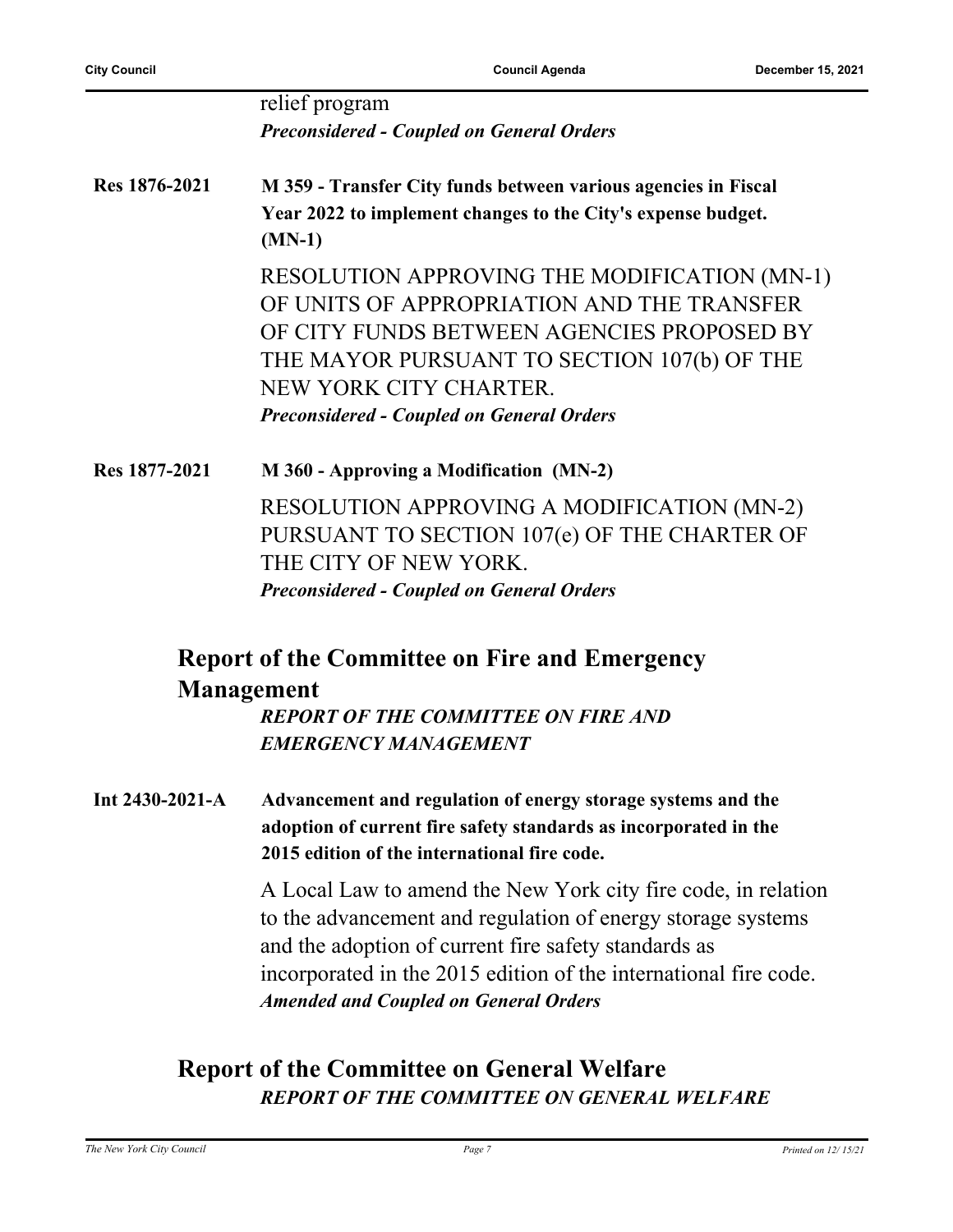| Int 1358-2019-A       | Information about the use of psychiatric medication for youth in<br>foster care.                                                                                                                                                         |
|-----------------------|------------------------------------------------------------------------------------------------------------------------------------------------------------------------------------------------------------------------------------------|
|                       | A Local Law to amend the administrative code of the city of<br>New York, in relation to information about the use of<br>psychiatric medication for youth in foster care<br><b>Amended and Coupled on General Orders</b>                  |
| Int 2081-2020-A       | Enhancing the application for and the transparency of the<br>emergency assistance grant program.                                                                                                                                         |
|                       | A Local Law to amend the administrative code of the city of<br>New York, in relation to enhancing the application for and the<br>transparency of the emergency assistance grant program<br><b>Amended and Coupled on General Orders</b>  |
|                       | <b>Report of the Committee on Governmental Operations</b><br><b>REPORT OF THE COMMITTEE ON GOVERNMENTAL</b><br><b>OPERATIONS</b>                                                                                                         |
| Int 0066-2018-A       | Establishing an office for neighborhood safety and the<br>prevention of gun violence.                                                                                                                                                    |
|                       | A Local Law to amend the New York city charter, in relation<br>to establishing an office for neighborhood safety and the<br>prevention of gun violence<br><b>Amended and Coupled on General Orders</b>                                   |
| Int $2117 - 2020 - A$ | Requiring the posting of mayoral executive orders online within<br>one business day of execution.                                                                                                                                        |
|                       | A Local Law to amend the administrative code of the city of<br>New York, in relation to requiring the posting of mayoral<br>executive orders online within one business day of execution<br><b>Amended and Coupled on General Orders</b> |
| Int 2438-2021-A       | Expanding language access and requiring the inclusion of video<br>content in the voter guide.                                                                                                                                            |
|                       | A Local Law to amend the New York city charter and the                                                                                                                                                                                   |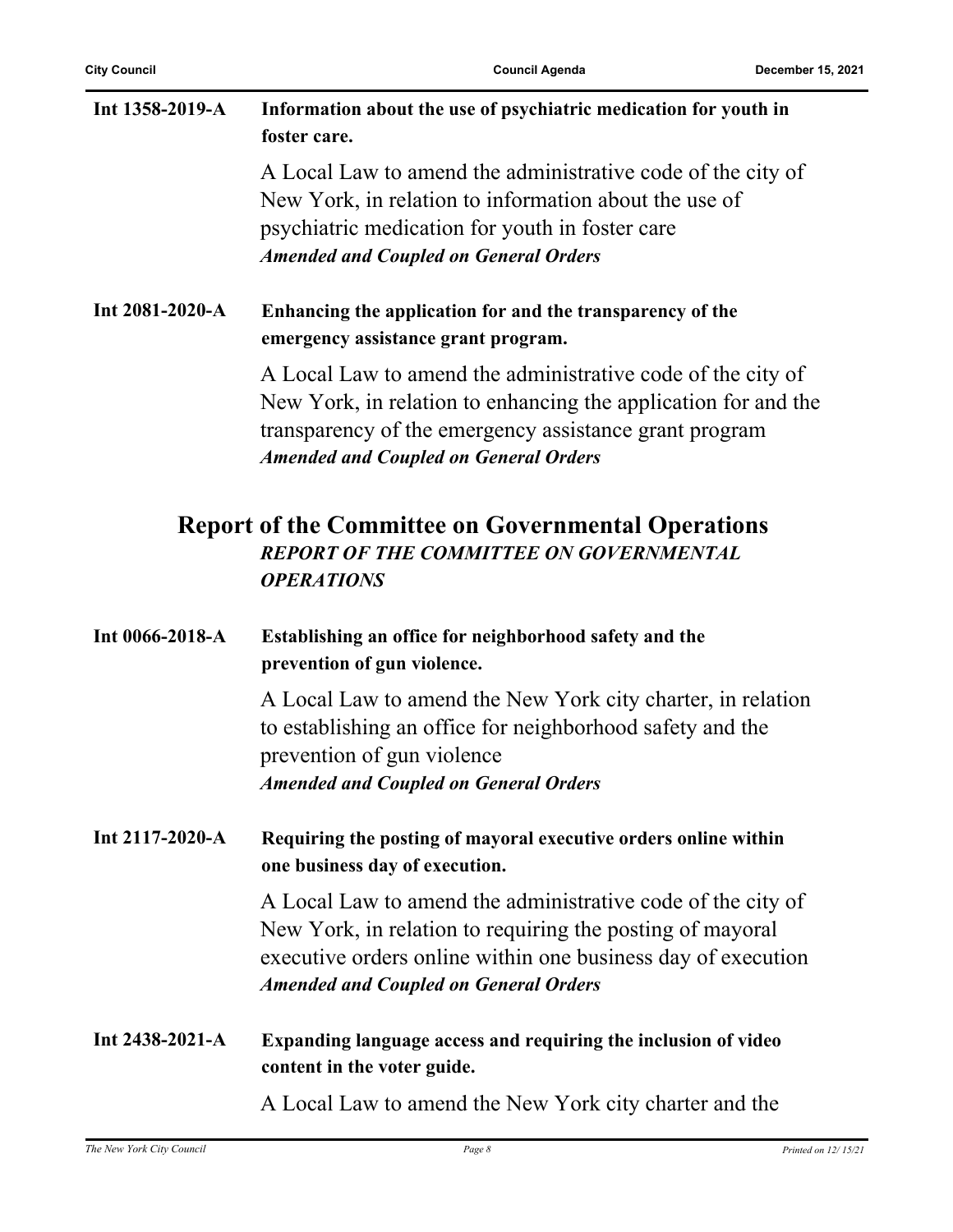administrative code of the city of New York, in relation to expanding language access and requiring the inclusion of video content in the voter guide *Amended and Coupled on General Orders*

#### **Report of the Committee on Health** *REPORT OF THE COMMITTEE ON HEALTH*

| Int 1326-2019-B | Requiring added sugar notifications in chain restaurants. |
|-----------------|-----------------------------------------------------------|
|                 |                                                           |

A Local Law to amend the administrative code of the city of New York, in relation to requiring added sugar notifications in chain restaurants *Amended and Coupled on General Orders*

#### **Report of the Committee on Housing and Buildings** *REPORT OF THE COMMITTEE ON HOUSING AND BUILDINGS*

| Int $2246 - 2021 - A$ | Establishment of a task force to study and make<br>recommendations regarding the potential conversion of vacant<br>or commercially unviable office space to other uses.                                  |
|-----------------------|----------------------------------------------------------------------------------------------------------------------------------------------------------------------------------------------------------|
|                       | A Local Law in relation to the establishment of a task force to<br>study and make recommendations regarding the potential<br>conversion of vacant or commercially unviable office space to<br>other uses |
|                       | <b>Amended and Coupled on General Orders</b>                                                                                                                                                             |
| Int $2265 - 2021 - B$ | <b>Stove safety knobs.</b>                                                                                                                                                                               |
|                       | A Local Law to amend the administrative code of the city of<br>New York, in relation to stove safety knobs.<br><b>Amended and Coupled on General Orders</b>                                              |
| Int $2411 - 2021 - A$ | Enforcement of provisions of the zoning resolution related to<br>eligibility requirements with respect to the development,                                                                               |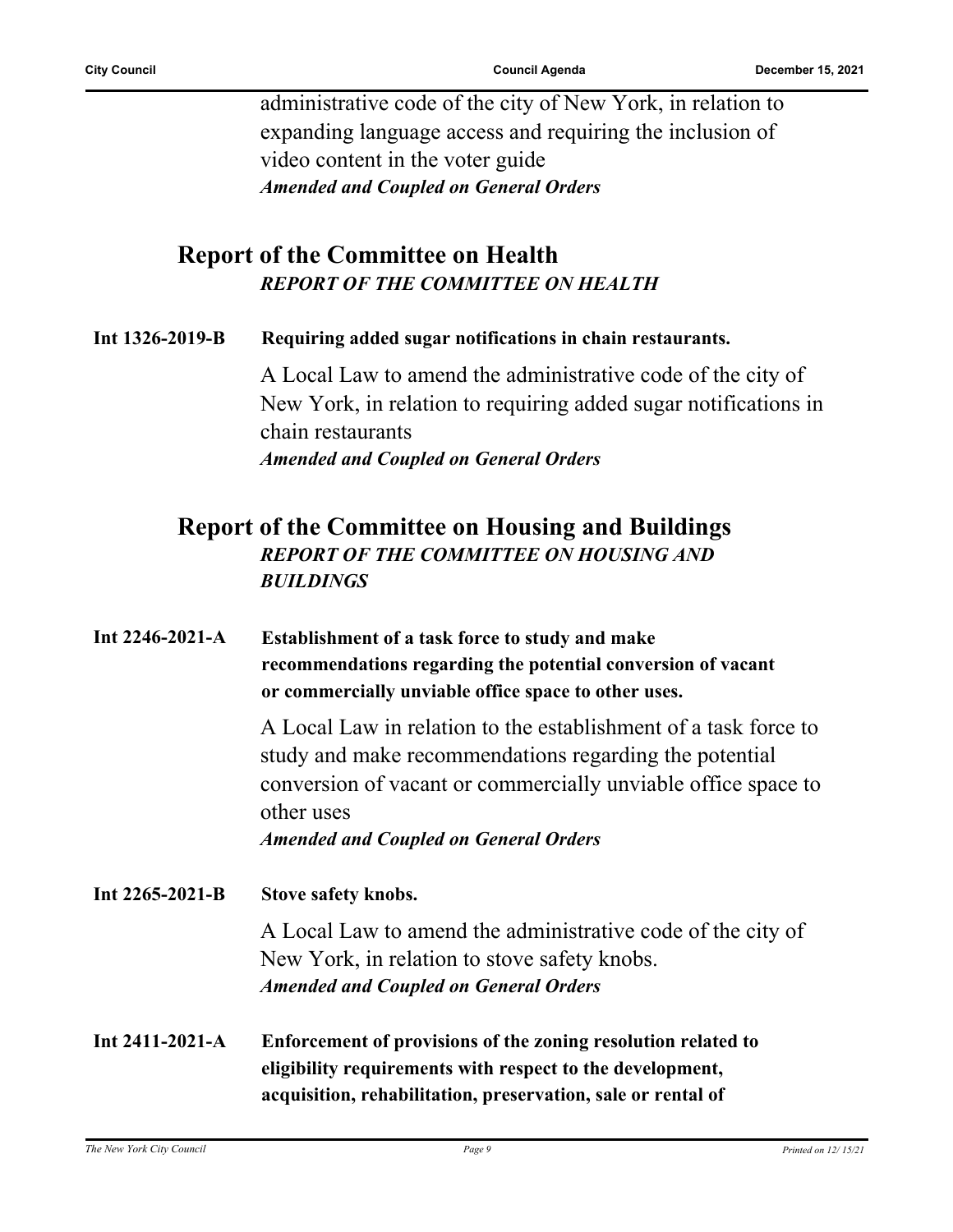#### **affordable housing administered by the dept of HPD.**

A Local Law to amend the New York city charter and the administrative code of the city of New York, in relation to enforcement of provisions of the zoning resolution related to eligibility requirements with respect to the development, acquisition, rehabilitation, preservation, sale or rental of affordable housing administered by the department of housing preservation and development *Amended and Coupled on General Orders*

#### **Int 2449-2021-A Penalties for failing to certify correction of immediately hazardous conditions and the reinspection of immediately hazardous conditions at construction sites.**

A Local Law to amend the administrative code of the city of New York, in relation to penalties for failing to certify correction of immediately hazardous conditions and the reinspection of immediately hazardous conditions at construction sites *Amended and Coupled on General Orders*

#### **Int 2476-2021 Exemption from taxation of alterations and improvements to multiple dwellings.**

A Local Law to amend the administrative code of the city of New York, in relation to exemption from taxation of alterations and improvements to multiple dwellings *Coupled on General Orders*

## **Report of the Committee on Mental Health, Disabilities and Addiction**

*REPORT OF THE COMMITTEE ON MENTAL HEALTH, DISABILITIES AND ADDICTION*

**Int 2005-2020-A Reporting on the mental health of New Yorkers during the COVID-19 public health crisis.**

A Local Law in relation to reporting on the mental health of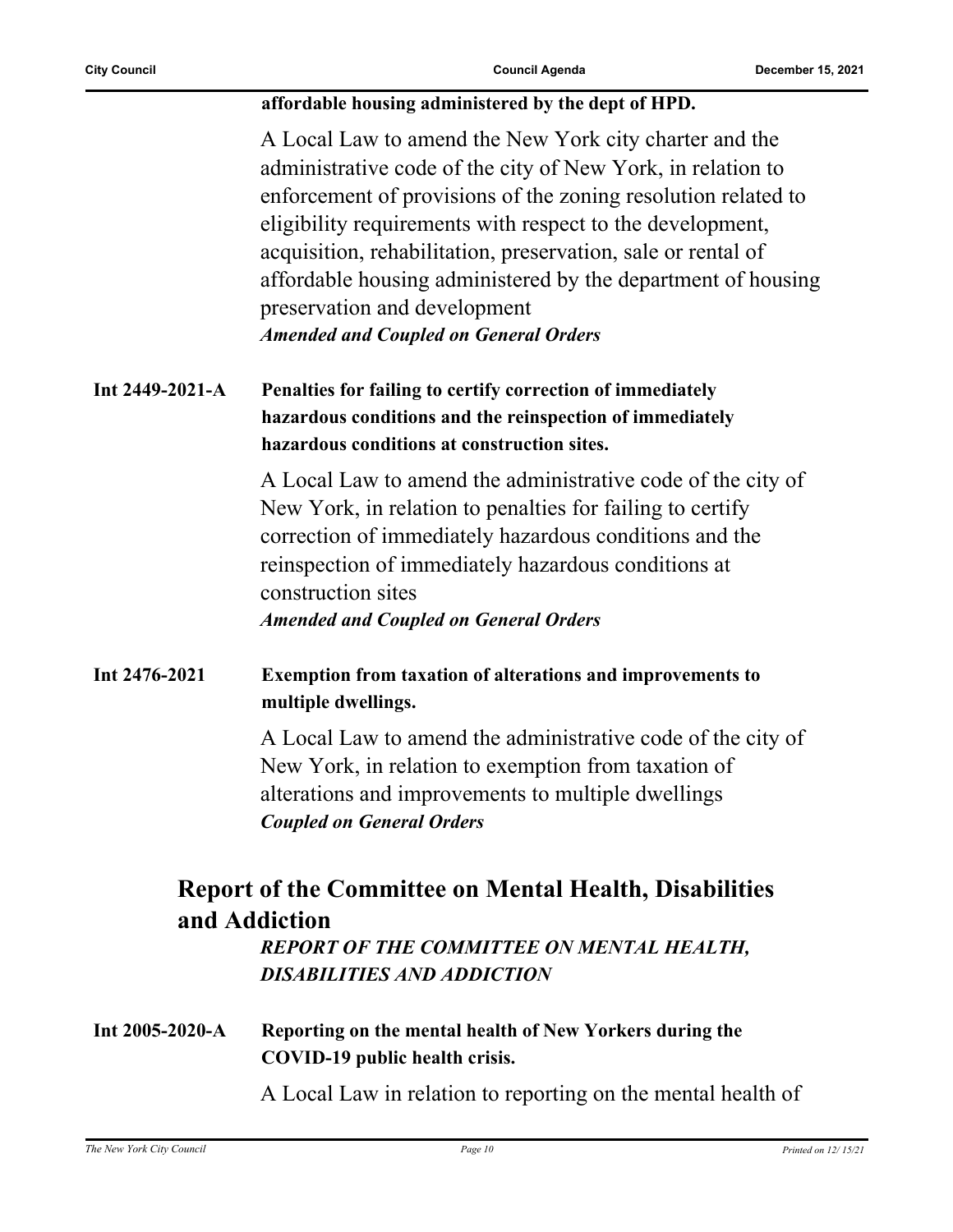New Yorkers during the COVID-19 public health crisis *Amended and Coupled on General Orders*

### **Report of the Committee on Parks and Recreation** *REPORT OF THE COMMITTEE ON PARKS AND RECREATION*

#### **Int 2462-2021 Renaming a park in the Borough of Queens, Archie Spigner Park, and to amend the official map of the city of New York accordingly.**

A Local Law in relation to renaming a park in the Borough of Queens, Archie Spigner Park, and to amend the official map of the city of New York accordingly *Coupled on General Orders*

#### **Int 2477-2021 Naming of 199 thoroughfares and public places.**

A Local Law in relation to the naming of 199 thoroughfares and public places, Frances Perkins Place, Borough of Manhattan, TIN PAN ALLEY, Borough of Manhattan, Sumner Redstone Way, Borough of Manhattan, Mother Maude Ford Way, Borough of Queens, Alex Pauline Road, Borough of Queens, Alex Pauline Road, Borough of Queens, Boxing Row, Borough of Brooklyn, Weyman Carey Way, Borough of Brooklyn, Police Officer Randolph Holder Way, Borough of Manhattan, Cicely Tyson Way, Borough of Manhattan, Detective Robert A. Cardona Way, Borough of Manhattan, Hector "Macho" Camacho Way, Borough of Manhattan, John Johnson Way, Borough of the Bronx, Robert "Black Rob" Ross Way, Borough of Manhattan, Pura Belpre Way, Borough of Manhattan, Israel Martinez Way, Borough of the Bronx, Mexico-Tenochtitlan, Borough of Manhattan, Melissa Kruppa Way, Borough of Staten Island, Sharon Nearby Way, Borough of Staten Island, FDNY FF Jimmy Martinez Way, Borough of Staten Island, Anton Updale Way, Borough of Staten Island, Sergeant Leif E. Eikeseth Way, Borough of Staten Island, Ira D Hudson Way USN Pearl Harbor KIA, Borough of Staten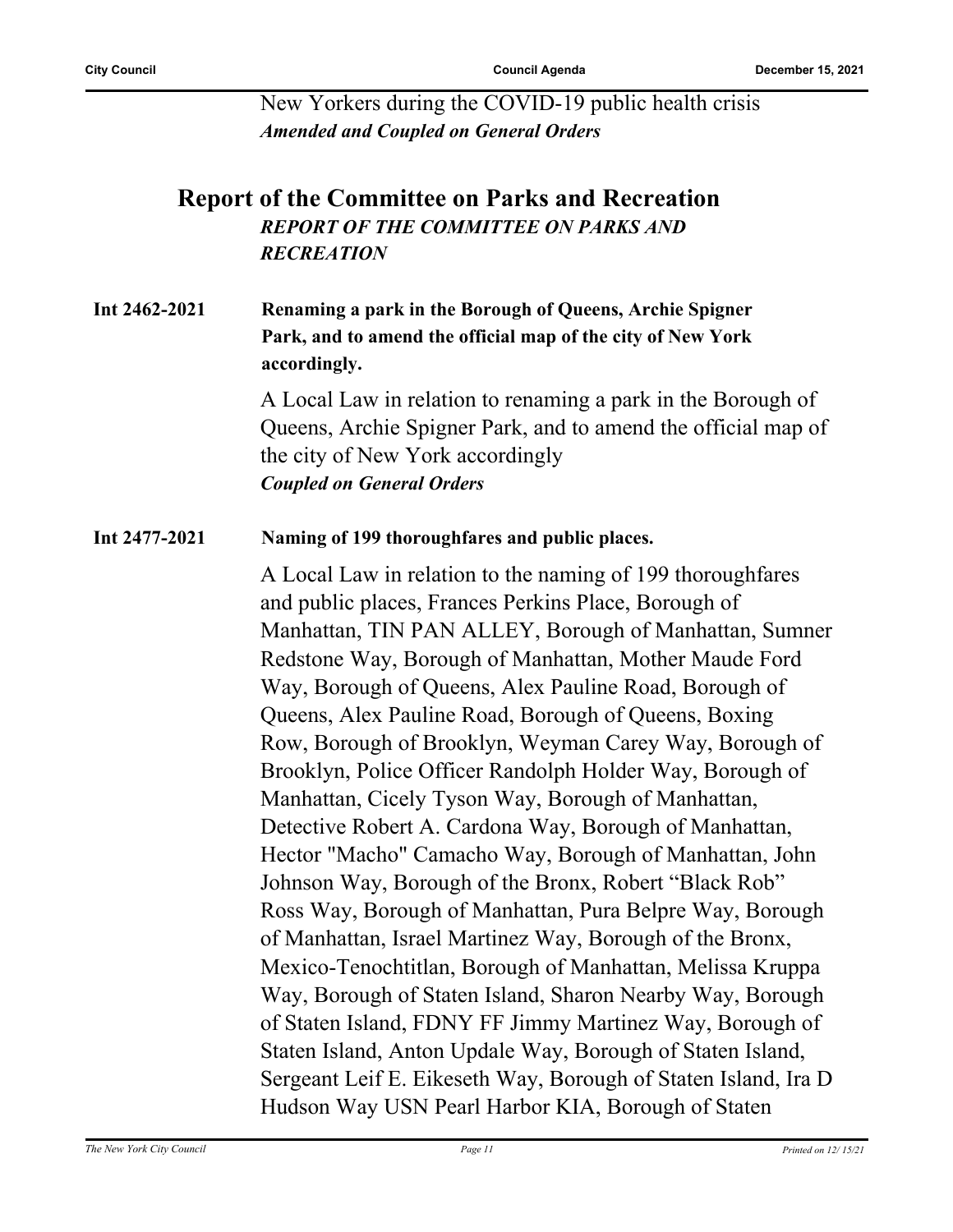Island, SGT Donald W. Tinney Jr. Street, Borough of Staten Island, Firefighter James J. Marshall Jr. Lane, Borough of Staten Island, Firefighter James J. Marshall Sr. Lane, Jennifer Diane Caputo Way, Borough of Staten Island, Dr. Ahmad Jaber Way, Borough of Brooklyn, Joseph Joyce Way, Borough of Brooklyn, Justin Wallace Way, Borough of Queens, Deborah Hoyle Way, Borough of Queens, Father Andrew Struzzieri Way, Borough of Queens, Clarence "SPUD" Josey Jr. Way, Borough of Queens, Neville Facey Way, Borough of Queens, Cathy LeBlanc Way, Borough of Queens, Benjamin Wright Way, Borough of Queens, Stephen Cooper Way, Borough of Queens, Darryl E. Greene Way, Borough of Queens, Johnny Pacheco Way, Borough of the Bronx, PFC Buford Brown Way, Borough of the Bronx, Reverend Luciano Soto Way, Borough of the Bronx, Dr. Carolyn G. Williams Way, Borough of the Bronx, Thomasina Bushby Way, Borough of the Bronx, Celia Cruz Salsa Legend, Borough of the Bronx, Sylvester Royer Corner, Borough of the Bronx, William 'Bill' Howard Sr. Way, Borough of Brooklyn, Rev. Dr. Robert E. Cornegy, Sr. Way, Borough of Brooklyn, Dr. Sam Pinn Jr. Way, Borough of Brooklyn, Carmelo Sanchez Way, Borough of the Bronx, Roxanne Reid Way, Borough of the Bronx, Beverly Roberts Way, Borough of the Bronx, Juan Antonio Rossy Way, Borough of the Bronx, John McKelvey Sr. Way Villa Rosa Bonheur, Borough of the Bronx, Tenzing Norgay Sherpa Way, Borough of Queens, Joseph Ricevuto Way, Borough of Queens, Steve Knobel Way, Borough of Queens, Stanley, Kathleen & Robert Rygor Way, Borough of Queens, Monti Castañeda Corner, Borough of Queens, Peter Magnani Way, Borough of Queens, Ebenezer "Ben" Edwards Way, Borough of Brooklyn, Phil Foglia Way, Borough of the Bronx, Joseph Migliucci Way, Borough of the Bronx, Madonia Road, Borough of the Bronx, St. John's Way, Borough of Queens, Little Bangladesh Avenue, Borough of Queens, Eleanor Dowe Blvd, Borough of the Bronx, Curtis Hamilton Way, Borough of the Bronx, Hetty Fox Lane,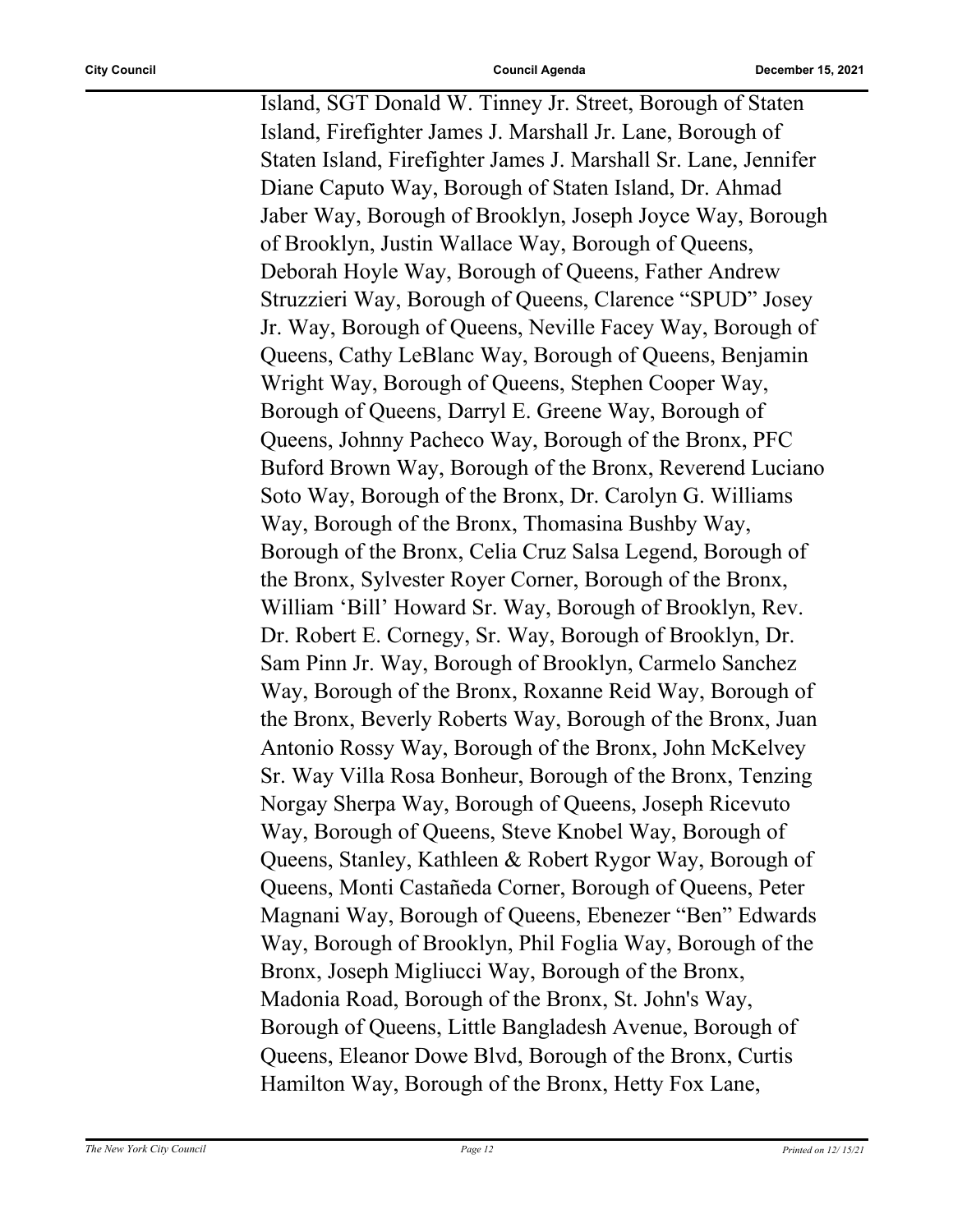Borough of the Bronx, Andy "The Barber" Foxe Way, Borough of the Bronx, Winifred A.R. Bama Way, Borough of the Bronx, Bishop Roy Bryant Sr. DD Way, Borough of the Bronx, Hon. Aurelia Greene Way, Borough of the Bronx, Rosella Gregg Way, Borough of the Bronx, Mother Cordelia Gilford Way, Borough of the Bronx, Thomas 'Tommy' A. Solfio Way, Borough of the Bronx, Mario D'Agostino Way, Borough of the Bronx, Conti's Pastry Shoppe Boulevard, Borough of the Bronx, Joe Chiodi Way, Borough of the Bronx, Michael Prince Way, Borough of the Bronx, Ibrahim al-Hamdi Way, Borough of the Bronx, Joseph Oddo Way, Borough of the Bronx, Gjergj Kastrioti Skenderbeu Way, Borough of the Bronx, PePe Cardona Way, Borough of the Bronx, Carmine Palladino Way, Borough of the Bronx, Dominick Schiano Way, Borough of the Bronx, Fan Noli Way, Borough of the Bronx, Melvin "Mel" Doby Memorial Way, Borough of Queens, Reverend Laura G. Lowery Way, Borough of Queens, Union Course Racetrack, Borough of Queens, Maureen Walthers Way, Borough of Queens, Joseph Magnus Way, Borough of Queens, Phil "Scooter" Rizzuto Corner, Borough of Queens, Sarah Whiting Way, Borough of Queens, Ganesh Temple Street, Borough of Queens, Rabbi Dr. Asher Murciano Way, Borough of Queens, Ivan Mrakovcic Way, Borough of Queens, rue Barry Lewis Way, Borough of Queens, Detective Brian Simonsen Way, Borough of Queens, Police Officer FRANK G. MACRI WAY, Borough of Queens, Salvatore "Buddy" Scotto Way, Borough of Brooklyn, Andreas Stylianou Way, Borough of Brooklyn, Joseph Ferris Way, Borough of Brooklyn, Nicholas Heyward Sr. Place, Borough of Brooklyn, Elisa Torres Way, Borough of Brooklyn, District Attorney Kenneth P. Thompson Way, Borough of Brooklyn, Rita's Way, Borough of Brooklyn, Genevieve (Jenny) Eason Way, Borough of Manhattan, David Dinkins Drive, Borough of Manhattan, Rev. Dr. J. G. McCann Way, Borough of Manhattan, Marie Andrée Bichotte Way, Borough of Brooklyn, Frank Scollo Way, Borough of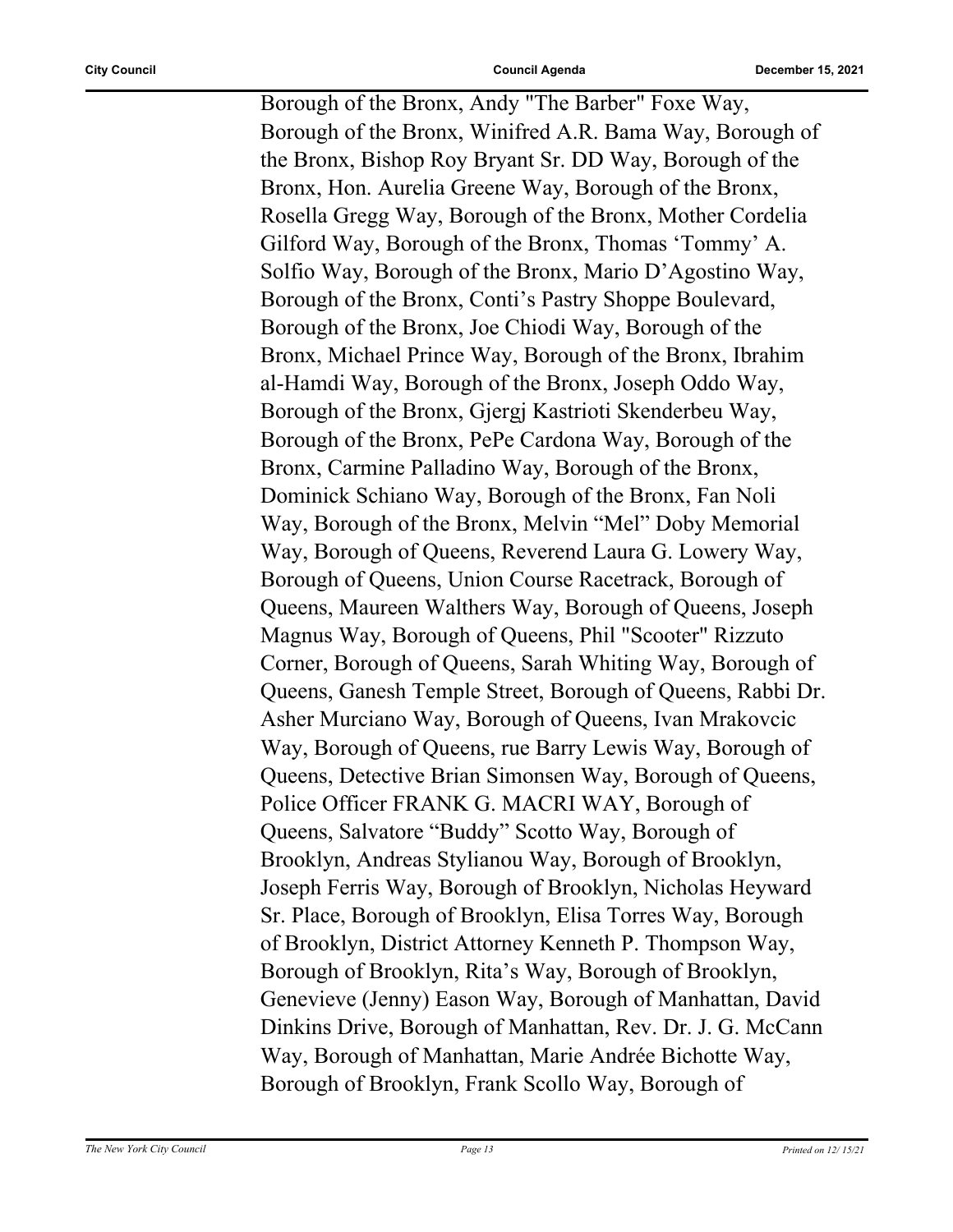Brooklyn, The Brooklyn/Bedford Park 9/11 Memorial, Borough of Brooklyn, Patrick Solomita Way, Borough of Brooklyn, John A. Cortese Way, Borough of Brooklyn, Dr. Louis A. Grecco Way, Borough of Staten Island, Louis C. Antonelli Way, Borough of Staten Island, BILL MCCREARY WAY. Borough of Queens, Archie Spigner Way, Borough of Queens, Theresa Irene Merritt Way, Borough of Queens, Robert Oliver, Jr. Way, Borough of Queens, Barbara Jackson Way, Borough of Queens, Ortner Vernon Murray, Borough of Queens, Rodney Johnson Way, Borough of Queens, James Edward Heath Way, Borough of Queens, Michael Perna Way, Borough of Queens, Mary Moody Way, Borough of Queens, Marguerite Henderson Way, Borough of Queens, Ann Petry Place, Borough of Manhattan, Althea Gibson Street, Borough of Manhattan, Judge Sheila Abdus Salaam Way, Borough of Manhattan, Bishop James P. Roberts, Sr. Way, Borough of Manhattan, Rev. Allen James Way, Borough of Manhattan, Bishop C.M. "Sweet Daddy" Grace Lane, Borough of Manhattan, Audre Lorde Way, Borough of Manhattan, Saint Tikhon Way, Borough of Manhattan, Wynn Handman Way, Borough of Manhattan, Ludie Brown Way, Borough of the Bronx, Vonte S. Murray Way, Borough of the Bronx, Onaje Allan Gumbs Way, Borough of the Bronx, Patricia Wiley Way, Borough of the Bronx, Avenues for Justice Way, Borough of Manhattan, Donald Suggs Jr. Way, Borough of Manhattan, Terrence McNally Way, Borough of Manhattan, Rafael "Bullumba" Landestoy Way, Borough of Manhattan, Isaiah Ché Moronta Way, Borough of Manhattan, Edith Prentiss Way, Borough of Manhattan, Coogan's Way, Borough of Manhattan, Gregorio Luperon High School Way, Borough of Manhattan, Hugo Cabrera Way, Borough of Manhattan, Víctor Víctor Way, Borough of Manhattan, Johnny Ventura Way, Borough of Manhattan, Quisqueya Plaza, Borough of Manhattan, Rev. Maggie Howard Way, Borough of Staten Island, Social Activist Joseph N. Gumbs Way, Borough of Staten Island, Bartolomeo Giove Way, Borough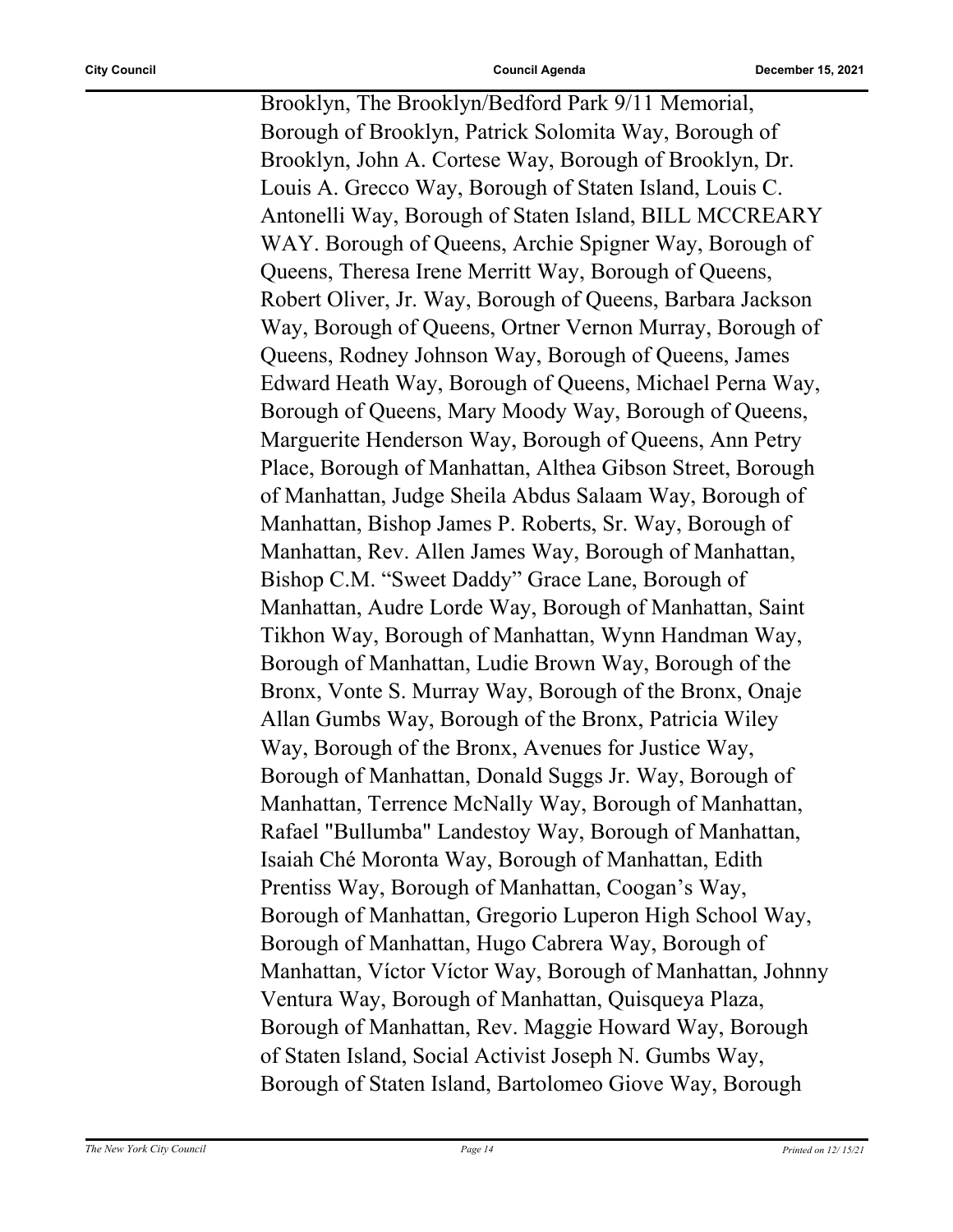of Staten Island, Principal Marie A. Munoz Way, Borough of Staten Island, James "Jim" Smith Way, Borough of Staten Island, Pearl Harbor Cpl. Vincent Kechner Way, Borough of Staten Island, Eric Garner Way, Borough of Staten Island, Little Liberia Way, Borough of Staten Island, Firefighter Sean D. Kenny Way, Borough of Staten Island, Joseph Triffoglio Way, Borough of Staten Island, Nick Troianiello Way, Borough of Staten Island, Detective James V. Nemorin Way, Borough of Staten Island, Detective Rodney J. Andrews Way, Borough of Staten Island, Vincent Gattullo Way, Borough of Staten Island, Educator Lawrence E. Ambrosino Way, Borough of Staten Island, Shimon Peres Place , Borough of Manhattan, Jacques d'Amboise Place, Borough of Manhattan, Freddy Perez Way, Borough of the Bronx, George Rodriguez Way, Borough of the Bronx, Ray Santos Way, Borough of the Bronx, Commissioner Louis E. Rios Way, Borough of the Bronx, Danilo Lachapel Way, Borough of the Bronx, The Point Community Development Corporation Way, Borough of the Bronx, Nos Quedamos Way, Borough of the Bronx, Russell M. Alston Way, Borough of the Bronx, Rev. T. Wendell Foster Way, Borough of the Bronx, P.O. Jorge Luis Gonzalez Way, Borough of the Bronx, Luis Angel "Supa" Torres Way, Borough of the Bronx, Grace Maldonado Way, Borough of the Bronx, Carmen Belén Bermúdez Way, Borough of the Bronx, Mrs. Esther 'Marie' Davis Way, Borough of the Bronx, General Colin L. Powell Way, Borough of the Bronx, Charlotte L. Taylor Way, Borough of Brooklyn, Clare Droesch Way, Borough of Queens, Lew M. Simon Way, Borough of Queens, Scott E. Jordan Way, Borough of Queens, Paul Russo Way, Borough of Queens, Claire Shulman Way, Borough of Queens, FERRIGNO PLACE, Borough of Queens, Ann Jawin Way, Borough of Queens, Little Manila Avenue, Borough of Queens, Daniel Andrews Way, Borough of Queens, Prodigy Way, Borough of Queens, Dre's Way, Borough of Queens, Jose Miranda, Sr. Way, Borough of the Bronx, Urban Health Plan Boulevard,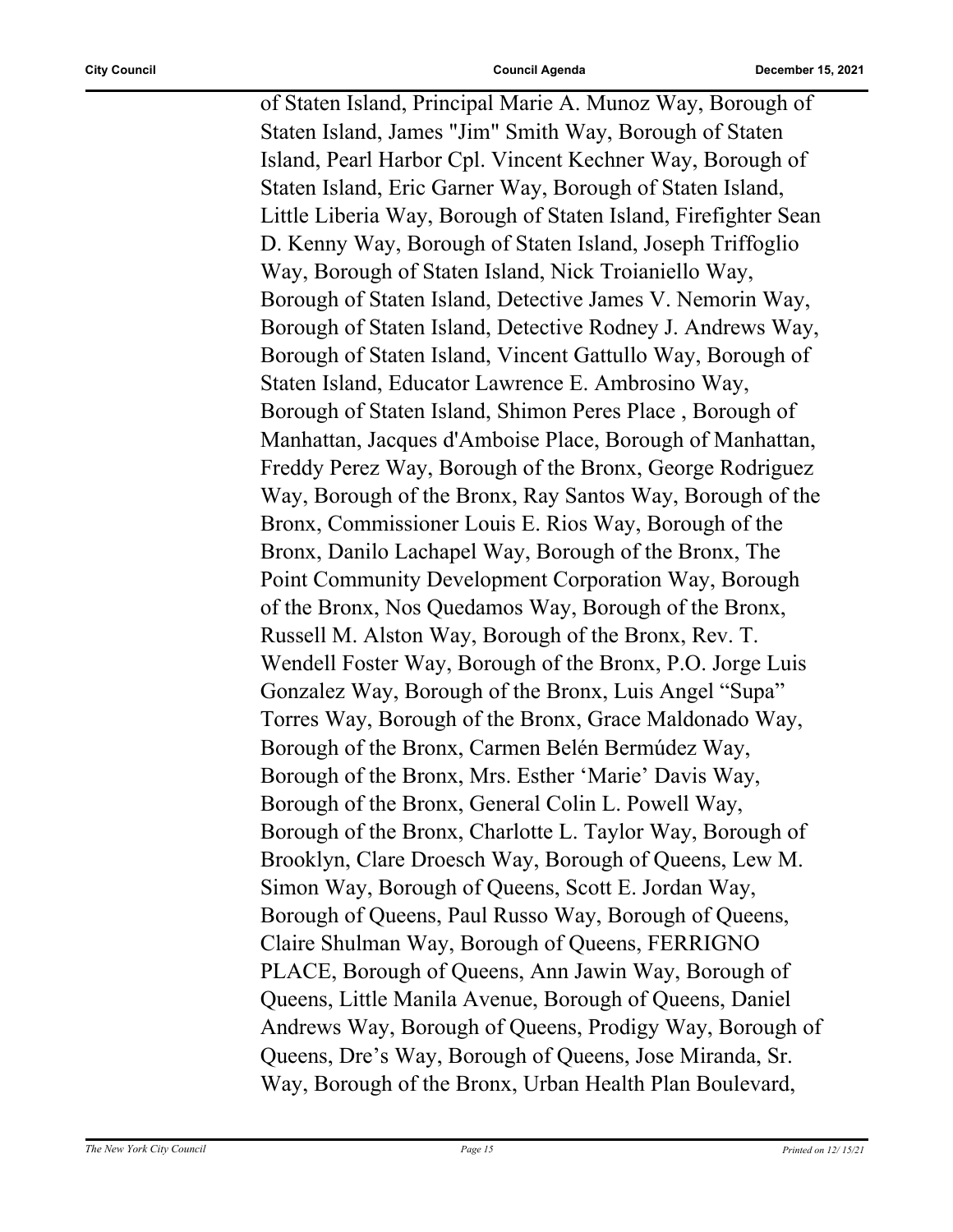Borough of the Bronx, Pietro Sclafani Way, Borough of Brooklyn, Kenneth Casilla Way, Borough of Brooklyn and the repeal of sections 24 and 48 of local law number 24 for the year 2019, section 27 of local law number 26 for the year 2020, Local Law 17 for the year 1993, sections 7, 22, 38, 40, 57, 61, 70, 77, 80 of local law number 14 for the year 2021, section 4 of local law 110 for the year 2017, section 5 of local law 158 for the year 2019 and section 75 of local law number 62 for the year 2003. *Preconsidered - Coupled on General Orders with Message of* 

*Necessity*

## **Report of the Committee on Public Safety** *REPORT OF THE COMMITTEE ON PUBLIC SAFETY*

**Int 2439-2021-A Domestic violence, sexual crimes, and human trafficking training for police officers.**

> A Local Law to amend the New York city charter and the administrative code of the city of New York, in relation to police department domestic violence, sexual crimes, and human trafficking training, review, and reporting; and the mayor's office to end domestic and gender based violence fatality review and advisory committees *Amended and Coupled on General Orders*

## **Report of the Committee on Rules, Privileges and Elections**

*REPORT OF THE COMMITTEE ON RULES, PRIVILEGES AND ELECTIONS*

**Res 1878-2021 M 358 - Ms. Gail Nayowith, Board of Health** RESOLUTION APPROVING THE APPOINTMENT BY THE MAYOR OF GAIL B. NAYOWITH AS A MEMBER OF THE NEW YORK CITY BOARD OF HEALTH. *Preconsidered - Coupled on GO*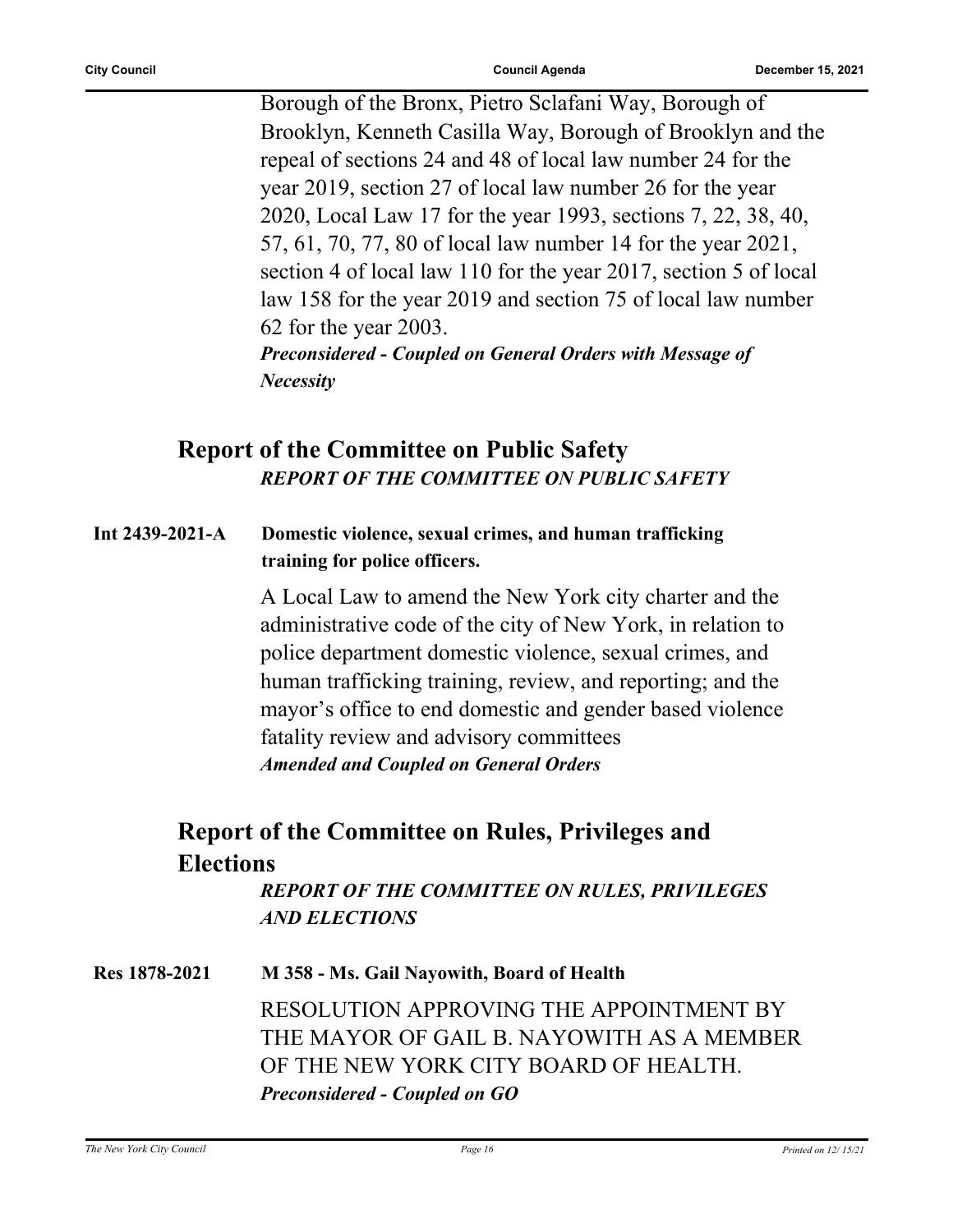#### **Report of the Committee on Technology** *REPORT OF THE COMMITTEE ON TECHNOLOGY*

**Int 1806-2019-A Reporting on algorithmic tools used by city agencies.** A Local Law to amend the administrative code of the city of New York, in relation to reporting on algorithmic tools used by city agencies *Amended and Coupled on General Orders* **Int 2158-2020-A Designating a geospatial information officer.** A Local Law to amend the New York city charter, in relation to designating a geospatial information officer *Amended and Coupled on General Orders*

### **Report of the Committee on Women and Gender Equity** *REPORT OF THE COMMITTEE ON WOMEN AND GENDER EQUITY*

#### **Int 2424-2021-B Establishing a street harassment prevention advisory board.**

A Local Law to amend the administrative code of the city of New York, in relation to establishing a street harassment prevention advisory board *Amended and Coupled on General Orders*

### **12. General Orders Calendar** *GENERAL ORDERS CALENDAR*

**Int 2443-2021-A Increasing penalties related to using joint living work quarters for artists contrary to zoning.**

> A Local Law to amend the administrative code of the city of New York, in relation to increasing penalties related to using joint living work quarters for artists contrary to zoning *Coupled on General Orders*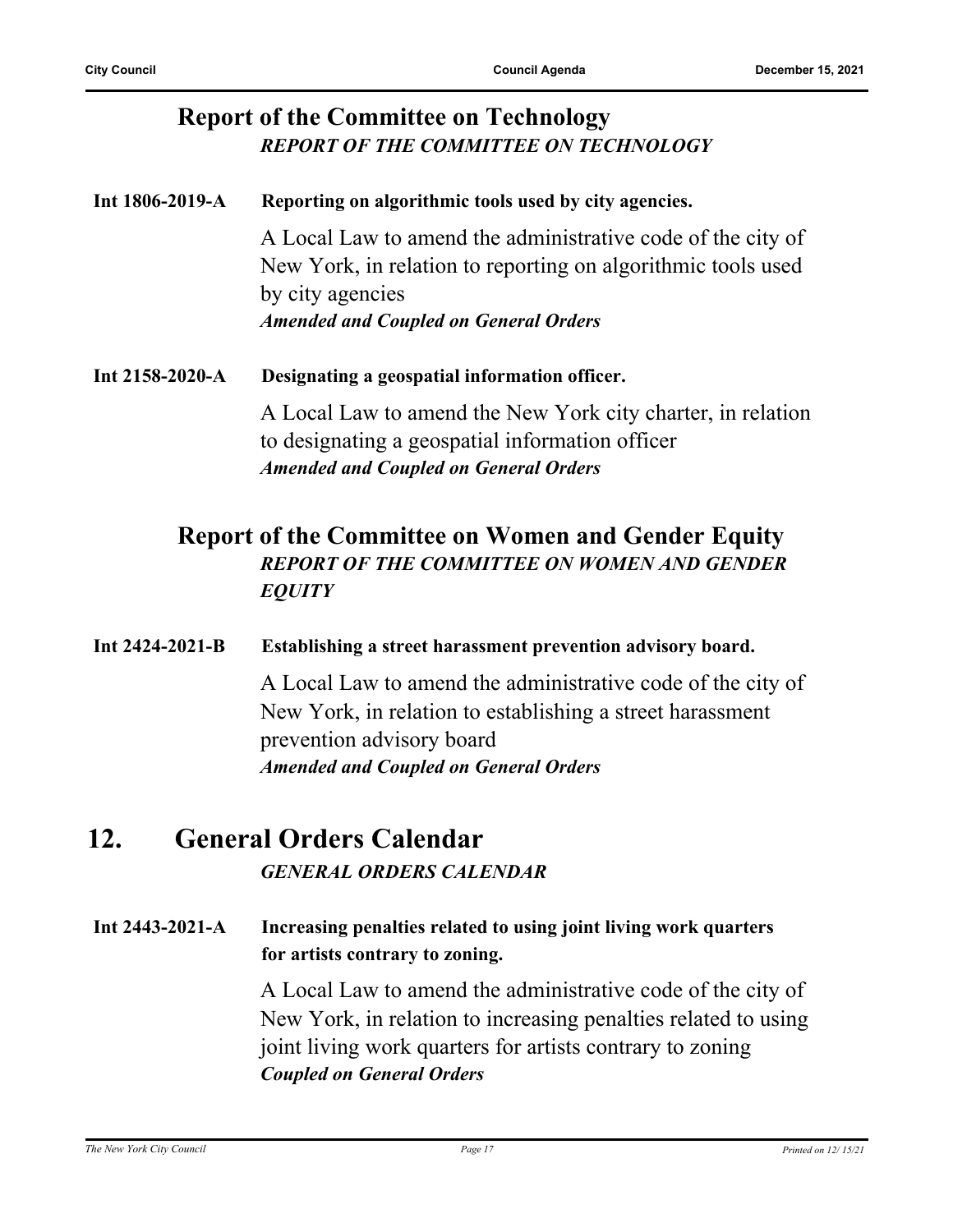| Res 1855-2021        | LU 949 - Zoning, Coney Island Amusement Park Project Plan -<br>Third Amendment to the Special Process Agreement, Brooklyn<br>$(20225010$ RSY)                                                                                                                                                                                                                                                                                                                                                                                                   |
|----------------------|-------------------------------------------------------------------------------------------------------------------------------------------------------------------------------------------------------------------------------------------------------------------------------------------------------------------------------------------------------------------------------------------------------------------------------------------------------------------------------------------------------------------------------------------------|
|                      | Resolution approving an application submitted by the New<br>York City Economic Development Corporation and New<br>York City Department of Parks and Recreation, Application<br>No. 20225010 RSY (Preconsidered L.U. No. 949),<br>authorizing a third amendment to a previously executed<br>agreement between the Mayor and Council establishing a<br>Special Process for City Council Review and Approval of the<br>"Coney Island Amusement Park Project Plan", Community<br>Board 13, Council District 47.<br><b>Coupled on General Orders</b> |
| Res 1879-2021        | LU 899 - Zoning, 175 Park Avenue, Manhattan (C 210412<br>ZSM)                                                                                                                                                                                                                                                                                                                                                                                                                                                                                   |
|                      | Resolution approving with modifications the decision of the<br>City Planning Commission on ULURP No. C 210412 ZSM,<br>for the grant of a special permit (L.U. No. 899).<br><b>Coupled on General Orders</b>                                                                                                                                                                                                                                                                                                                                     |
| Res 1880-2021        | LU 900 - Zoning, 175 Park Avenue, Manhattan (C 210413<br>ZSM)                                                                                                                                                                                                                                                                                                                                                                                                                                                                                   |
|                      | Resolution approving with modifications the decision of the<br>City Planning Commission on ULURP No. C 210413 ZSM,<br>for the grant of a special permit (L.U. No. 900).<br><b>Coupled on General Orders</b>                                                                                                                                                                                                                                                                                                                                     |
| <b>Res 1881-2021</b> | LU 901 - Zoning, 175 Park Avenue, Manhattan (C 210414<br>ZSM)                                                                                                                                                                                                                                                                                                                                                                                                                                                                                   |
|                      | Resolution approving with modifications the decision of the<br>City Planning Commission on ULURP No. C 210414 ZSM,<br>for the grant of a special permit (L.U. No. 901).<br><b>Coupled on General Orders</b>                                                                                                                                                                                                                                                                                                                                     |
| Res 1882-2021        | LU 902 - Zoning, 175 Park Avenue, Manhattan (C 210415                                                                                                                                                                                                                                                                                                                                                                                                                                                                                           |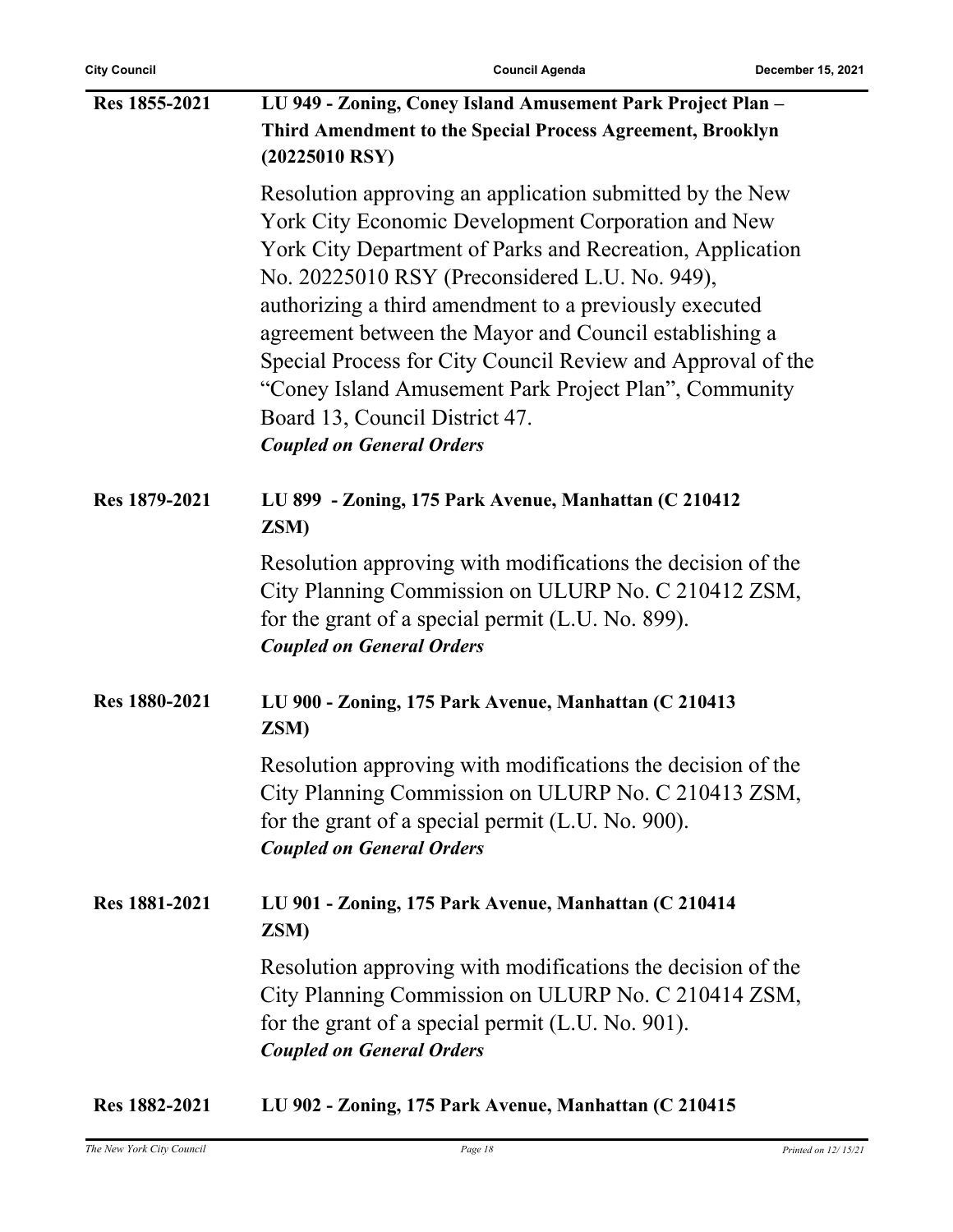|               | ZSM)                                                                                                                                                                                                                                    |
|---------------|-----------------------------------------------------------------------------------------------------------------------------------------------------------------------------------------------------------------------------------------|
|               | Resolution approving with modifications the decision of the<br>City Planning Commission on ULURP No. C 210415 ZSM,<br>for the grant of a special permit (L.U. No. 902).<br><b>Coupled on General Orders</b>                             |
| Res 1883-2021 | LU 903 - Zoning, 175 Park Avenue, Manhattan (C 210416<br>ZRM)                                                                                                                                                                           |
|               | Resolution approving the decision of the City Planning<br>Commission on Application No. N 210416 ZRM, for an<br>amendment of the text of the Zoning Resolution (L.U. No.<br>903).<br><b>Coupled on General Orders</b>                   |
| Res 1884-2021 | LU 904 - Zoning, 175 Park Avenue, Manhattan (C 210417<br>PPM)                                                                                                                                                                           |
|               | Resolution approving the decision of the City Planning<br>Commission on Application No. C 210417 PPM, for the<br>disposition of city-owned property, pursuant to zoning (L.U.<br>No. 904).<br><b>Coupled on General Orders</b>          |
| Res 1885-2021 | LU 906 - Zoning, 250 Water Street, Manhattan (C 210438(A)<br>ZSM)                                                                                                                                                                       |
|               | Resolution approving with modifications the decision of the<br>City Planning Commission on ULURP No. C 210438(A)<br>ZSM, for the grant of a special permit (L.U. No. 906).<br><b>Coupled on General Orders</b>                          |
| Res 1886-2021 | LU 907 - Zoning, 250 Water Street, Manhattan (N 210439<br>ZRM)                                                                                                                                                                          |
|               | Resolution approving with modifications the decision of the<br>City Planning Commission on Application No. N 210439 ZM,<br>for an amendment of the text of the Zoning Resolution (L.U.<br>No. 907).<br><b>Coupled on General Orders</b> |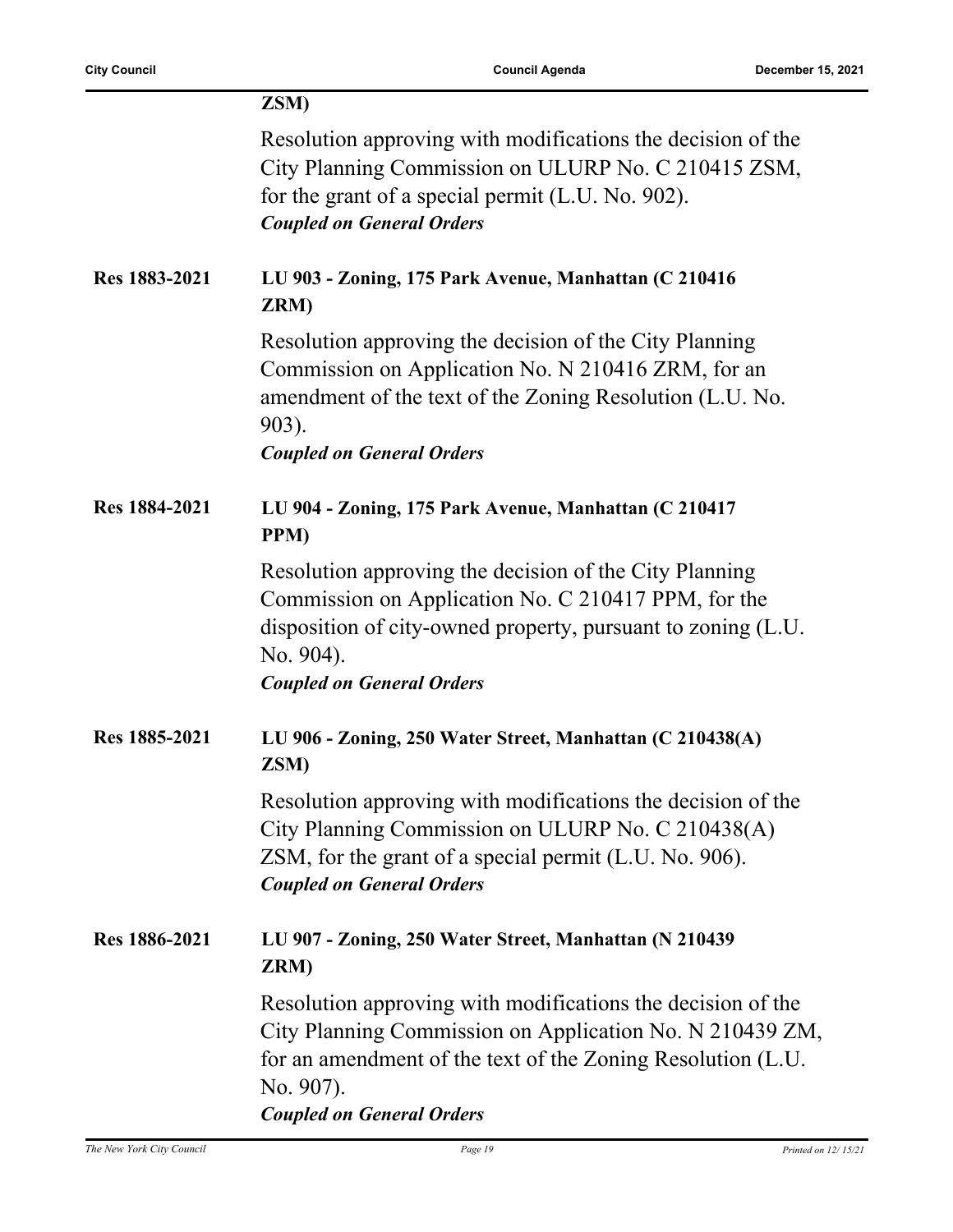| Res 1887-2021 | LU 914 - Zoning, Special Brooklyn Navy Yard District,<br>Brooklyn (C 210462 ZMK)                                                                                                                                                                           |
|---------------|------------------------------------------------------------------------------------------------------------------------------------------------------------------------------------------------------------------------------------------------------------|
|               | Resolution approving the decision of the City Planning<br>Commission on ULURP No. C 210462 ZMK, a Zoning Map<br>amendment (Preconsidered L.U. No. 914).<br><b>Coupled on General Orders</b>                                                                |
| Res 1888-2021 | LU 915 - Zoning, Special Brooklyn Navy Yard District,<br><b>Brooklyn (N 210463(A) ZRK)</b>                                                                                                                                                                 |
|               | Resolution approving with modifications the decision of the<br>City Planning Commission on Application No. N 210463 (A)<br>ZRK, for an amendment of the text of the Zoning Resolution<br>(Preconsidered L.U. No. 915).<br><b>Coupled on General Orders</b> |
| Res 1889-2021 | LU 918 - Zoning, SoHo/NoHo Neighborhood Plan, Manhattan<br>(C 210422 ZMM)                                                                                                                                                                                  |
|               | Resolution approving with modifications the decision of the<br>City Planning Commission on ULURP No. C 210422 ZMM,<br>a Zoning Map amendment (L.U. No. 918).<br><b>Coupled on General Orders</b>                                                           |
| Res 1890-2021 | LU 919 - Zoning, SoHo/NoHo Neighborhood Plan, Manhattan<br>(N 210423 ZRM)                                                                                                                                                                                  |
|               | Resolution approving with modifications the decision of the<br>City Planning Commission on Application No. N 210423<br>ZRM, for an amendment of the text of the Zoning Resolution<br>(L.U. No. 919).<br><b>Coupled on General Orders</b>                   |
| Res 1891-2021 | LU 924 - Zoning, Fresh II Zoning Text Amendment, Citywide<br>(N 210380 ZRY)                                                                                                                                                                                |
|               | Resolution approving with modifications the decision of the<br>City Planning Commission on Application No. N 210380<br>ZRY, for an amendment of the text of the Zoning Resolution                                                                          |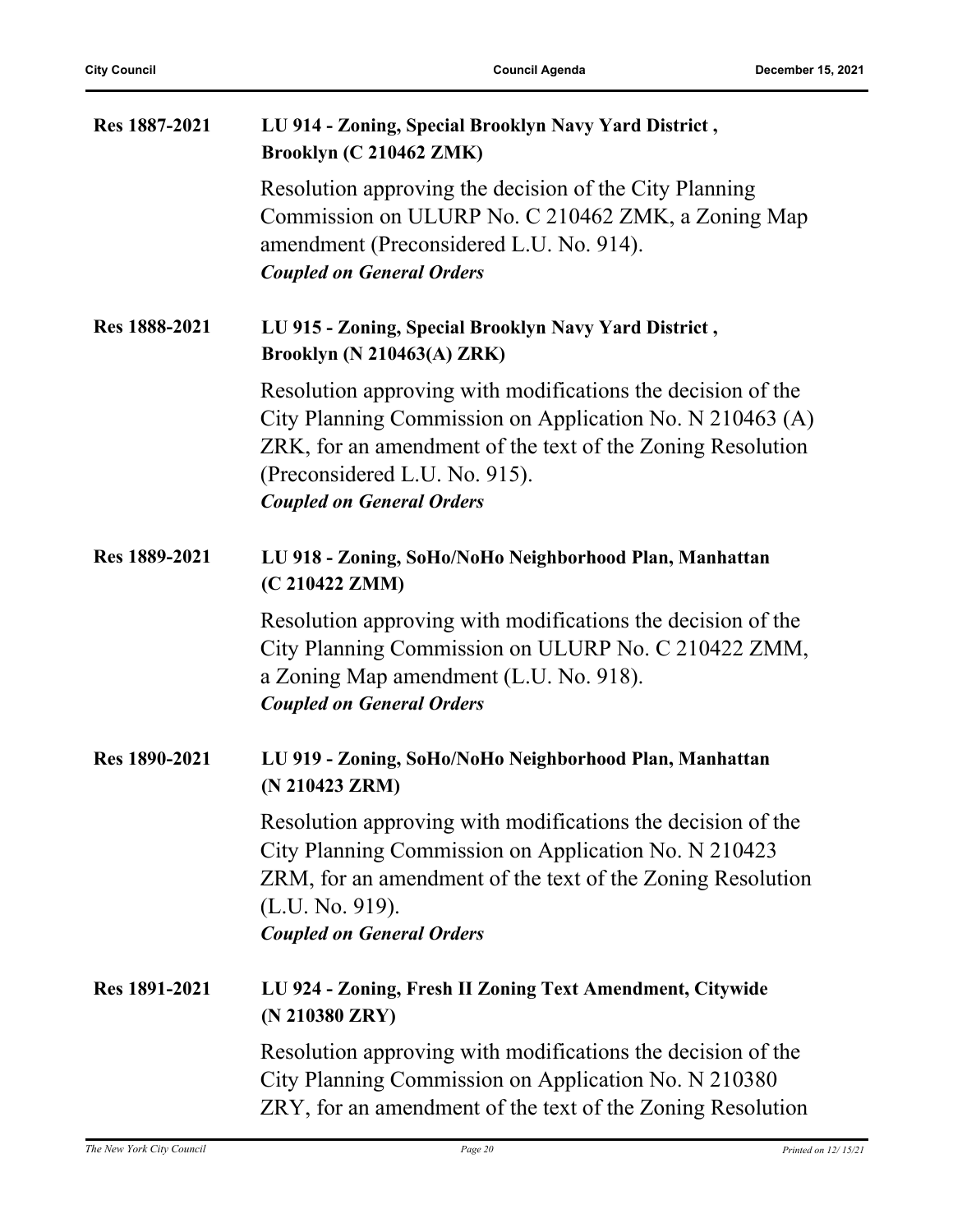|               | (L.U. No. 924).<br><b>Coupled on General Orders</b>                                                                                                                                                                                                    |
|---------------|--------------------------------------------------------------------------------------------------------------------------------------------------------------------------------------------------------------------------------------------------------|
| Res 1892-2021 | LU 925 - Zoning, 103-16 Van Wyck Expressway Rezoning,<br><b>Queens (C 210164 ZMQ)</b>                                                                                                                                                                  |
|               | Resolution approving the decision of the City Planning<br>Commission on ULURP No. C 210164 ZMQ, a Zoning Map<br>amendment (L.U. No. 925).<br><b>Coupled on General Orders</b>                                                                          |
| Res 1893-2021 | LU 926 - Zoning, 103-16 Van Wyck Expressway Rezoning,<br><b>Queens (N 210165 ZRQ)</b>                                                                                                                                                                  |
|               | Resolution approving with modifications the decision of the<br>City Planning Commission on Application No. N 210165<br>ZRQ, for an amendment of the text of the Zoning Resolution<br>(L.U. No. 926).<br><b>Coupled on General Orders</b>               |
| Res 1894-2021 | LU 929 - Zoning, River Ring, Brooklyn (C 220062 ZMK)                                                                                                                                                                                                   |
|               | Resolution approving the decision of the City Planning<br>Commission on ULURP No. C 220062 ZMK, a Zoning Map<br>amendment (Preconsidered L.U. No. 929).<br><b>Coupled on General Orders</b>                                                            |
| Res 1895-2021 | LU 930 - Zoning, River Ring, Brooklyn (N 220063 ZRK)                                                                                                                                                                                                   |
|               | Resolution approving with modifications the decision of the<br>City Planning Commission on Application No. N 220063<br>ZRK, for an amendment of the text of the Zoning Resolution<br>(Preconsidered L.U. No. 930).<br><b>Coupled on General Orders</b> |
| Res 1896-2021 | LU 932 - Zoning, River Ring, Brooklyn (C 220061 MLK)                                                                                                                                                                                                   |
|               | Resolution approving the decision of the City Planning<br>Commission on ULURP No. C 220061 MLK, for a landfill<br>action (L.U. No. 932).<br><b>Coupled on General Orders</b>                                                                           |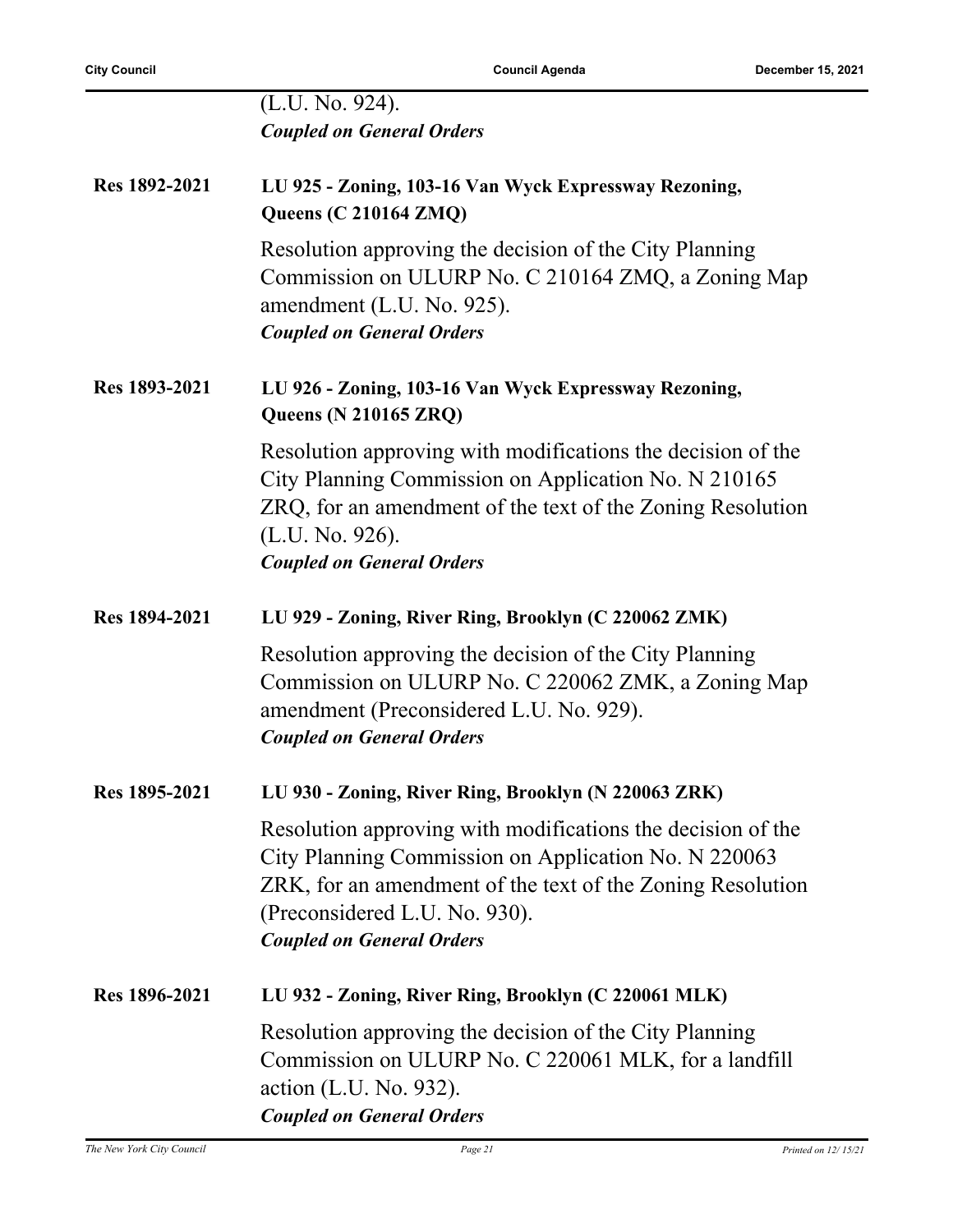| Res 1897-2021 | LU 933 - Zoning, River Ring, Brooklyn (C 220064 ZSK)                                                                                                                                                                                                                                                                                                                                                                                                                                                                                                                                                                                                                                                                                                                                                                                                                                                                                                                                      |
|---------------|-------------------------------------------------------------------------------------------------------------------------------------------------------------------------------------------------------------------------------------------------------------------------------------------------------------------------------------------------------------------------------------------------------------------------------------------------------------------------------------------------------------------------------------------------------------------------------------------------------------------------------------------------------------------------------------------------------------------------------------------------------------------------------------------------------------------------------------------------------------------------------------------------------------------------------------------------------------------------------------------|
|               | Resolution approving the decision of the City Planning<br>Commission on ULURP No. C 220064 ZSK, for the grant of<br>a special permit (L.U. No. 933).<br><b>Coupled on General Orders</b>                                                                                                                                                                                                                                                                                                                                                                                                                                                                                                                                                                                                                                                                                                                                                                                                  |
| Res 1898-2021 | LU 934 - Zoning, River Ring, Brooklyn (N 220065 ZAK)                                                                                                                                                                                                                                                                                                                                                                                                                                                                                                                                                                                                                                                                                                                                                                                                                                                                                                                                      |
|               | Resolution approving the decision of the City Planning<br>Commission for the grant of an authorization, pursuant to<br>Section $62-822(a)$ and $62-132$ of the Zoning Resolution of the<br>City of New York to modify the requirements of Section<br>62-332 (Rear yards and waterfront yards) and Section 62-50<br>(GENERAL REQUIREMENTS FOR VISUAL CORRIDORS<br>AND WATERFRONT PUBLIC ACCESS AREAS), in<br>connection with a mixed-use development, within a large-scale<br>general development, on property generally bounded by North<br>3rd Street, River Street, North 1st Street, a line 200 feet<br>northwesterly of River Street, Grand Ferry Park, and the U.S.<br>Pierhead Line (Block 2355, Lots 1 and 20; Block 2361, Lots<br>1, 20 and 21; and Block 2376, Lot 50; and the demapped<br>portions of Metropolitan Avenue* and North 1st Street), in a<br>C6-2 District, Borough of Brooklyn (Non-ULURP No. N<br>220065 ZAK; L.U. No. 934).<br><b>Coupled on General Orders</b> |
| Res 1899-2021 | LU 935 - Zoning, River Ring, Brooklyn (C 220070 ZSK)                                                                                                                                                                                                                                                                                                                                                                                                                                                                                                                                                                                                                                                                                                                                                                                                                                                                                                                                      |
|               | Resolution approving the decision of the City Planning<br>Commission on ULURP No. C 220070 ZSK, for the grant of<br>a special permit (L.U. No. 935).<br><b>Coupled on General Orders</b>                                                                                                                                                                                                                                                                                                                                                                                                                                                                                                                                                                                                                                                                                                                                                                                                  |
| Res 1900-2021 | LU 936 - Zoning, River Ring, Brooklyn (C 210425 MMK)                                                                                                                                                                                                                                                                                                                                                                                                                                                                                                                                                                                                                                                                                                                                                                                                                                                                                                                                      |
|               | Resolution approving the decision of the City Planning<br>Commission on ULURP No. C 210425 MMK, an amendment<br>to the City Map (L.U. No. 936).                                                                                                                                                                                                                                                                                                                                                                                                                                                                                                                                                                                                                                                                                                                                                                                                                                           |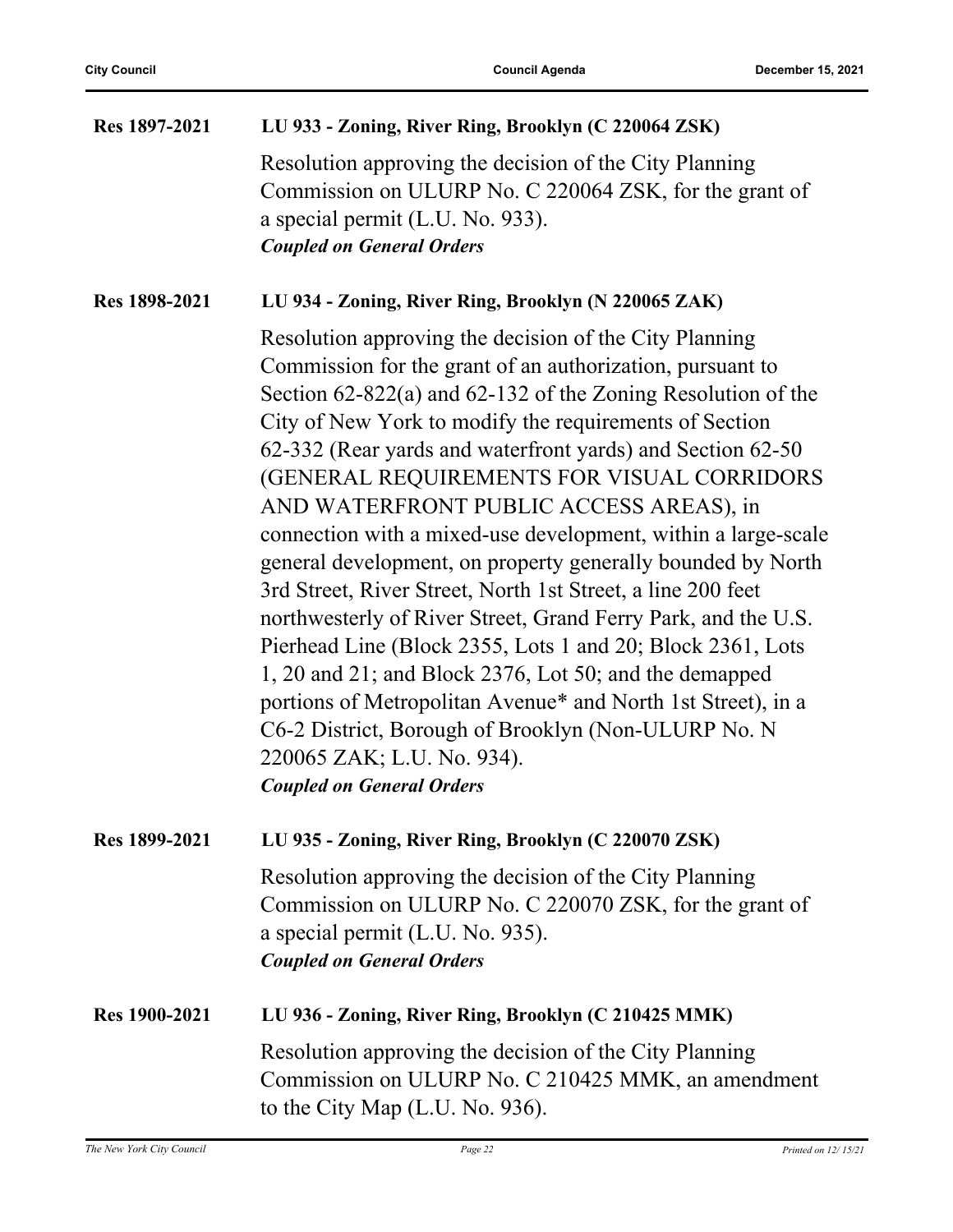|                      | <b>Coupled on General Orders</b>                                                                                                                                                                                                                       |
|----------------------|--------------------------------------------------------------------------------------------------------------------------------------------------------------------------------------------------------------------------------------------------------|
| <b>Res 1901-2021</b> | LU 938 - Zoning, 160-05 Archer Avenue, Queens (20210232<br>ZRQ)                                                                                                                                                                                        |
|                      | Resolution approving with modifications the decision of the<br>City Planning Commission on Application No. N 210232<br>ZRQ, for an amendment of the text of the Zoning Resolution<br>(L.U. No. 938).<br><b>Coupled on General Orders</b>               |
| Res 1902-2021        | LU 950 - Zoning, 79 Quay Street Rezoning, Brooklyn (C<br>210166 ZMK)                                                                                                                                                                                   |
|                      | Resolution approving the decision of the City Planning<br>Commission on ULURP No. C 210166 ZMK, a Zoning Map<br>amendment (Preconsidered L.U. No. 950).<br><b>Coupled on General Orders</b>                                                            |
| Res 1903-2021        | LU 951 - Zoning, 79 Quay Street Rezoning, Brooklyn (N<br>210167 ZRK)                                                                                                                                                                                   |
|                      | Resolution approving with modifications the decision of the<br>City Planning Commission on Application No. N 210167<br>ZRK, for an amendment of the text of the Zoning Resolution<br>(Preconsidered L.U. No. 951).<br><b>Coupled on General Orders</b> |
|                      | <b>Coupled on General Orders Calendar</b>                                                                                                                                                                                                              |

*COUPLED ON GENERAL ORDERS CALENDAR*

## **Civil Rights & Human Rights**

*CIVIL AND HUMAN RIGHTS*

**Int 1208-2018-B Prohibiting employers from posting job listings without minimum and maximum salary information.** *A and GO*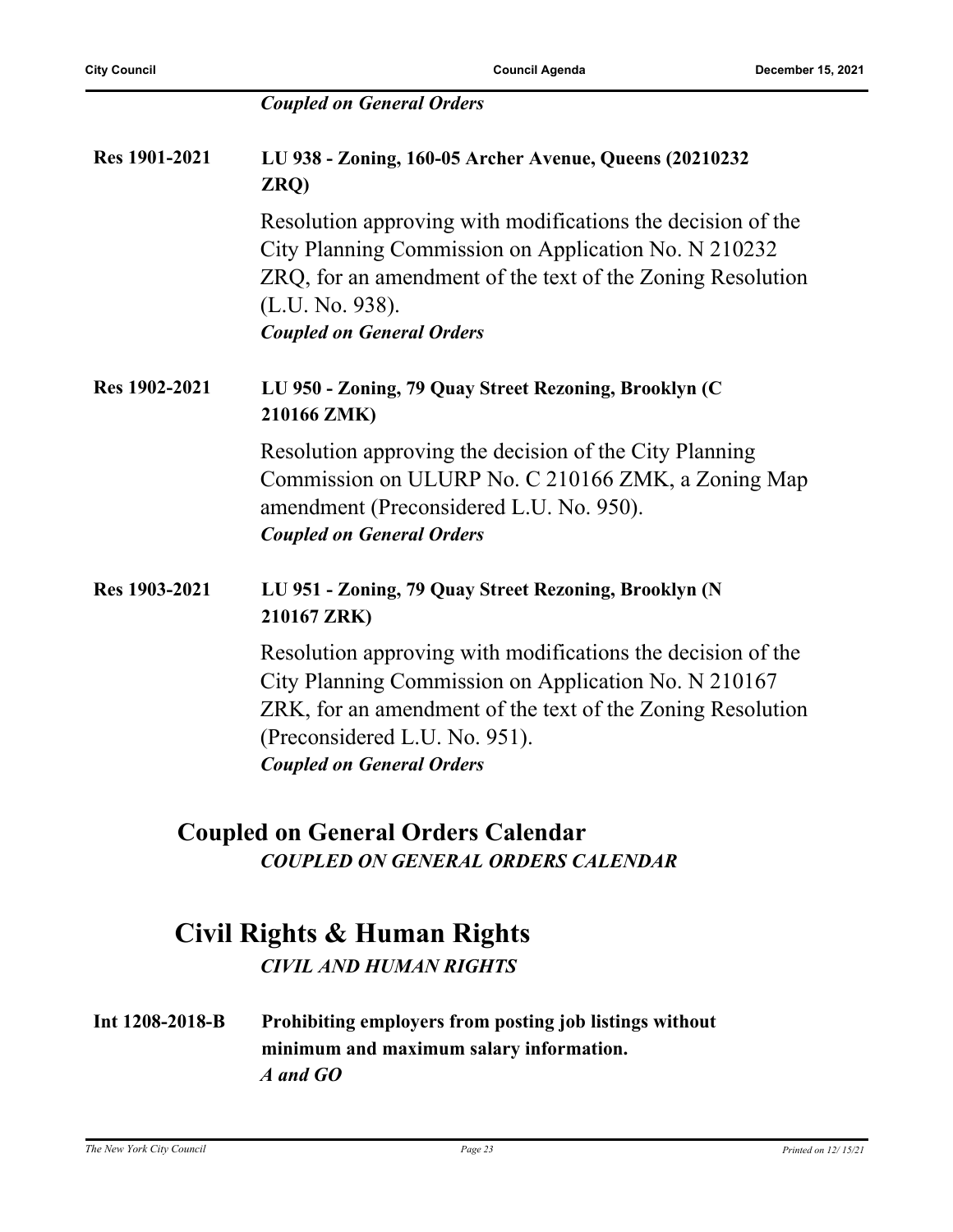| Int 2020-2020-A | Open captioning at motion picture theatres. |
|-----------------|---------------------------------------------|
|                 | A and GO                                    |

## **Consumer Affairs and Business Licensing** *CONSUMER AFFAIRS AND BUSINESS LICENSING*

| Authorizing the department of consumer and worker protection |
|--------------------------------------------------------------|
| to issue temporary operating licenses to sidewalk cafe       |
| applicants if certain requirements are satisfied.            |
| A and GO                                                     |
|                                                              |
|                                                              |

**Int 2134-2020 Preparation of plans in connection with petitions for revocable consents for sidewalk cafes.** *GO*

## **Environmental Protection**

#### *ENVIRONMENTAL PROTECTION*

- **Int 0271-2018-A Reducing unnecessary illumination in city-owned spaces.** *A and GO*
- **Int 0274-2018-A Nighttime illumination during peak avian migration periods** *A and GO*
- **Int 2317-2021-A Use of substances with certain emissions profiles.** *A and GO*

#### **Finance**

*FINANCE*

- **Int 2470-2021 Budget Extender** *GO*
- **Res 1869-2021 Approving the new designation and changes in the designation of certain organizations to receive funding in the Expense**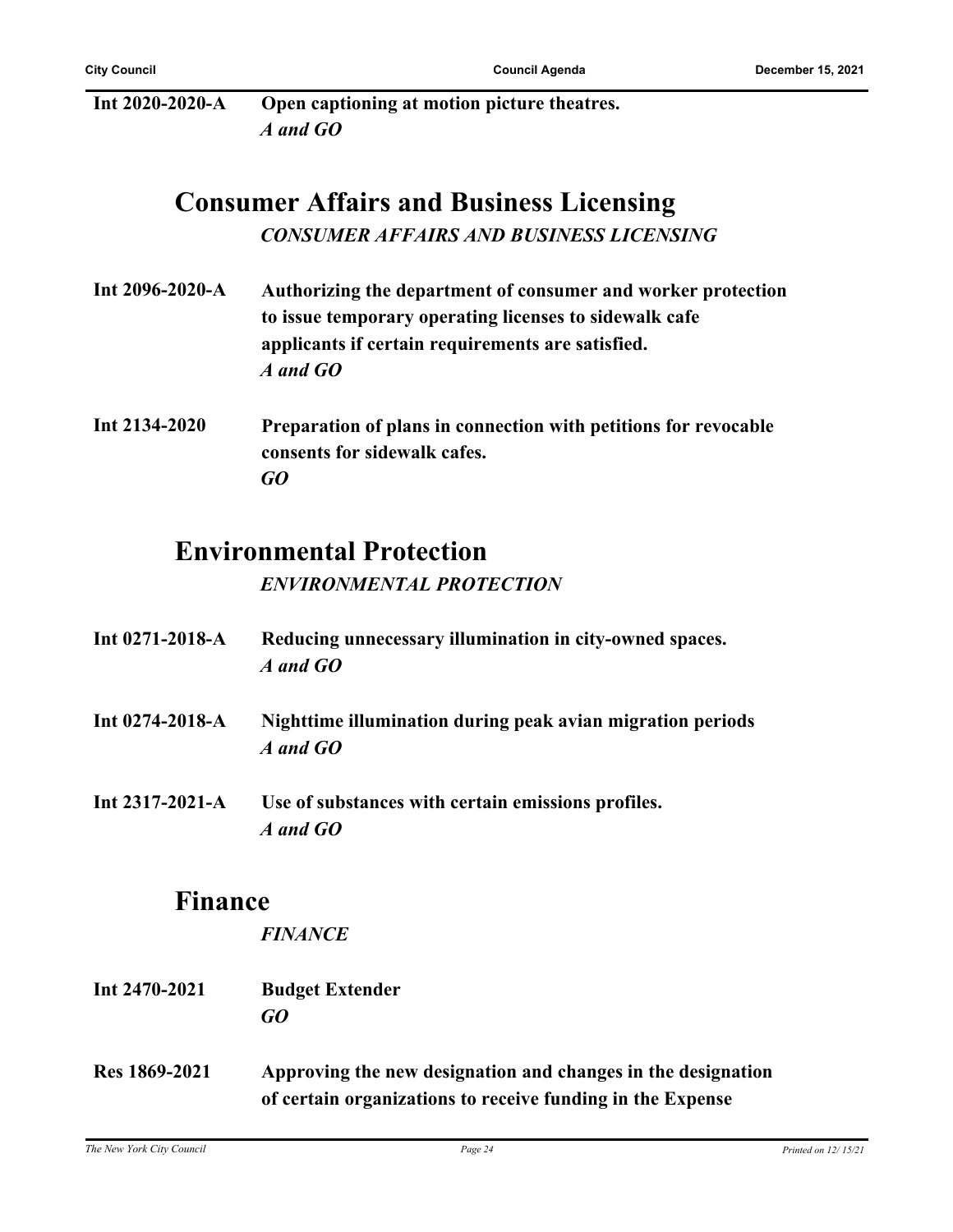|               | <b>Budget.</b>                                                                                                                                                                                                                                                                    |
|---------------|-----------------------------------------------------------------------------------------------------------------------------------------------------------------------------------------------------------------------------------------------------------------------------------|
|               | <b>Preconsidered - GO</b>                                                                                                                                                                                                                                                         |
| Res 1870-2021 | Supporting an undertaking, subject to appropriation, to pay an<br>entity an amount equivalent to any shortfall in loan payments by<br>taxi medallion owners who have restructured their debt<br>pursuant to the taxi medallion owner relief program.<br><b>Preconsidered - GO</b> |
| Res 1876-2021 | M 359 - Transfer City funds between various agencies in Fiscal<br>Year 2022 to implement changes to the City's expense budget.<br>$(MN-1)$<br><b>Preconsidered - GO</b>                                                                                                           |
| Res 1877-2021 | M 360 - Approving a Modification (MN-2)<br><b>Preconsidered - GO</b>                                                                                                                                                                                                              |

## **Fire and Emergency Management** *FIRE AND EMERGENCY MANAGEMENT*

**Int 2430-2021-A Advancement and regulation of energy storage systems and the adoption of current fire safety standards as incorporated in the 2015 edition of the international fire code.** *A and GO*

# **General Welfare**

*GENERAL WELFARE*

- **Int 1358-2019-A Information about the use of psychiatric medication for youth in foster care.** *A and GO*
- **Int 2081-2020-A Enhancing the application for and the transparency of the emergency assistance grant program.** *A and GO*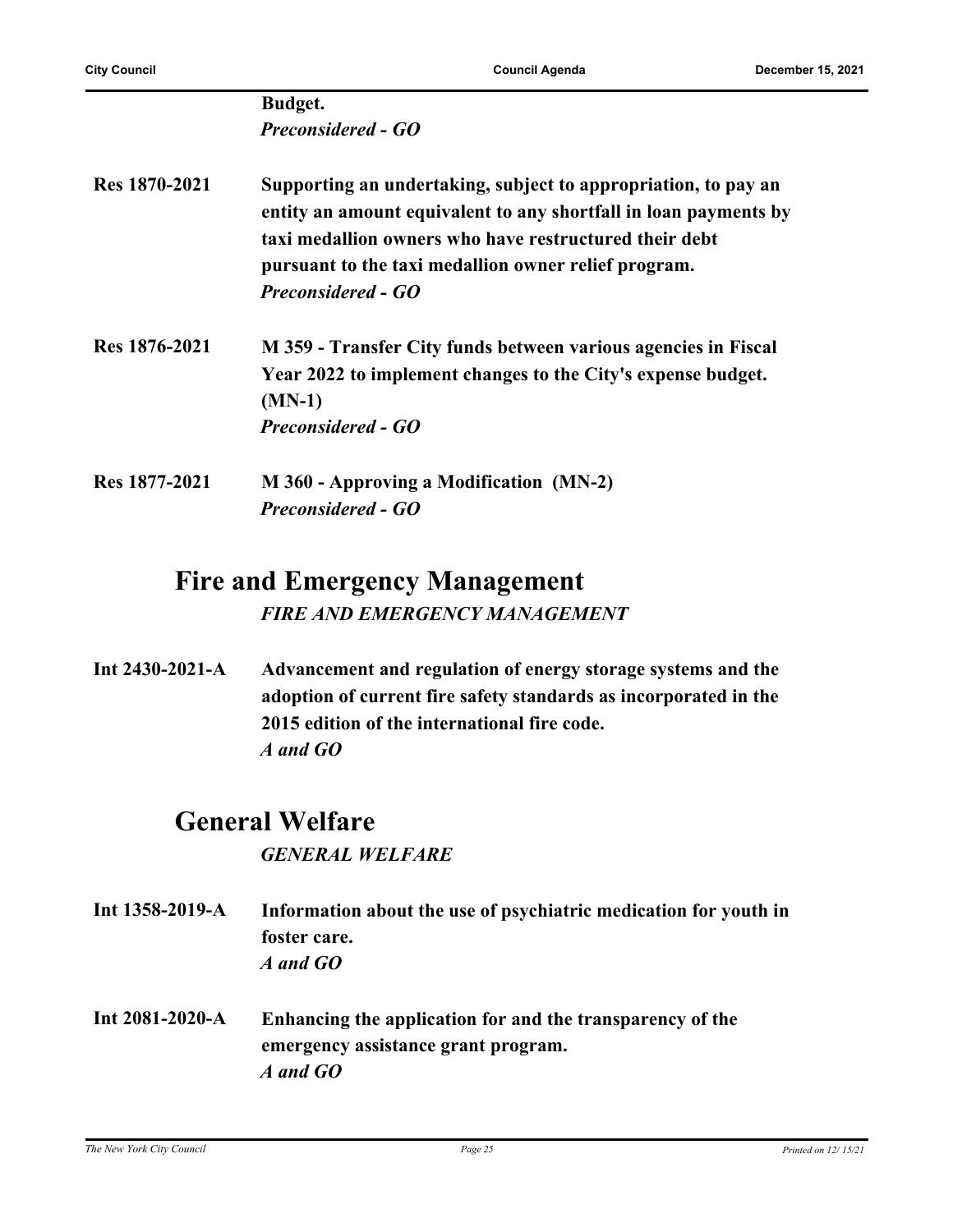### **Governmental Operations** *GOVERNMENTAL OPERATIONS*

| Int $0066 - 2018 - A$ | Establishing an office for neighborhood safety and the<br>prevention of gun violence.<br>A and GO             |
|-----------------------|---------------------------------------------------------------------------------------------------------------|
| Int 2117-2020-A       | Requiring the posting of mayoral executive orders online within<br>one business day of execution.<br>A and GO |
| Int 2438-2021-A       | Expanding language access and requiring the inclusion of video<br>content in the voter guide.<br>A and GO     |

## **Health**

#### *HEALTH*

**Int 1326-2019-B Requiring added sugar notifications in chain restaurants.** *A and GO*

## **Housing and Buildings**

*HOUSING AND BUILDINGS*

- **Int 2246-2021-A Establishment of a task force to study and make recommendations regarding the potential conversion of vacant or commercially unviable office space to other uses.** *A and GO*
- **Int 2265-2021-B Stove safety knobs.** *A and GO*
- **Int 2411-2021-A Enforcement of provisions of the zoning resolution related to eligibility requirements with respect to the development, acquisition, rehabilitation, preservation, sale or rental of affordable housing administered by the dept of HPD.**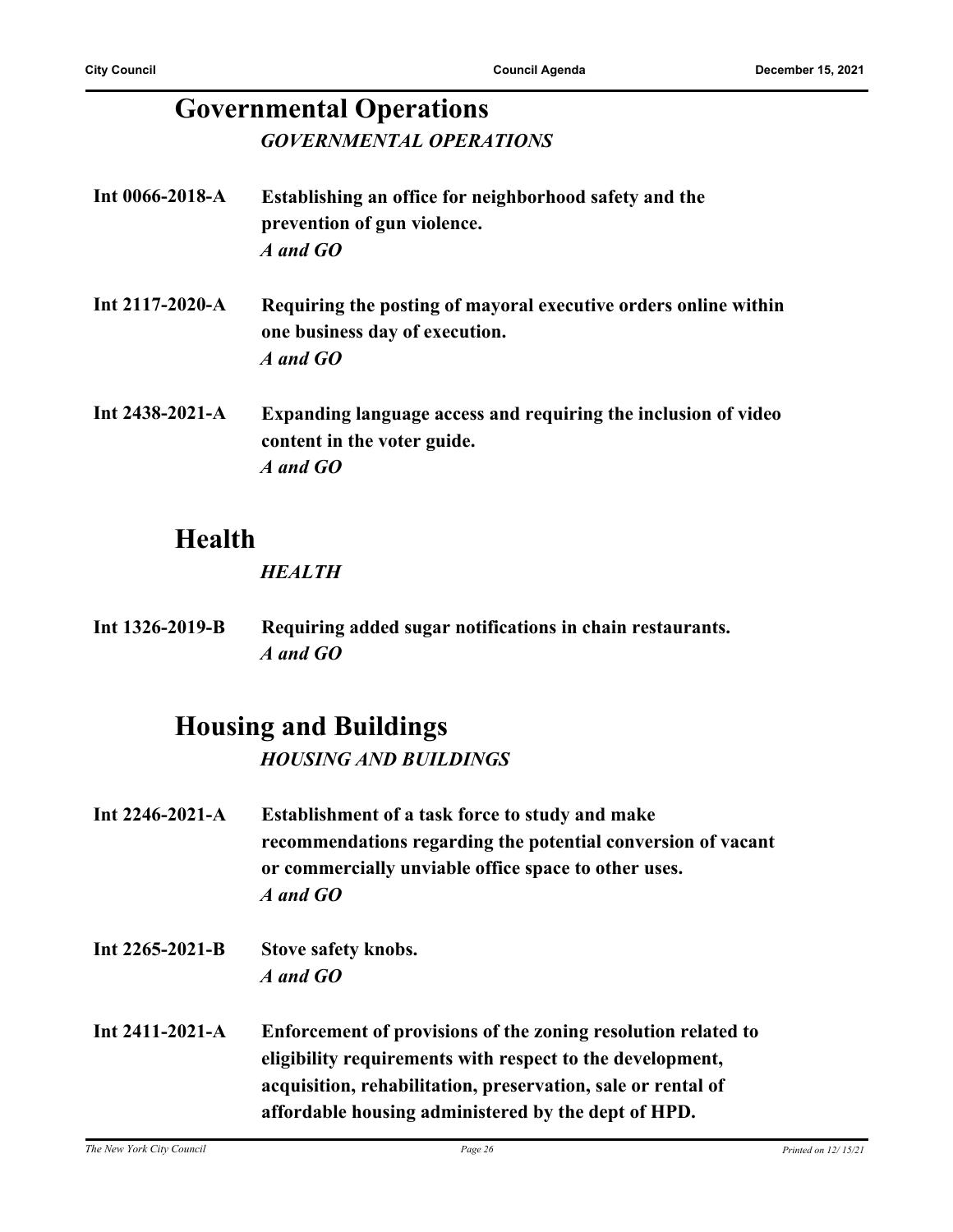#### *A and GO*

| Int 2449-2021-A | Penalties for failing to certify correction of immediately<br>hazardous conditions and the reinspection of immediately<br>hazardous conditions at construction sites.<br>A and GO |
|-----------------|-----------------------------------------------------------------------------------------------------------------------------------------------------------------------------------|
| Int 2476-2021   | <b>Exemption from taxation of alterations and improvements to</b><br>multiple dwellings.<br>GO                                                                                    |

## **Mental Health, Disabilities and Addiction** *MENTAL HEALTH, DISABILITIES AND ADDICTION*

**Int 2005-2020-A Reporting on the mental health of New Yorkers during the COVID-19 public health crisis.** *A and GO*

## **Parks and Recreation**

*PARKS AND RECREATION*

- **Int 2462-2021 Renaming a park in the Borough of Queens, Archie Spigner Park, and to amend the official map of the city of New York accordingly.** *GO*
- **Int 2477-2021 Naming of 199 thoroughfares and public places.** *Preconsidered - GO with M/N*

## **Public Safety**

*PUBLIC SAFETY*

**Int 2439-2021-A Domestic violence, sexual crimes, and human trafficking training for police officers.** *A and GO*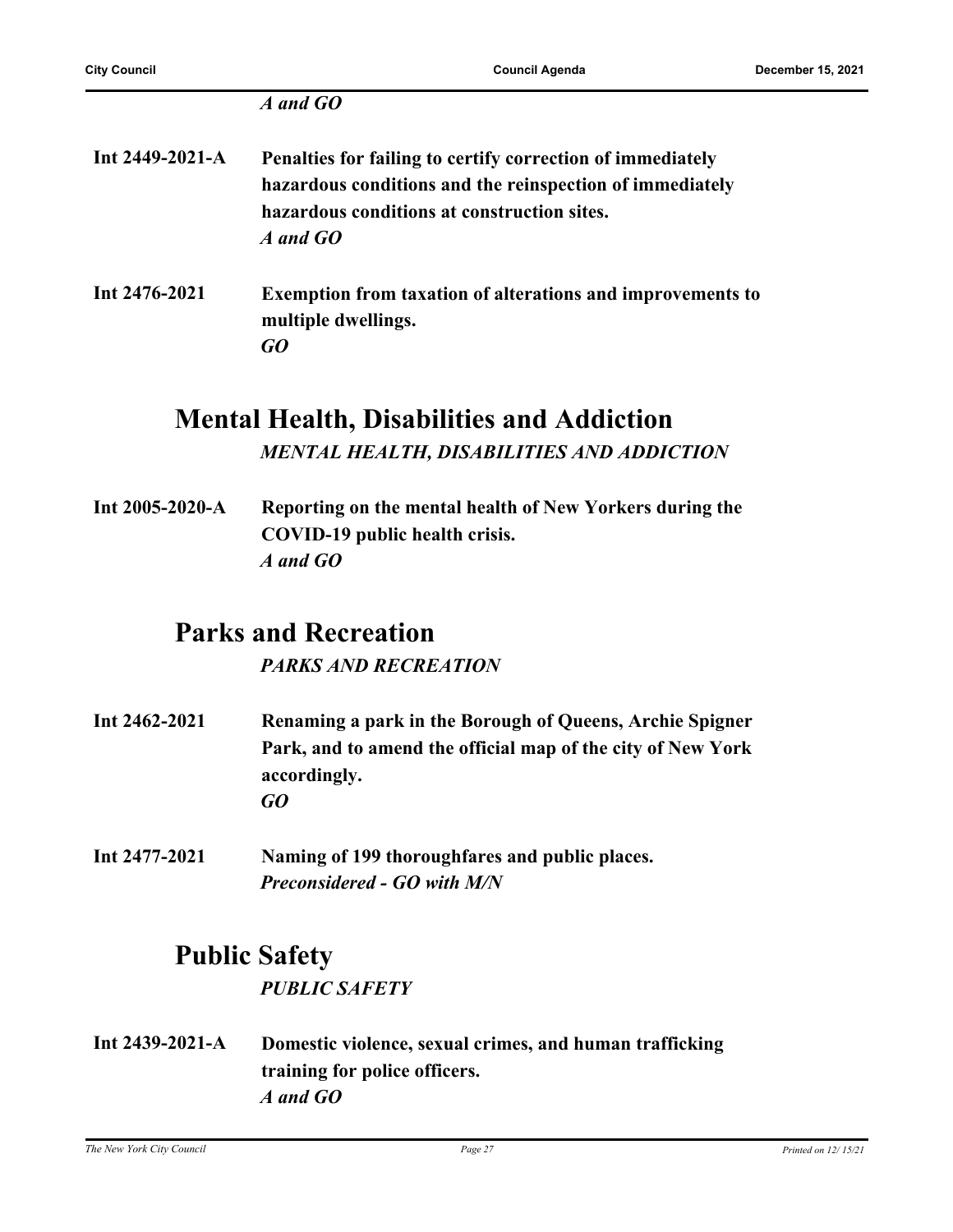## **Rules, Privileges, and Elections** *RULES, PRIVILEGES AND ELECTIONS*

**Res 1878-2021 M 358 - Ms. Gail Nayowith, Board of Health** *Preconsidered - GO*

# **Technology**

#### *TECHNOLOGY*

- **Int 1806-2019-A Reporting on algorithmic tools used by city agencies.** *A and GO*
- **Int 2158-2020-A Designating a geospatial information officer.** *A and GO*

# **Women and Gender Equity**

#### *WOMEN AND GENDER EQUITY*

**Int 2424-2021-B Establishing a street harassment prevention advisory board.** *A and GO*

## **General Orders Calendar**

*GENERAL ORDERS CALENDAR*

- **Int 2443-2021-A Increasing penalties related to using joint living work quarters for artists contrary to zoning.** *GO* **Res 1855-2021 LU 949 - Zoning, Coney Island Amusement Park Project Plan –**
- **Third Amendment to the Special Process Agreement, Brooklyn (20225010 RSY)** *GO*
- **Res 1879-2021 LU 899 Zoning, 175 Park Avenue, Manhattan (C 210412**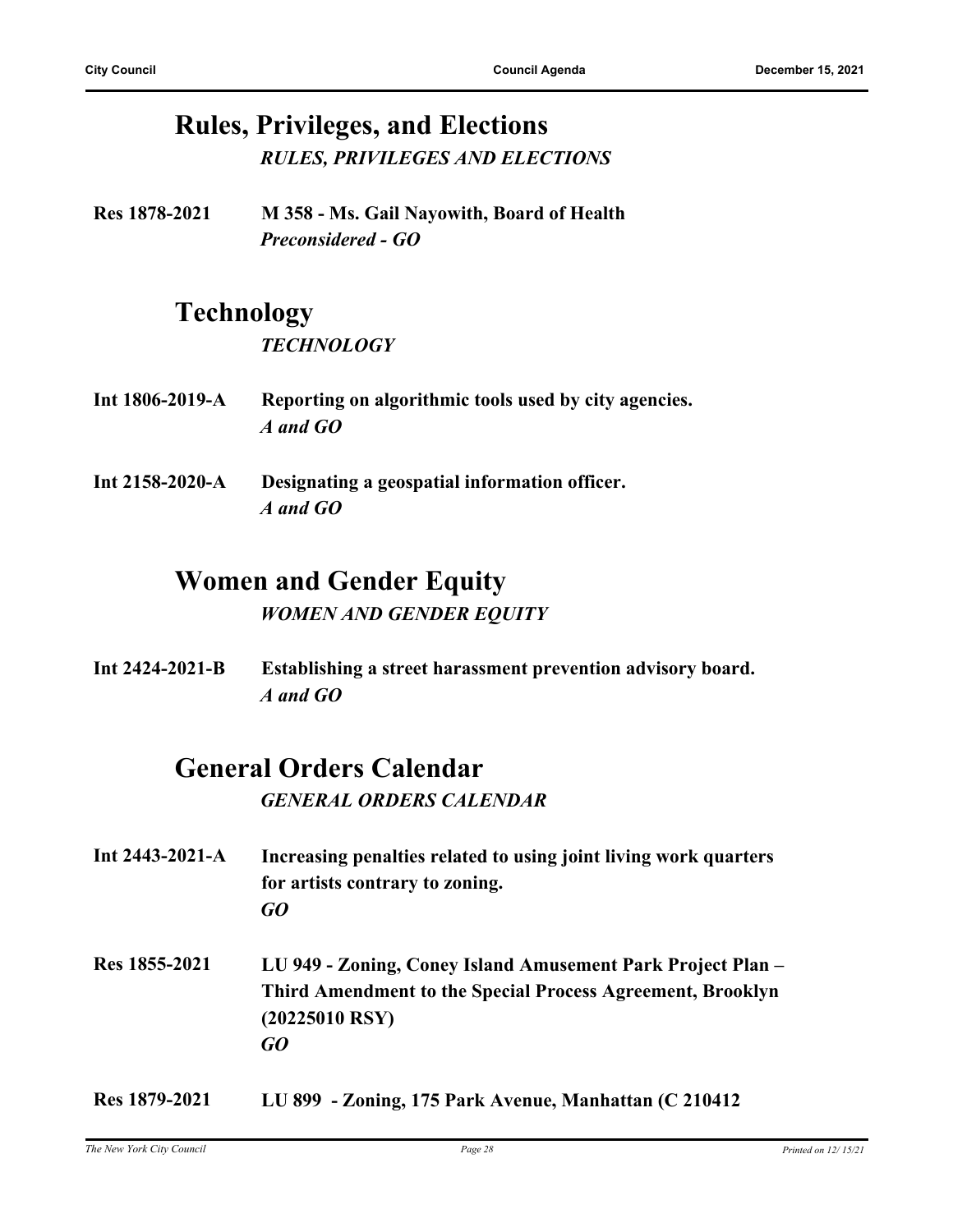|                      | ZSM)                                                      |
|----------------------|-----------------------------------------------------------|
|                      | GQ                                                        |
|                      |                                                           |
| <b>Res</b> 1880-2021 | LU 900 - Zoning, 175 Park Avenue, Manhattan (C 210413     |
|                      | ZSM)                                                      |
|                      | GO                                                        |
|                      |                                                           |
| Res 1881-2021        | LU 901 - Zoning, 175 Park Avenue, Manhattan (C 210414)    |
|                      | ZSM)                                                      |
|                      | GO                                                        |
|                      |                                                           |
|                      |                                                           |
| Res 1882-2021        | LU 902 - Zoning, 175 Park Avenue, Manhattan (C 210415     |
|                      | ZSM)                                                      |
|                      | GO                                                        |
|                      |                                                           |
| Res 1883-2021        | LU 903 - Zoning, 175 Park Avenue, Manhattan (C 210416     |
|                      | ZRM)                                                      |
|                      | GO                                                        |
|                      |                                                           |
| Res 1884-2021        | LU 904 - Zoning, 175 Park Avenue, Manhattan (C 210417     |
|                      | PPM)                                                      |
|                      | GO                                                        |
|                      |                                                           |
| Res 1885-2021        | LU 906 - Zoning, 250 Water Street, Manhattan (C 210438(A) |
|                      | ZSM)                                                      |
|                      | GO                                                        |
|                      |                                                           |
| Res 1886-2021        | LU 907 - Zoning, 250 Water Street, Manhattan (N 210439)   |
|                      | ZRM)                                                      |
|                      | GO                                                        |
|                      |                                                           |
| Res 1887-2021        | LU 914 - Zoning, Special Brooklyn Navy Yard District,     |
|                      | Brooklyn (C 210462 ZMK)                                   |
|                      | GO                                                        |
|                      |                                                           |
| Res 1888-2021        | LU 915 - Zoning, Special Brooklyn Navy Yard District,     |
|                      | <b>Brooklyn (N 210463(A) ZRK)</b>                         |
|                      | GO                                                        |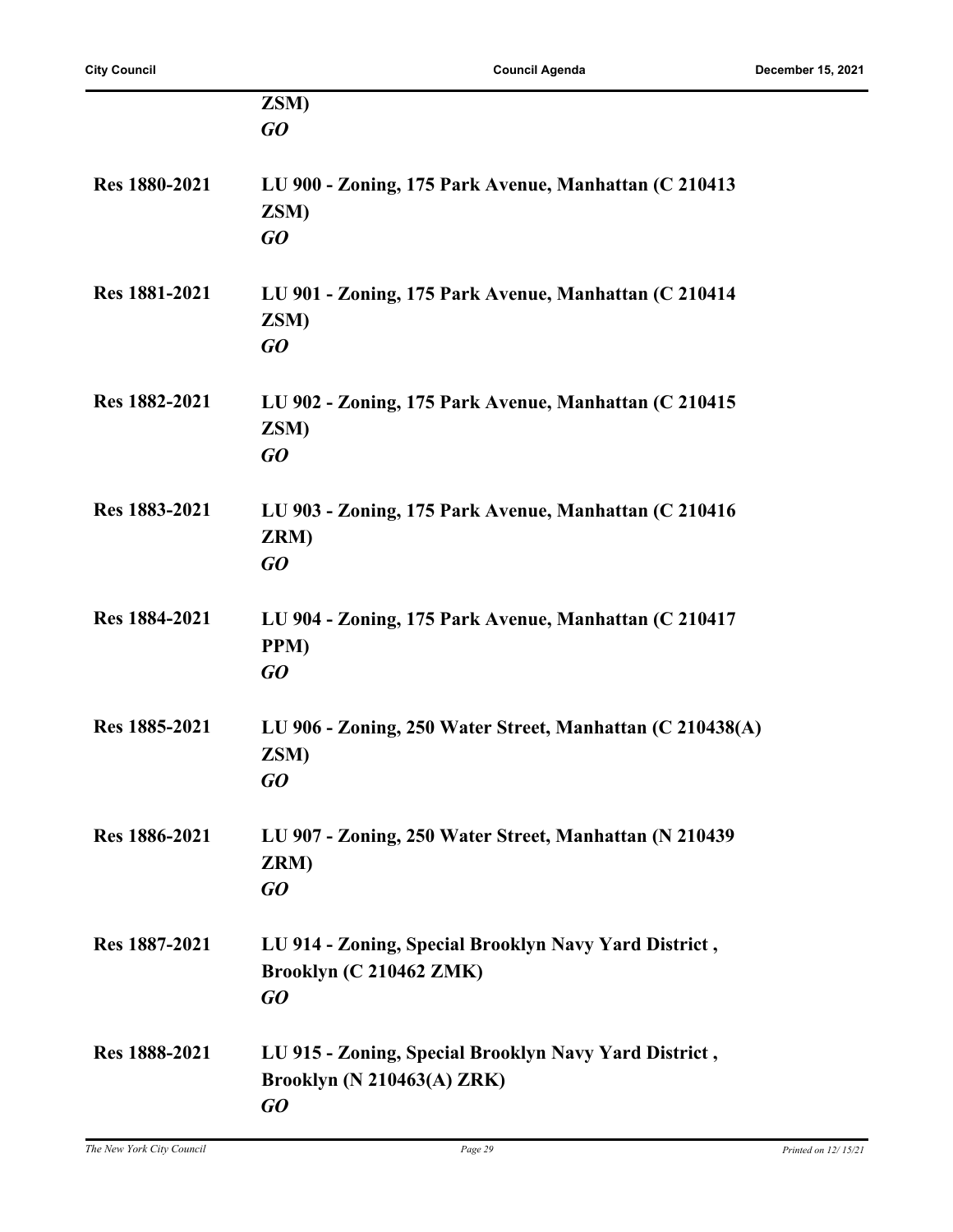| <b>Res</b> 1889-2021 | LU 918 - Zoning, SoHo/NoHo Neighborhood Plan, Manhattan<br>(C 210422 ZMM)<br>GO             |
|----------------------|---------------------------------------------------------------------------------------------|
| <b>Res</b> 1890-2021 | LU 919 - Zoning, SoHo/NoHo Neighborhood Plan, Manhattan<br>(N 210423 ZRM)<br>GO             |
| <b>Res</b> 1891-2021 | LU 924 - Zoning, Fresh II Zoning Text Amendment, Citywide<br>(N 210380 ZRY)<br>GQ           |
| Res 1892-2021        | LU 925 - Zoning, 103-16 Van Wyck Expressway Rezoning,<br><b>Queens (C 210164 ZMQ)</b><br>GO |
| Res 1893-2021        | LU 926 - Zoning, 103-16 Van Wyck Expressway Rezoning,<br><b>Queens (N 210165 ZRQ)</b><br>GO |
| Res 1894-2021        | LU 929 - Zoning, River Ring, Brooklyn (C 220062 ZMK)<br>GO                                  |
| Res 1895-2021        | LU 930 - Zoning, River Ring, Brooklyn (N 220063 ZRK)<br>GO                                  |
| Res 1896-2021        | LU 932 - Zoning, River Ring, Brooklyn (C 220061 MLK)<br>GO                                  |
| Res 1897-2021        | LU 933 - Zoning, River Ring, Brooklyn (C 220064 ZSK)<br>GO                                  |
| Res 1898-2021        | LU 934 - Zoning, River Ring, Brooklyn (N 220065 ZAK)<br>GO                                  |
| Res 1899-2021        | LU 935 - Zoning, River Ring, Brooklyn (C 220070 ZSK)<br>GO                                  |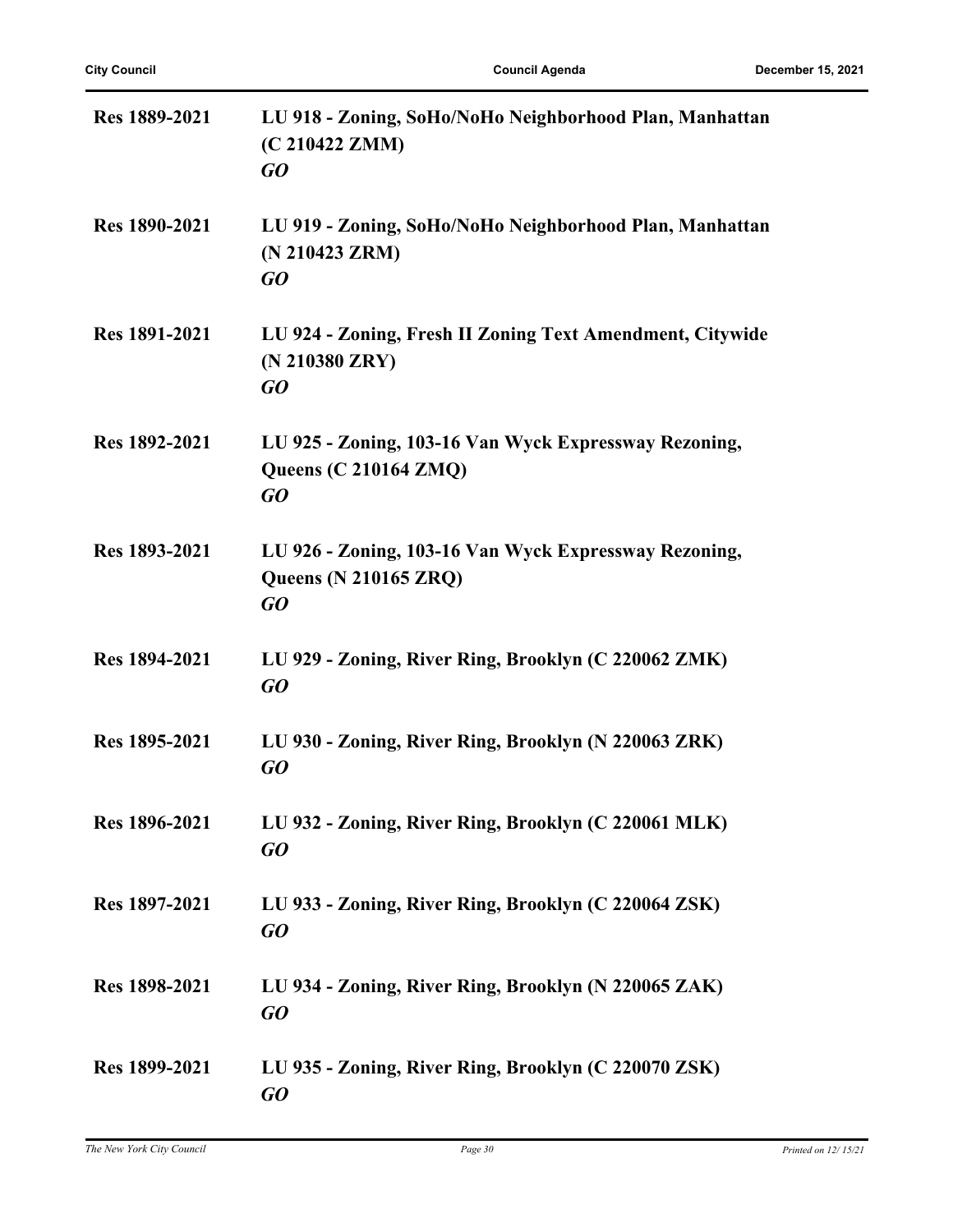| <b>Res</b> 1900-2021 | LU 936 - Zoning, River Ring, Brooklyn (C 210425 MMK)<br>GO                 |
|----------------------|----------------------------------------------------------------------------|
| <b>Res</b> 1901-2021 | LU 938 - Zoning, 160-05 Archer Avenue, Queens (20210232)<br>ZRQ)<br>GO     |
| Res 1902-2021        | LU 950 - Zoning, 79 Quay Street Rezoning, Brooklyn (C<br>210166 ZMK)<br>GO |
| Res 1903-2021        | LU 951 - Zoning, 79 Quay Street Rezoning, Brooklyn (N<br>210167 ZRK)<br>GO |

#### **Introduction & Reading of Bills See Attached 13.**

*INTRODUCTION & READING OF BILLS (SEE BELOW)*

### **14. Discussion of Resolutions** *DISCUSSION OF RESOLUTIONS*

### **15. Resolutions**

#### *RESOLUTIONS*

#### **Res 0204-2018 Declaring May 4th NYC Teachers, Educational Administrators and Education Support Staff Recognition Day**

Resolution declaring May 4th New York City Teachers, Educational Administrators and Education Support Staff Recognition Day in order to recognize and highlight the important work they do to keep our city's schools running and to educate our children and provide a suitable environment for learning.

#### *Adopted by the Committee on Education*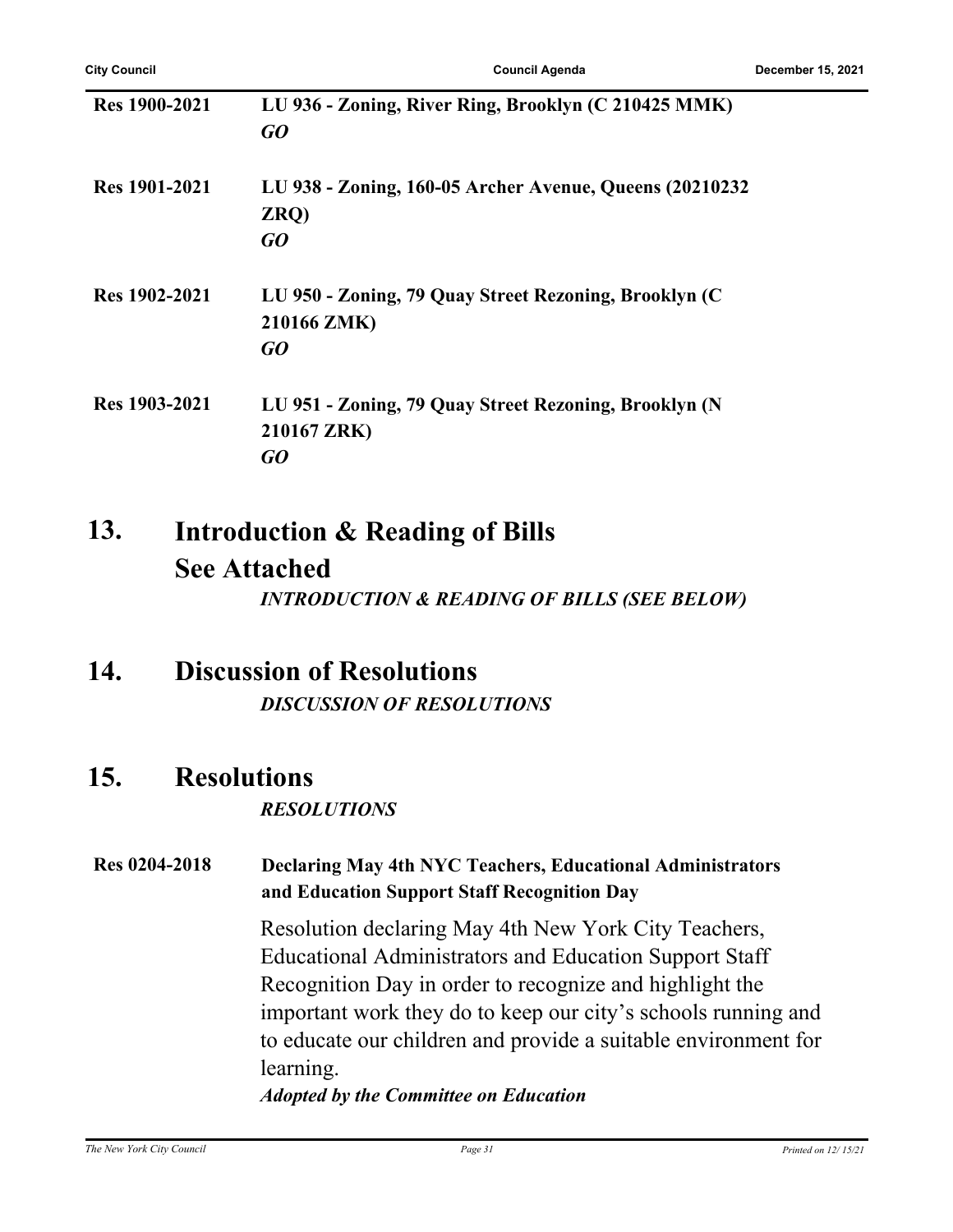| Res 0205-2018        | Include instruction in peaceful conflict resolution as part of the<br>required curriculum in all schools.                                                                                                                                                                                                                                                                                                                                                                                                                                                              |
|----------------------|------------------------------------------------------------------------------------------------------------------------------------------------------------------------------------------------------------------------------------------------------------------------------------------------------------------------------------------------------------------------------------------------------------------------------------------------------------------------------------------------------------------------------------------------------------------------|
|                      | Resolution calling upon the New York City Department of<br>Education, as well as the New York State and federal<br>governments, to include instruction in peaceful conflict<br>resolution as part of the required curriculum in all schools.<br><b>Adopted by the Committee on Education</b>                                                                                                                                                                                                                                                                           |
| Res 0206-2018        | Include in its curriculum requirements, swimming lessons and<br>water safety education to all students in public schools from<br>kindergarten through 12th grade.                                                                                                                                                                                                                                                                                                                                                                                                      |
|                      | Resolution calling upon the State of New York to include in<br>its curriculum requirements, swimming lessons and water<br>safety education to all students in public schools from<br>kindergarten through 12th grade where appropriate and<br>swimming-related instruction, such as water safety and dry<br>land strokes to all students in public schools from kindergarten<br>through 12th grade when their school does not have a pool in<br>the building or is not within 10 miles of a pool where<br>appropriate.<br><b>Adopted by the Committee on Education</b> |
| Res 0207-2018        | DOE to add the history of Haiti, including the Haitian<br>Revolution and the abolition of slavery, to the public schools'<br><b>Black History Month curriculum.</b>                                                                                                                                                                                                                                                                                                                                                                                                    |
|                      | Resolution calling upon the New York City Department of<br>Education to add the history of Haiti, including the Haitian<br>Revolution and the abolition of slavery, to the public schools'<br>Black History Month curriculum.<br><b>Adopted by the Committee on Education</b>                                                                                                                                                                                                                                                                                          |
| <b>Res 0208-2018</b> | DOE to acknowledge the participation of Haitian soldiers in the<br>Siege of Savannah and the impact of the Haitian Revolution on<br>the Louisiana Purchase, by adding these events to the public<br>schools' social studies curriculum.                                                                                                                                                                                                                                                                                                                                |
|                      | Resolution calling on the New York City Department of                                                                                                                                                                                                                                                                                                                                                                                                                                                                                                                  |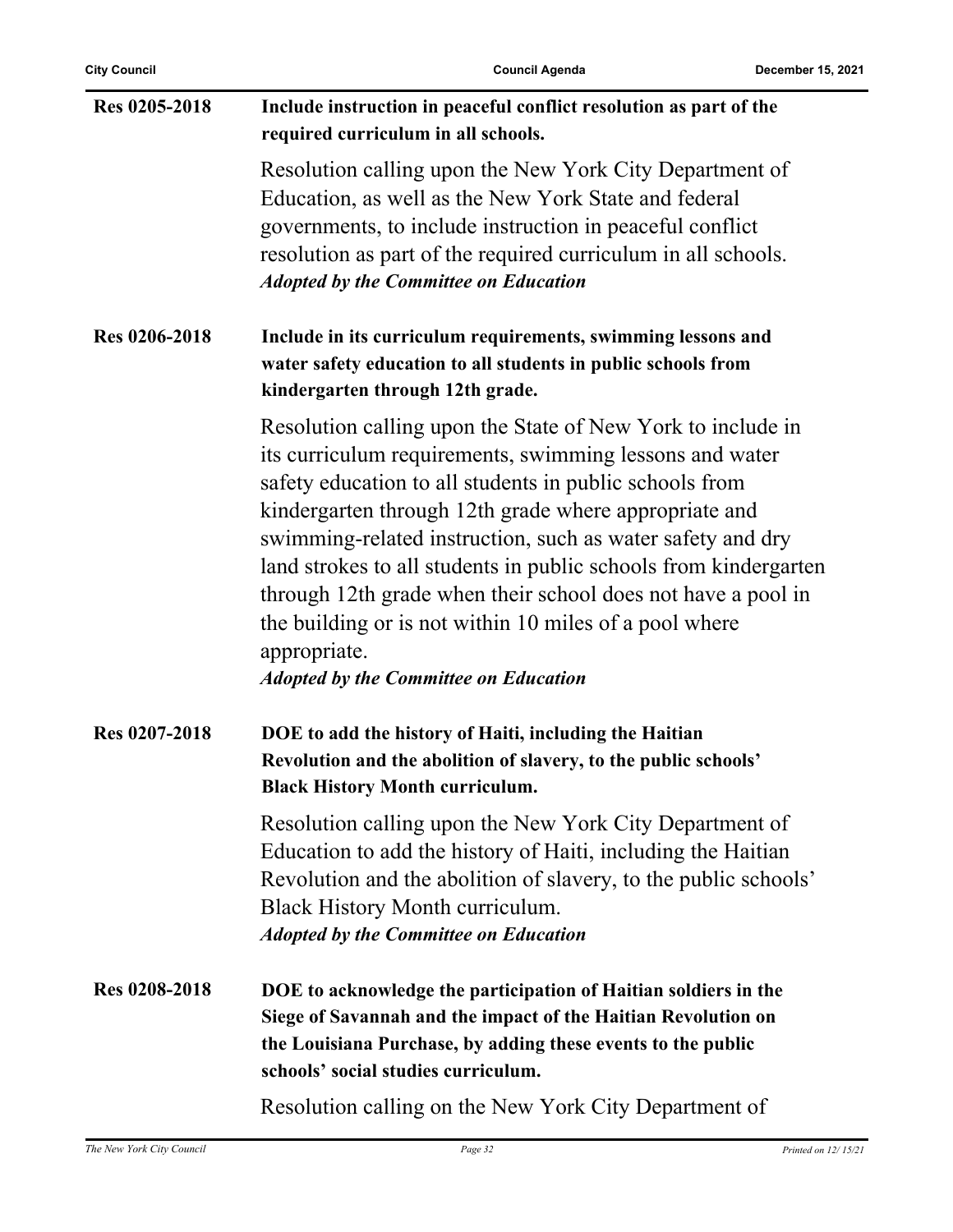l,

|                           | Education to acknowledge the participation of Haitian soldiers                                                                                                                                                                                                      |
|---------------------------|---------------------------------------------------------------------------------------------------------------------------------------------------------------------------------------------------------------------------------------------------------------------|
|                           | in the Siege of Savannah and the impact of the Haitian                                                                                                                                                                                                              |
|                           | Revolution on the Louisiana Purchase, by adding these events                                                                                                                                                                                                        |
|                           |                                                                                                                                                                                                                                                                     |
|                           | to the public schools' social studies curriculum.                                                                                                                                                                                                                   |
|                           | <b>Adopted by the Committee on Education</b>                                                                                                                                                                                                                        |
| <b>Res 0561-2018</b>      | DOE to provide human trafficking prevention training to public<br>school administrators, teachers, and staff.                                                                                                                                                       |
|                           | Resolution calling upon the New York City Department of<br>Education to provide human trafficking prevention training to<br>public school administrators, teachers, and staff.<br><b>Adopted by the Committee on Education</b>                                      |
| Res 0638-2018             | Dept of Health to create stand-alone, self-contained isolation                                                                                                                                                                                                      |
|                           | centers or units for the treatment of patients with infectious                                                                                                                                                                                                      |
|                           | disease due to epidemic, including highly contagious and                                                                                                                                                                                                            |
|                           | airborne diseases.                                                                                                                                                                                                                                                  |
|                           |                                                                                                                                                                                                                                                                     |
|                           | Resolution calling on the New York State Department of<br>Health to create stand-alone, self-contained isolation centers<br>or units for the treatment of patients with infectious disease<br>due to epidemic, including highly contagious and airborne<br>diseases |
|                           | <b>Adopted by the Committee on Health</b>                                                                                                                                                                                                                           |
| <b>Res</b><br>1201-2019-A | <b>Public Housing Emergency Response Act. (H.R.235)</b>                                                                                                                                                                                                             |
|                           | Resolution calling on Congress to pass and the President to<br>sign, H.R.235, the Public Housing Emergency Response Act.<br><b>Amended and Adopted by the Committee on Public Housing</b>                                                                           |
| Res 1222-2020             | <b>Green New Deal for Public Housing Act.</b>                                                                                                                                                                                                                       |
|                           | Resolution calling upon the United States Congress to pass<br>and the President to sign the Green New Deal for Public<br>Housing Act.                                                                                                                               |
|                           |                                                                                                                                                                                                                                                                     |
|                           | <b>Adopted by the Committee on Public Housing</b>                                                                                                                                                                                                                   |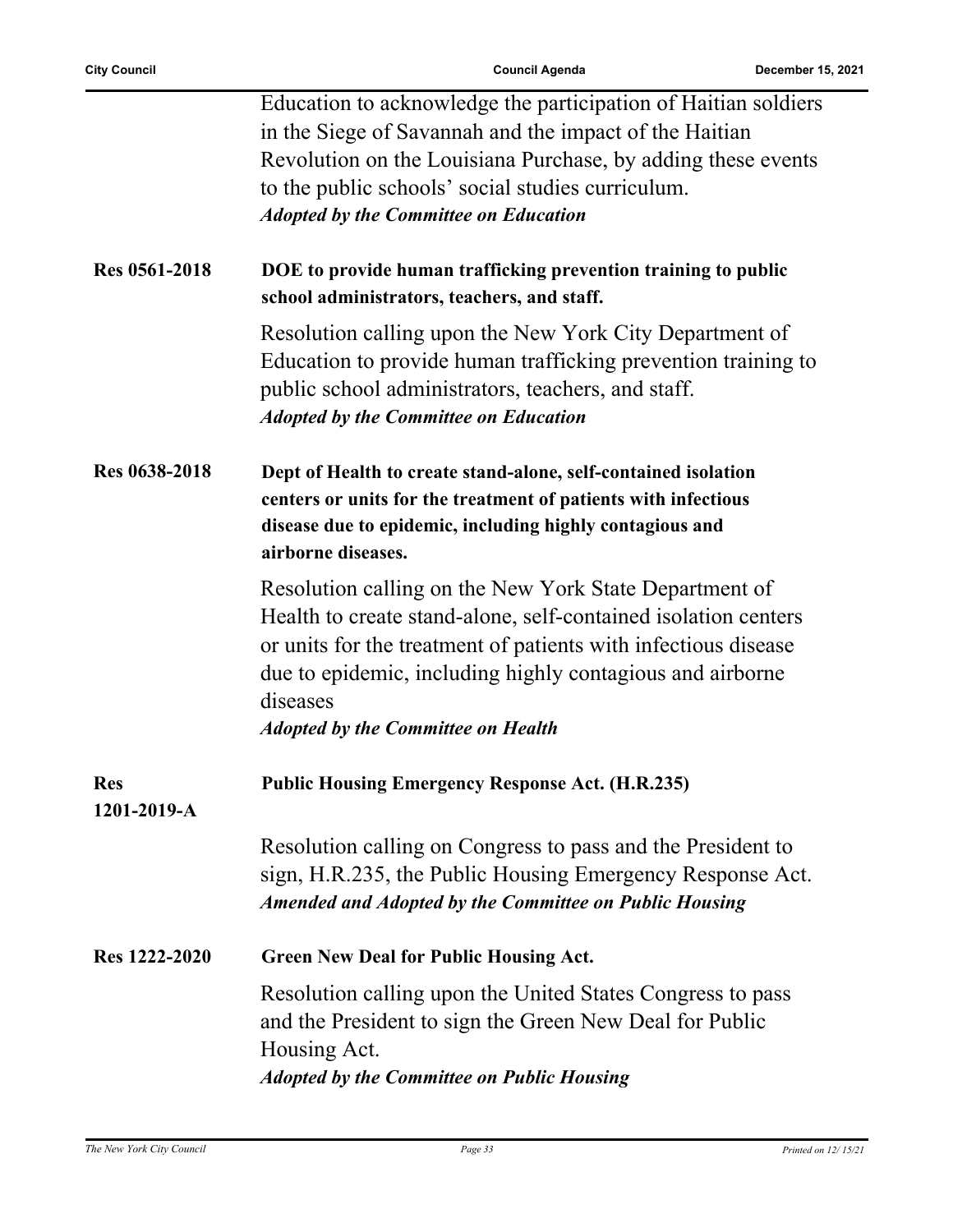| <b>City Council</b> | <b>Council Agenda</b>                                                                        | December 15, 2021 |
|---------------------|----------------------------------------------------------------------------------------------|-------------------|
| Res 1782-2021       | Wandering Officers Act (A7284/S6489)                                                         |                   |
|                     | Resolution calling on the State Legislature to pass, and the                                 |                   |
|                     | Governor to sign, A7284/S6489, known as the Wandering                                        |                   |
|                     | Officers Act, to prohibit the appointment of a person as a                                   |                   |
|                     | police officer if such person has previously been fired as a                                 |                   |
|                     | police officer from any jurisdiction.                                                        |                   |
|                     | <b>Adopted by the Committee on Public Safety</b>                                             |                   |
| <b>Res</b>          | Prohibiting eviction without good cause. (A.5573/S.3082)                                     |                   |
| 1840-2021-A         |                                                                                              |                   |
|                     | Resolution calling upon the New York State Legislature to                                    |                   |
|                     | pass and the Governor to sign A.5573/S.3082, in relation to                                  |                   |
|                     | prohibiting eviction without good cause.                                                     |                   |
|                     | <b>Amended and Adopted by the Committee on Housing and</b>                                   |                   |
|                     | <b>Buildings</b>                                                                             |                   |
| Res 1872-2021       | Declaring December 8 as Sri Guru Tegh Bahadur Jee Day in                                     |                   |
|                     | the city of New York.                                                                        |                   |
|                     | Resolution declaring December 8 as Sri Guru Tegh Bahadur<br>Jee Day in the city of New York. |                   |
|                     | Preconsidered - Adopted by the Committee on Civil and Human<br><b>Rights</b>                 |                   |
|                     |                                                                                              |                   |

## **16. General Discussion** *GENERAL DISCUSSION*

### **17. Extension of Remarks** *EXTENSION OF REMARKS*

### **INTRODUCTION AND READING OF BILLS** *INTRODUCTION AND READING OF BILLS*

**Int 2477-2021** *By The Speaker (Council Member Johnson) and Council Members Adams, Ampry-Samuel, Ayala, Borelli, Brannan, Brooks-Powers,*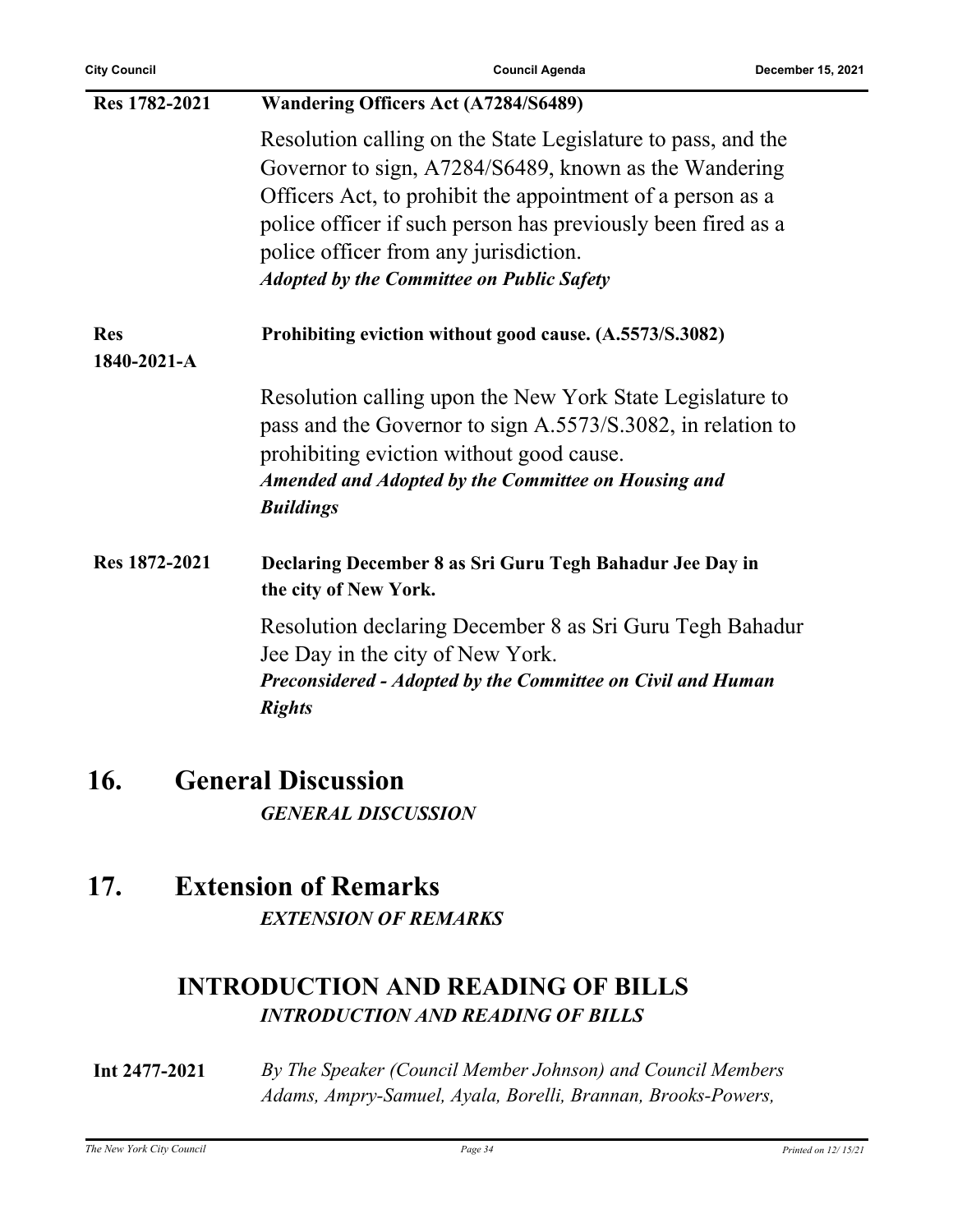*Cabrera, Chin, Cornegy Jr., Cumbo, D. Diaz, R. Diaz Sr., Dinowitz, Dromm, Eugene, Feliz, Gennaro, Gibson, Gjonaj, Grodenchik, Holden, Koo, Koslowitz, Lander, Levin, Levine, Louis, Maisel, Miller, Moya, Perkins, Powers, Riley, Rivera, Rodriguez, Rose, Rosenthal, Salamanca Jr., Treyger, Ulrich, Vallone and Van Bramer*

A Local Law in relation to the naming of 199 thoroughfares and public places, Frances Perkins Place, Borough of Manhattan, TIN PAN ALLEY, Borough of Manhattan, Sumner Redstone Way, Borough of Manhattan, Mother Maude Ford Way, Borough of Queens, Alex Pauline Road, Borough of Queens, Alex Pauline Road, Borough of Queens, Boxing Row, Borough of Brooklyn, Weyman Carey Way, Borough of Brooklyn, Police Officer Randolph Holder Way, Borough of Manhattan, Cicely Tyson Way, Borough of Manhattan, Detective Robert A. Cardona Way, Borough of Manhattan, Hector "Macho" Camacho Way, Borough of Manhattan, John Johnson Way, Borough of the Bronx, Robert "Black Rob" Ross Way, Borough of Manhattan, Pura Belpre Way, Borough of Manhattan, Israel Martinez Way, Borough of the Bronx, Mexico-Tenochtitlan, Borough of Manhattan, Melissa Kruppa Way, Borough of Staten Island, Sharon Nearby Way, Borough of Staten Island, FDNY FF Jimmy Martinez Way, Borough of Staten Island, Anton Updale Way, Borough of Staten Island, Sergeant Leif E. Eikeseth Way, Borough of Staten Island, Ira D Hudson Way USN Pearl Harbor KIA, Borough of Staten Island, SGT Donald W. Tinney Jr. Street, Borough of Staten Island, Firefighter James J. Marshall Jr. Lane, Borough of Staten Island, Firefighter James J. Marshall Sr. Lane, Jennifer Diane Caputo Way, Borough of Staten Island, Dr. Ahmad Jaber Way, Borough of Brooklyn, Joseph Joyce Way, Borough of Brooklyn, Justin Wallace Way, Borough of Queens, Deborah Hoyle Way, Borough of Queens, Father Andrew Struzzieri Way, Borough of Queens, Clarence "SPUD" Josey Jr. Way, Borough of Queens, Neville Facey Way, Borough of Queens, Cathy LeBlanc Way, Borough of Queens, Benjamin Wright Way, Borough of Queens, Stephen Cooper Way,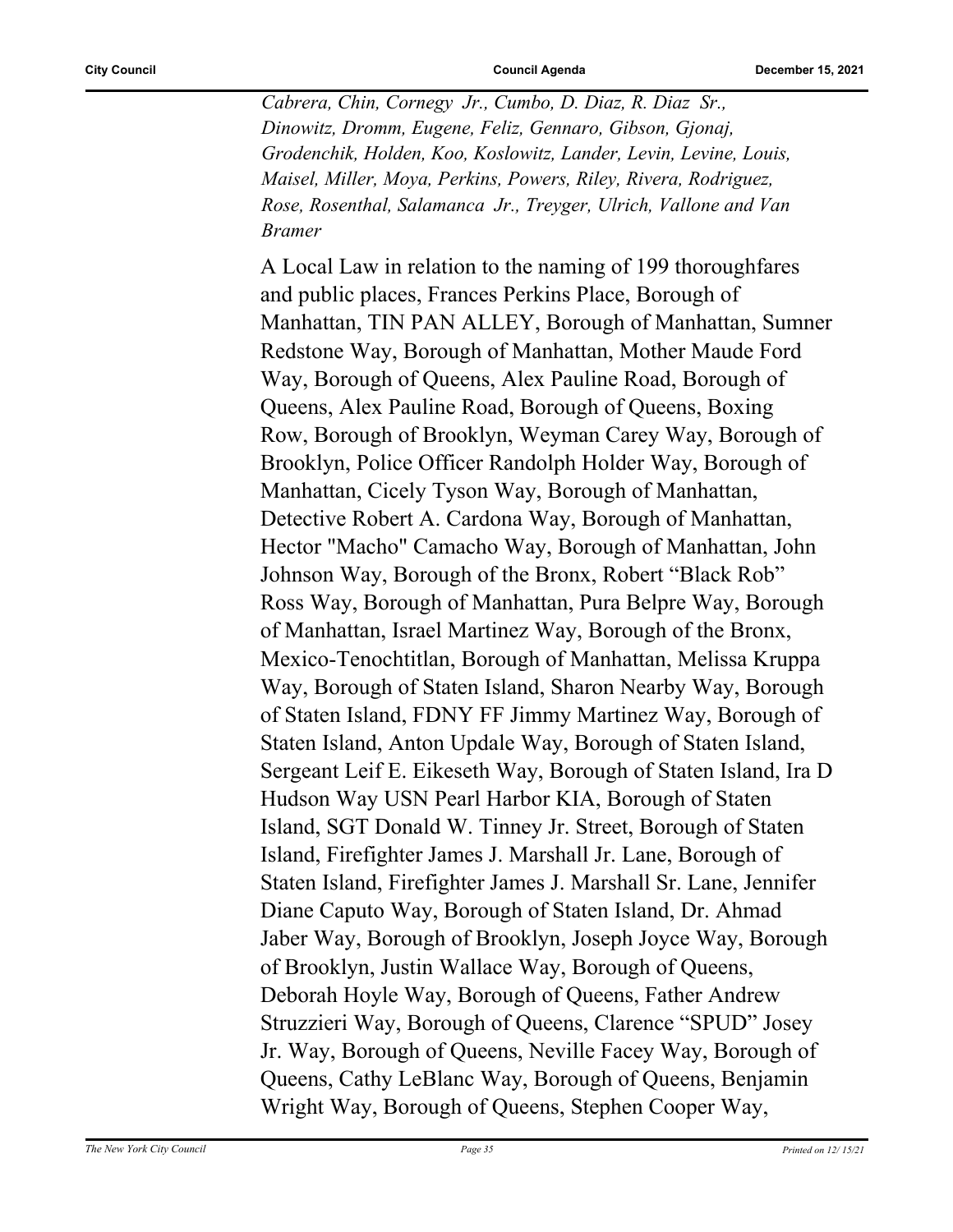Borough of Queens, Darryl E. Greene Way, Borough of Queens, Johnny Pacheco Way, Borough of the Bronx, PFC Buford Brown Way, Borough of the Bronx, Reverend Luciano Soto Way, Borough of the Bronx, Dr. Carolyn G. Williams Way, Borough of the Bronx, Thomasina Bushby Way, Borough of the Bronx, Celia Cruz Salsa Legend, Borough of the Bronx, Sylvester Royer Corner, Borough of the Bronx, William 'Bill' Howard Sr. Way, Borough of Brooklyn, Rev. Dr. Robert E. Cornegy, Sr. Way, Borough of Brooklyn, Dr. Sam Pinn Jr. Way, Borough of Brooklyn, Carmelo Sanchez Way, Borough of the Bronx, Roxanne Reid Way, Borough of the Bronx, Beverly Roberts Way, Borough of the Bronx, Juan Antonio Rossy Way, Borough of the Bronx, John McKelvey Sr. Way Villa Rosa Bonheur, Borough of the Bronx, Tenzing Norgay Sherpa Way, Borough of Queens, Joseph Ricevuto Way, Borough of Queens, Steve Knobel Way, Borough of Queens, Stanley, Kathleen & Robert Rygor Way, Borough of Queens, Monti Castañeda Corner, Borough of Queens, Peter Magnani Way, Borough of Queens, Ebenezer "Ben" Edwards Way, Borough of Brooklyn, Phil Foglia Way, Borough of the Bronx, Joseph Migliucci Way, Borough of the Bronx, Madonia Road, Borough of the Bronx, St. John's Way, Borough of Queens, Little Bangladesh Avenue, Borough of Queens, Eleanor Dowe Blvd, Borough of the Bronx, Curtis Hamilton Way, Borough of the Bronx, Hetty Fox Lane, Borough of the Bronx, Andy "The Barber" Foxe Way, Borough of the Bronx, Winifred A.R. Bama Way, Borough of the Bronx, Bishop Roy Bryant Sr. DD Way, Borough of the Bronx, Hon. Aurelia Greene Way, Borough of the Bronx, Rosella Gregg Way, Borough of the Bronx, Mother Cordelia Gilford Way, Borough of the Bronx, Thomas 'Tommy' A. Solfio Way, Borough of the Bronx, Mario D'Agostino Way, Borough of the Bronx, Conti's Pastry Shoppe Boulevard, Borough of the Bronx, Joe Chiodi Way, Borough of the Bronx, Michael Prince Way, Borough of the Bronx, Ibrahim al-Hamdi Way, Borough of the Bronx, Joseph Oddo Way,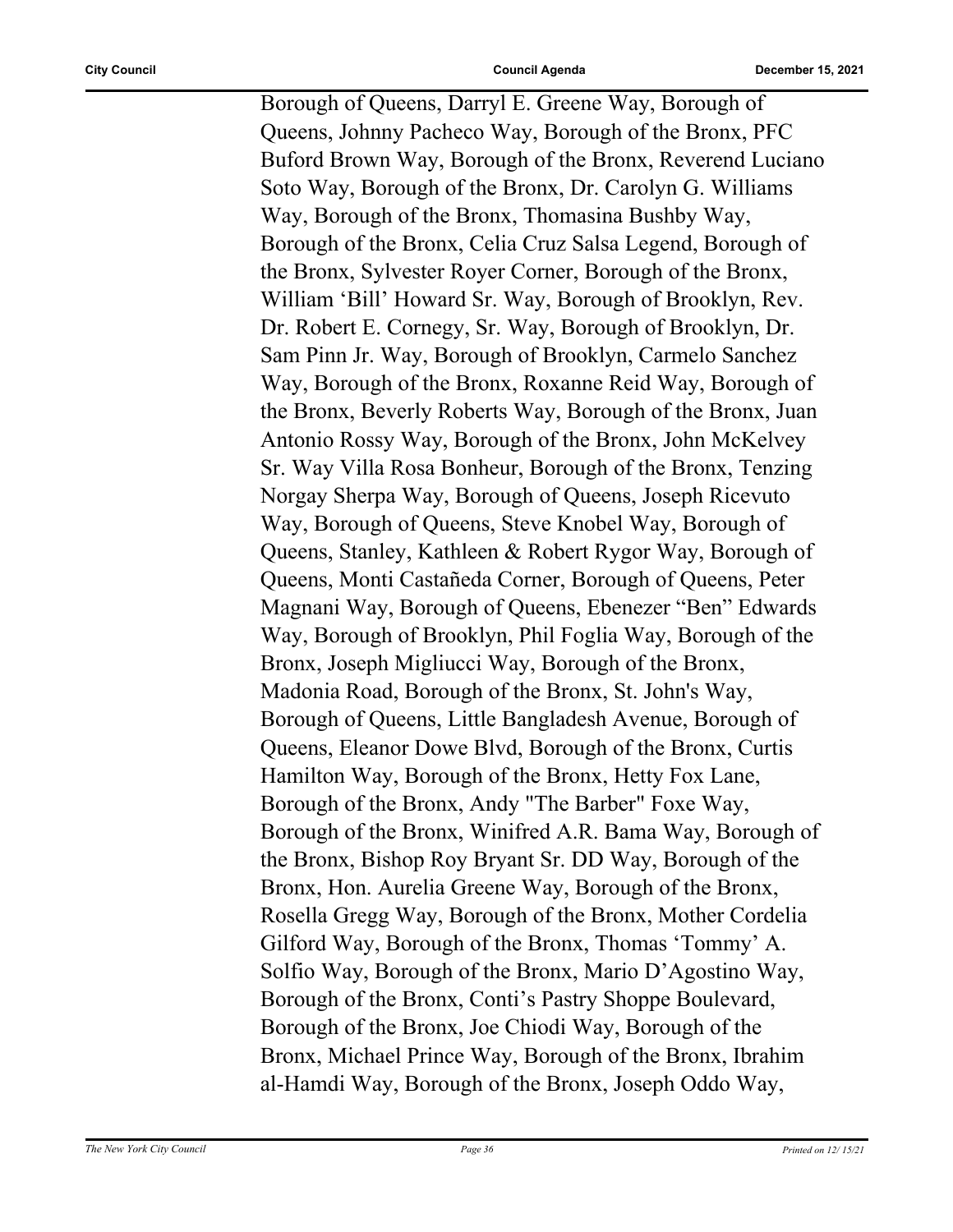Borough of the Bronx, Gjergj Kastrioti Skenderbeu Way, Borough of the Bronx, PePe Cardona Way, Borough of the Bronx, Carmine Palladino Way, Borough of the Bronx, Dominick Schiano Way, Borough of the Bronx, Fan Noli Way, Borough of the Bronx, Melvin "Mel" Doby Memorial Way, Borough of Queens, Reverend Laura G. Lowery Way, Borough of Queens, Union Course Racetrack, Borough of Queens, Maureen Walthers Way, Borough of Queens, Joseph Magnus Way, Borough of Queens, Phil "Scooter" Rizzuto Corner, Borough of Queens, Sarah Whiting Way, Borough of Queens, Ganesh Temple Street, Borough of Queens, Rabbi Dr. Asher Murciano Way, Borough of Queens, Ivan Mrakovcic Way, Borough of Queens, rue Barry Lewis Way, Borough of Queens, Detective Brian Simonsen Way, Borough of Queens, Police Officer FRANK G. MACRI WAY, Borough of Queens, Salvatore "Buddy" Scotto Way, Borough of Brooklyn, Andreas Stylianou Way, Borough of Brooklyn, Joseph Ferris Way, Borough of Brooklyn, Nicholas Heyward Sr. Place, Borough of Brooklyn, Elisa Torres Way, Borough of Brooklyn, District Attorney Kenneth P. Thompson Way, Borough of Brooklyn, Rita's Way, Borough of Brooklyn, Genevieve (Jenny) Eason Way, Borough of Manhattan, David Dinkins Drive, Borough of Manhattan, Rev. Dr. J. G. McCann Way, Borough of Manhattan, Marie Andrée Bichotte Way, Borough of Brooklyn, Frank Scollo Way, Borough of Brooklyn, The Brooklyn/Bedford Park 9/11 Memorial, Borough of Brooklyn, Patrick Solomita Way, Borough of Brooklyn, John A. Cortese Way, Borough of Brooklyn, Dr. Louis A. Grecco Way, Borough of Staten Island, Louis C. Antonelli Way, Borough of Staten Island, BILL MCCREARY WAY. Borough of Queens, Archie Spigner Way, Borough of Queens, Theresa Irene Merritt Way, Borough of Queens, Robert Oliver, Jr. Way, Borough of Queens, Barbara Jackson Way, Borough of Queens, Ortner Vernon Murray, Borough of Queens, Rodney Johnson Way, Borough of Queens, James Edward Heath Way, Borough of Queens, Michael Perna Way,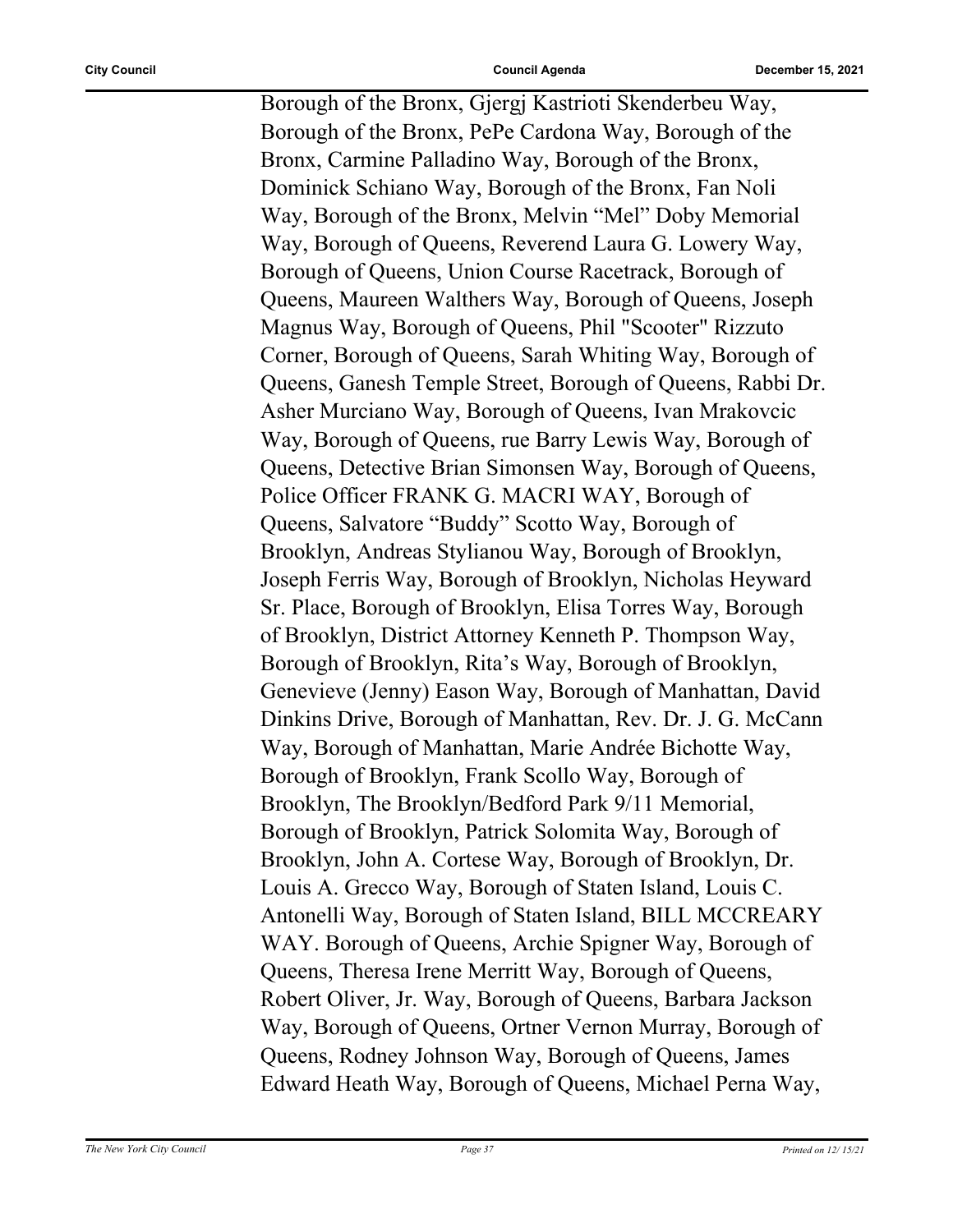Borough of Queens, Mary Moody Way, Borough of Queens, Marguerite Henderson Way, Borough of Queens, Ann Petry Place, Borough of Manhattan, Althea Gibson Street, Borough of Manhattan, Judge Sheila Abdus Salaam Way, Borough of Manhattan, Bishop James P. Roberts, Sr. Way, Borough of Manhattan, Rev. Allen James Way, Borough of Manhattan, Bishop C.M. "Sweet Daddy" Grace Lane, Borough of Manhattan, Audre Lorde Way, Borough of Manhattan, Saint Tikhon Way, Borough of Manhattan, Wynn Handman Way, Borough of Manhattan, Ludie Brown Way, Borough of the Bronx, Vonte S. Murray Way, Borough of the Bronx, Onaje Allan Gumbs Way, Borough of the Bronx, Patricia Wiley Way, Borough of the Bronx, Avenues for Justice Way, Borough of Manhattan, Donald Suggs Jr. Way, Borough of Manhattan, Terrence McNally Way, Borough of Manhattan, Rafael "Bullumba" Landestoy Way, Borough of Manhattan, Isaiah Ché Moronta Way, Borough of Manhattan, Edith Prentiss Way, Borough of Manhattan, Coogan's Way, Borough of Manhattan, Gregorio Luperon High School Way, Borough of Manhattan, Hugo Cabrera Way, Borough of Manhattan, Víctor Víctor Way, Borough of Manhattan, Johnny Ventura Way, Borough of Manhattan, Quisqueya Plaza, Borough of Manhattan, Rev. Maggie Howard Way, Borough of Staten Island, Social Activist Joseph N. Gumbs Way, Borough of Staten Island, Bartolomeo Giove Way, Borough of Staten Island, Principal Marie A. Munoz Way, Borough of Staten Island, James "Jim" Smith Way, Borough of Staten Island, Pearl Harbor Cpl. Vincent Kechner Way, Borough of Staten Island, Eric Garner Way, Borough of Staten Island, Little Liberia Way, Borough of Staten Island, Firefighter Sean D. Kenny Way, Borough of Staten Island, Joseph Triffoglio Way, Borough of Staten Island, Nick Troianiello Way, Borough of Staten Island, Detective James V. Nemorin Way, Borough of Staten Island, Detective Rodney J. Andrews Way, Borough of Staten Island, Vincent Gattullo Way, Borough of Staten Island, Educator Lawrence E. Ambrosino Way,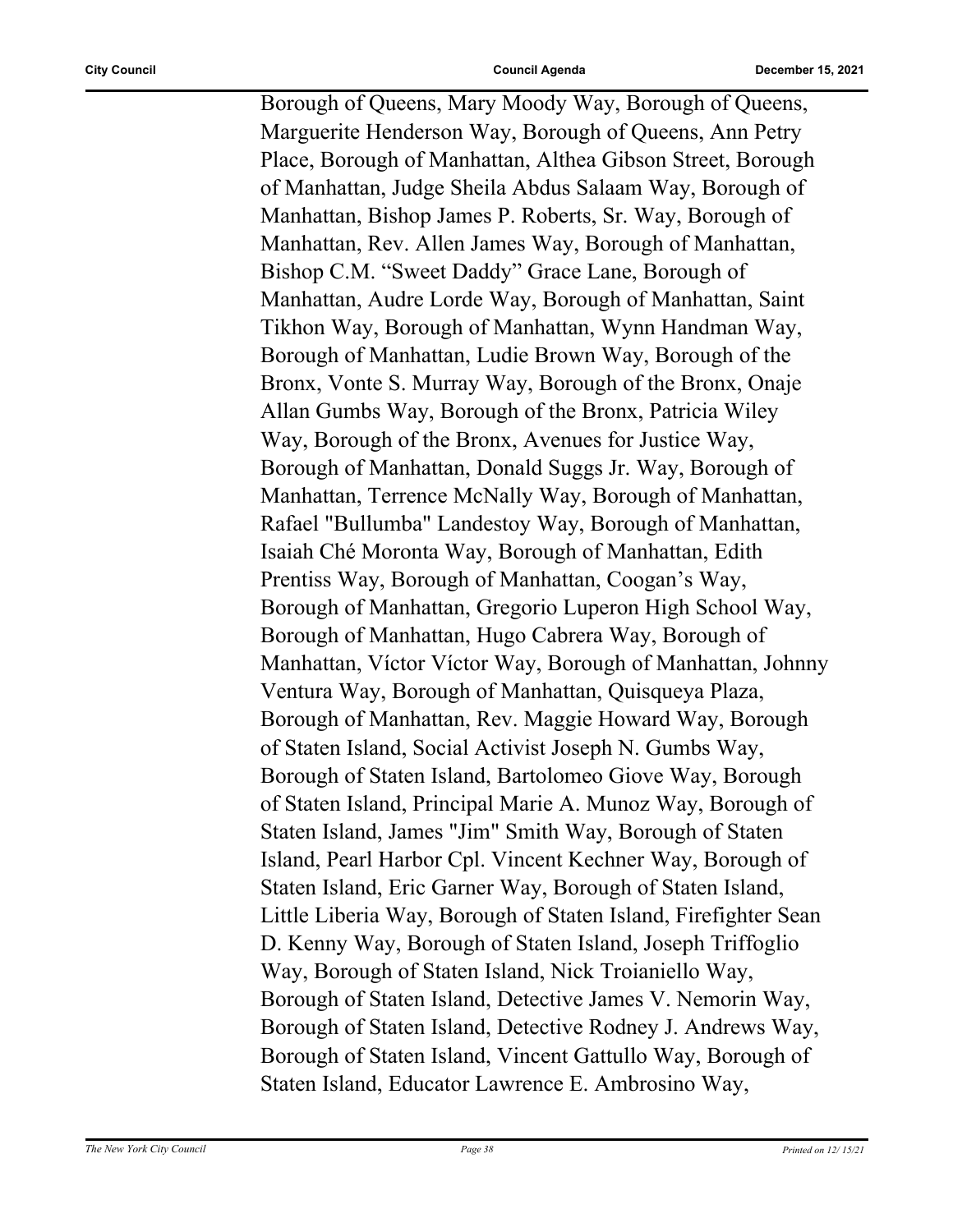Borough of Staten Island, Shimon Peres Place , Borough of Manhattan, Jacques d'Amboise Place, Borough of Manhattan, Freddy Perez Way, Borough of the Bronx, George Rodriguez Way, Borough of the Bronx, Ray Santos Way, Borough of the Bronx, Commissioner Louis E. Rios Way, Borough of the Bronx, Danilo Lachapel Way, Borough of the Bronx, The Point Community Development Corporation Way, Borough of the Bronx, Nos Quedamos Way, Borough of the Bronx, Russell M. Alston Way, Borough of the Bronx, Rev. T. Wendell Foster Way, Borough of the Bronx, P.O. Jorge Luis Gonzalez Way, Borough of the Bronx, Luis Angel "Supa" Torres Way, Borough of the Bronx, Grace Maldonado Way, Borough of the Bronx, Carmen Belén Bermúdez Way, Borough of the Bronx, Mrs. Esther 'Marie' Davis Way, Borough of the Bronx, General Colin L. Powell Way, Borough of the Bronx, Charlotte L. Taylor Way, Borough of Brooklyn, Clare Droesch Way, Borough of Queens, Lew M. Simon Way, Borough of Queens, Scott E. Jordan Way, Borough of Queens, Paul Russo Way, Borough of Queens, Claire Shulman Way, Borough of Queens, FERRIGNO PLACE, Borough of Queens, Ann Jawin Way, Borough of Queens, Little Manila Avenue, Borough of Queens, Daniel Andrews Way, Borough of Queens, Prodigy Way, Borough of Queens, Dre's Way, Borough of Queens, Jose Miranda, Sr. Way, Borough of the Bronx, Urban Health Plan Boulevard, Borough of the Bronx, Pietro Sclafani Way, Borough of Brooklyn, Kenneth Casilla Way, Borough of Brooklyn and the repeal of sections 24 and 48 of local law number 24 for the year 2019, section 27 of local law number 26 for the year 2020, Local Law 17 for the year 1993, sections 7, 22, 38, 40, 57, 61, 70, 77, 80 of local law number 14 for the year 2021, section 4 of local law 110 for the year 2017, section 5 of local law 158 for the year 2019 and section 75 of local law number 62 for the year 2003. *Preconsidered - Parks and Recreation*

**Int 2478-2021** *By Council Member Brannan*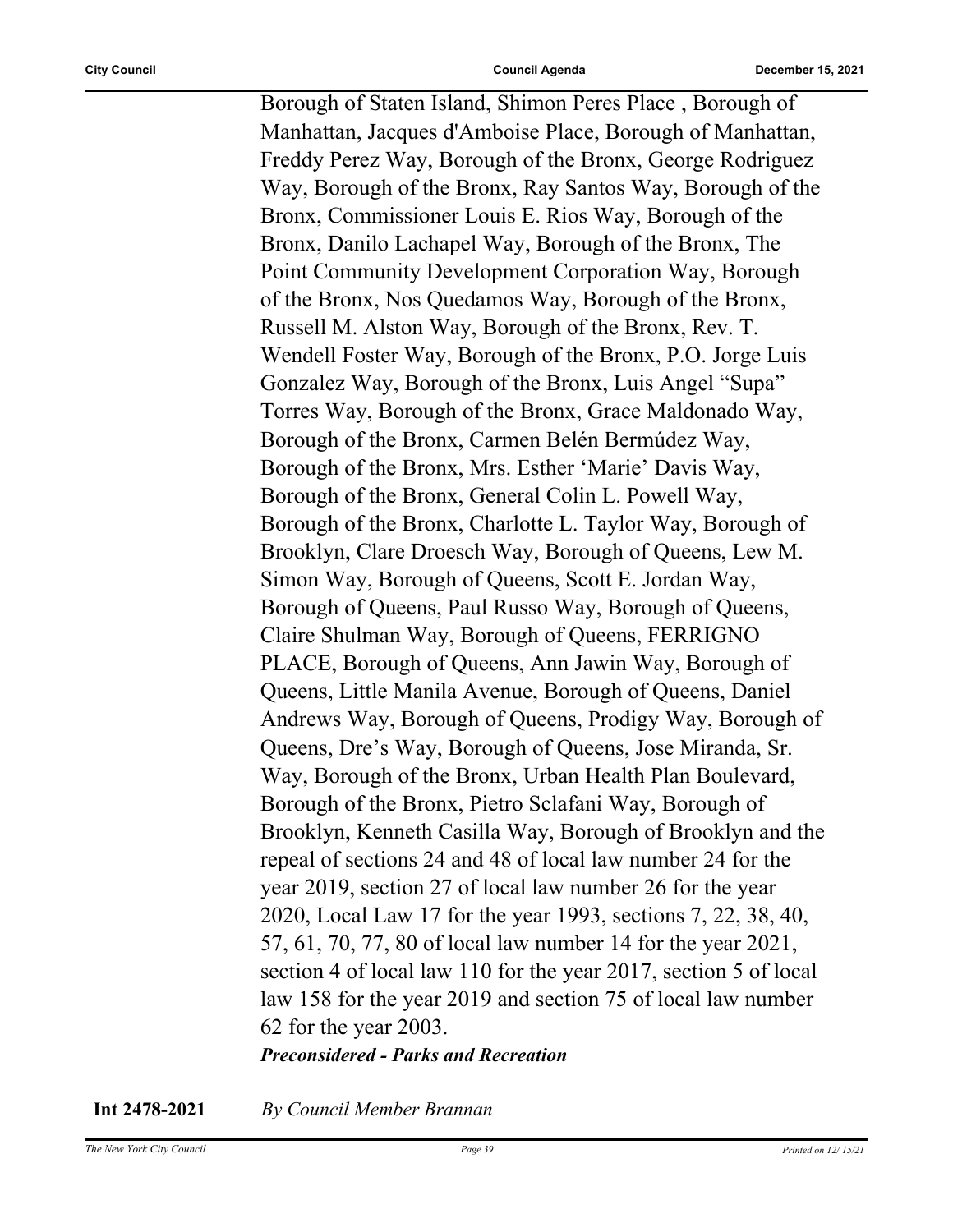|               | A Local Law to amend the New York city charter and the                                                                                                                                                                                                                                              |
|---------------|-----------------------------------------------------------------------------------------------------------------------------------------------------------------------------------------------------------------------------------------------------------------------------------------------------|
|               | administrative code of the city of New York, in relation to                                                                                                                                                                                                                                         |
|               | establishing an office of climate resiliency                                                                                                                                                                                                                                                        |
|               |                                                                                                                                                                                                                                                                                                     |
|               | <b>Resiliency and Waterfronts</b>                                                                                                                                                                                                                                                                   |
| Int 2479-2021 | By Council Member Dinowitz                                                                                                                                                                                                                                                                          |
|               | A Local Law to amend the New York city charter, in relation<br>to requiring information about elections for non-municipal<br>offices, ballot proposals and referenda in the voter guide<br><b>Governmental Operations</b>                                                                           |
| Res 1869-2021 | By Council Member Dromm                                                                                                                                                                                                                                                                             |
|               | Resolution approving the new designation and changes in the<br>designation of certain organizations to receive funding in the<br>Expense Budget.<br><b>Preconsidered - Finance</b>                                                                                                                  |
| Int 2480-2021 | By Council Members Grodenchik and Rosenthal                                                                                                                                                                                                                                                         |
|               | A Local Law to amend the administrative code of the city of<br>New York, in relation to establishing an office of economic<br>analysis and requiring economic analysis of certain proposed<br>local laws<br><b>Finance</b>                                                                          |
| Res 1870-2021 | <b>By Council Member Lander</b>                                                                                                                                                                                                                                                                     |
|               | Resolution supporting an undertaking, subject to<br>appropriation, to pay an entity an amount equivalent to any<br>shortfall in loan payments by taxi medallion owners who have<br>restructured their debt pursuant to the taxi medallion owner<br>relief program<br><b>Preconsidered - Finance</b> |
| Res 1871-2021 | By Council Member Levin                                                                                                                                                                                                                                                                             |
|               | Resolution calling upon the New York State Legislature to<br>pass, and the Governor to sign, A.8356/S.7485, which would<br>establish contingency management services for persons with                                                                                                               |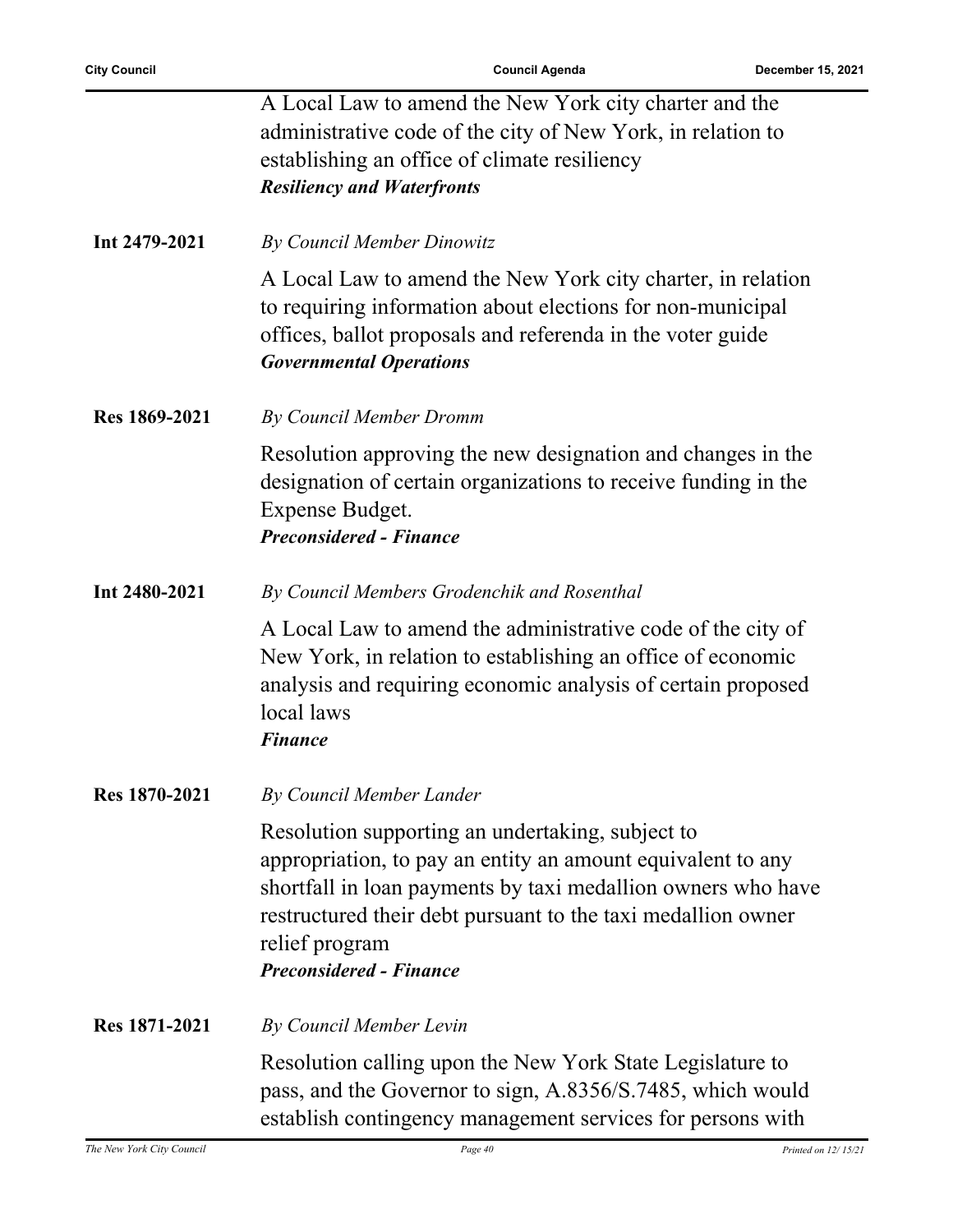|               | substance use disorders to incentivize abstaining from opioids,<br>stimulants and other substances.<br><b>Health</b>                                                                                                                                                                   |
|---------------|----------------------------------------------------------------------------------------------------------------------------------------------------------------------------------------------------------------------------------------------------------------------------------------|
| Int 2481-2021 | By The Public Advocate (Mr. Williams)                                                                                                                                                                                                                                                  |
|               | A Local Law to amend the administrative code of the city of<br>New York, in relation to requiring the police department to<br>report on police-civilian investigative encounters<br><b>Public Safety</b>                                                                               |
| Res 1872-2021 | By Council Member Vallone (by request of the Mayor)                                                                                                                                                                                                                                    |
|               | Resolution declaring December 8 as Sri Guru Tegh Bahadur<br>Jee Day in the city of New York.<br><b>Preconsidered - Civil and Human Rights</b>                                                                                                                                          |
| Int 2482-2021 | By Council Member Yeger                                                                                                                                                                                                                                                                |
|               | A Local Law to amend the administrative code of the city of<br>New York, in relation to limiting increases of occupancy fees<br>for self-storage units and restricting the reasons for<br>termination of an occupancy agreement<br><b>Consumer Affairs and Business Licensing</b>      |
| Int 2483-2021 | By Council Member Yeger                                                                                                                                                                                                                                                                |
|               | A Local Law to amend the administrative code of the city of<br>New York, in relation to the imposition of interest for the<br>nonpayment of taxes on certain real property for the duration<br>of the COVID-19 disaster emergency declared by the state<br><b>Finance</b>              |
| Int 2484-2021 | By Council Member Yeger                                                                                                                                                                                                                                                                |
|               | A Local Law to amend the administrative code of the city of<br>New York, in relation to the campaign finance board creating<br>and maintaining reporting system software for the conflicts of<br>interest board with regards to legal defense trusts<br><b>Governmental Operations</b> |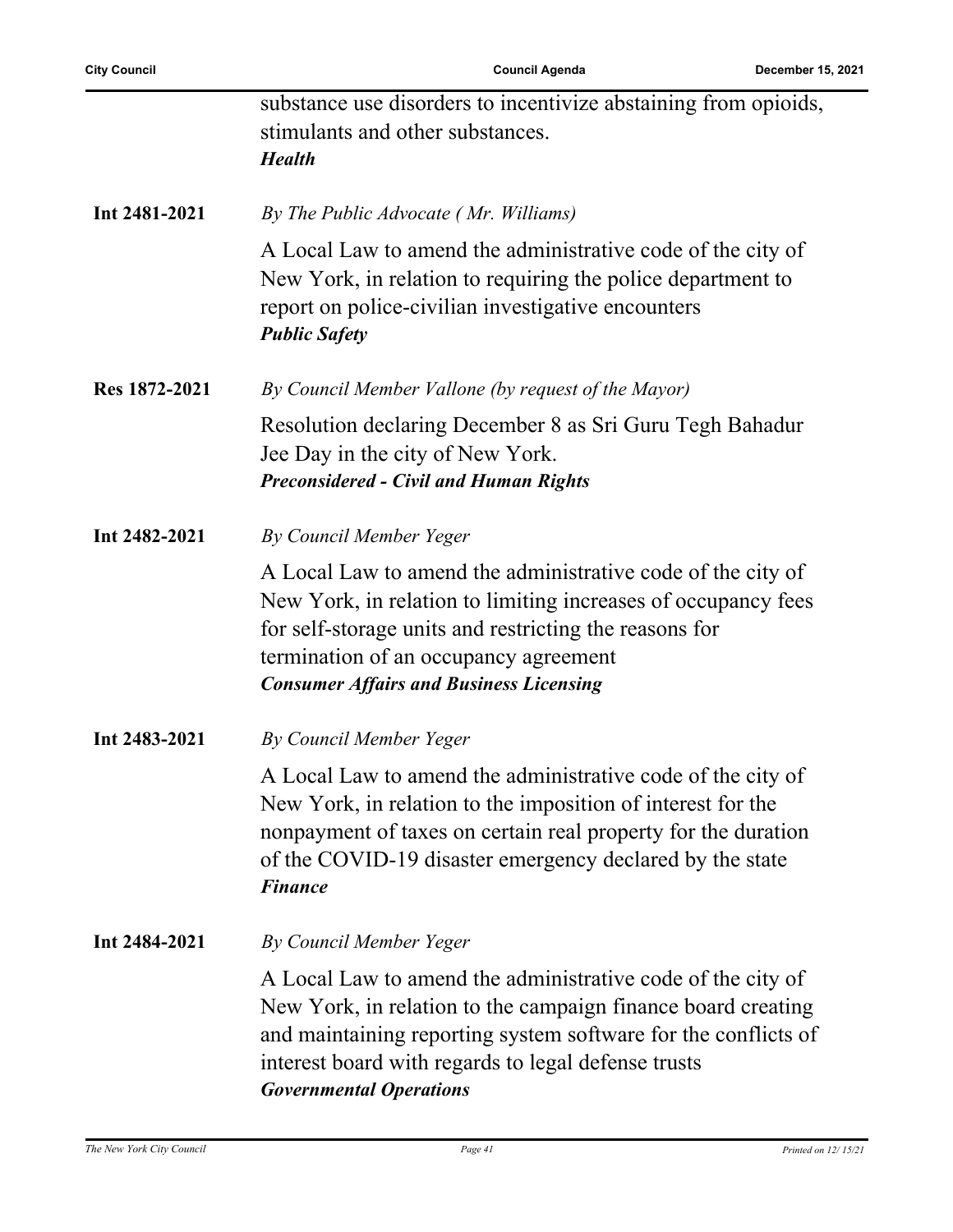| Int 2485-2021 | By Council Member Yeger                                                                                                                                                                                                                                                      |
|---------------|------------------------------------------------------------------------------------------------------------------------------------------------------------------------------------------------------------------------------------------------------------------------------|
|               | A Local Law to amend the New York city charter, in relation<br>to removing the requirement for special elections for all<br>municipal offices, except mayor, if the vacancy occurs within<br>190 days or less of the next primary election<br><b>Governmental Operations</b> |
| Int 2486-2021 | By Council Member Yeger                                                                                                                                                                                                                                                      |
|               | A Local Law to amend the administrative code of the city of<br>New York, in relation to reports on exterior wall inspections<br><b>Housing and Buildings</b>                                                                                                                 |
| Int 2487-2021 | By Council Member Yeger                                                                                                                                                                                                                                                      |
|               | A Local Law in relation to establishing a temporary program<br>to resolve certain outstanding reports and associated unpaid<br>civil penalties required by the department of buildings and<br>reporting in relation thereto<br><b>Housing and Buildings</b>                  |
| Int 2488-2021 | By Council Member Yeger                                                                                                                                                                                                                                                      |
|               | A Local Law to amend the administrative code of the city of<br>New York, in relation to requiring 311 to provide information<br>about notices of violation<br><b>Technology</b>                                                                                              |
| Int 2489-2021 | By Council Member Yeger                                                                                                                                                                                                                                                      |
|               | A Local Law to amend the administrative code of the city New<br>York, in relation to the penalty for violations of alternate side<br>parking rules<br><b>Transportation</b>                                                                                                  |
| Res 1873-2021 | By Council Member Yeger                                                                                                                                                                                                                                                      |
|               | Resolution to amend chapter II of the Rules of the Council in<br>relation to a prohibition against using funds from operating<br>expenses for certain travel expenses                                                                                                        |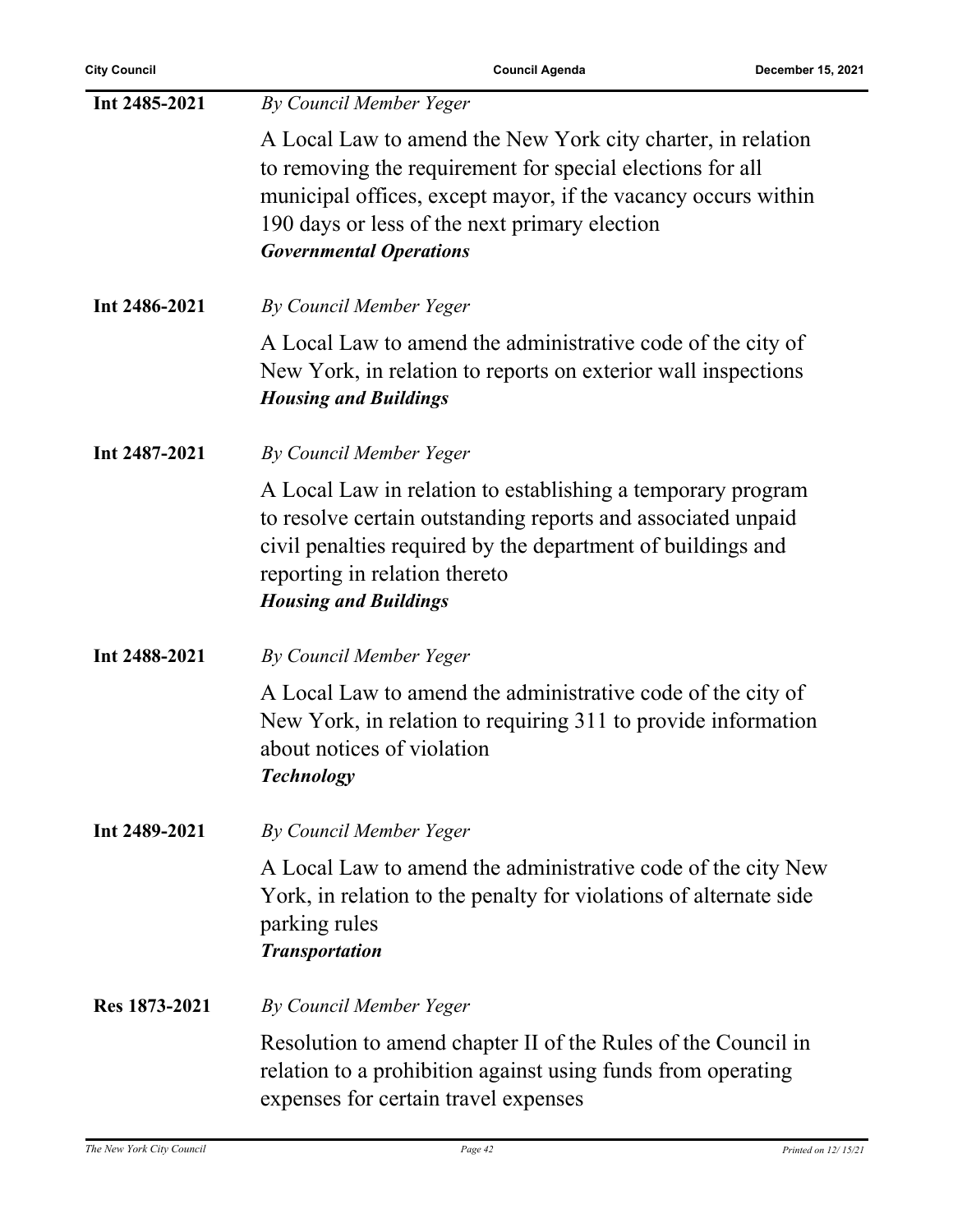|               | <b>Rules, Privileges and Elections</b>                                                                                                                                                                                                                                                                                                                                                                                                                                                                                                                                                                                                                                                                                                                                 |
|---------------|------------------------------------------------------------------------------------------------------------------------------------------------------------------------------------------------------------------------------------------------------------------------------------------------------------------------------------------------------------------------------------------------------------------------------------------------------------------------------------------------------------------------------------------------------------------------------------------------------------------------------------------------------------------------------------------------------------------------------------------------------------------------|
| Res 1874-2021 | By Council Member Yeger                                                                                                                                                                                                                                                                                                                                                                                                                                                                                                                                                                                                                                                                                                                                                |
|               | Resolution to amend chapter II of the Rules of the Council in<br>relation to limiting the salaries of Council employees.<br><b>Rules, Privileges and Elections</b>                                                                                                                                                                                                                                                                                                                                                                                                                                                                                                                                                                                                     |
| Res 1875-2021 | By Council Member Yeger                                                                                                                                                                                                                                                                                                                                                                                                                                                                                                                                                                                                                                                                                                                                                |
|               | Resolution to amend chapter II of the Rules of the Council, in<br>relation to restricting approval of earning outside earned<br>income to the Conflicts of Interest Board.<br><b>Rules, Privileges and Elections</b>                                                                                                                                                                                                                                                                                                                                                                                                                                                                                                                                                   |
| LU 0958-2021  | By Council Member Salamanca Jr.                                                                                                                                                                                                                                                                                                                                                                                                                                                                                                                                                                                                                                                                                                                                        |
|               | Application No. C 210453 ZSM (415 Madison Avenue)<br>submitted by 415 Madison Avenue LLC pursuant to Sections<br>197-c and 201 of the New York City Charter for the grant of a<br>special permit pursuant to Section 81-645 of the Zoning<br>Resolution to allow an increase in the amount of floor area<br>ratio permitted on a qualifying site where an above-grade<br>public concourse, in the form of an open publicly accessible<br>space is provided, in connection with a proposed commercial<br>building, on property located at 415 Madison Avenue (Block<br>1284, Lot 21), in a C5-3 District, within the Special Midtown<br>District (Southern Subarea), Borough of Manhattan,<br>Community District, Council District 4.<br><b>Zoning &amp; Franchises</b> |
| LU 0959-2021  | By Council Member Salamanca Jr.                                                                                                                                                                                                                                                                                                                                                                                                                                                                                                                                                                                                                                                                                                                                        |
|               | Application No. C 210454 ZSM (415 Madison Avenue)<br>submitted by 415 Madison Avenue LLC pursuant to Sections<br>197-c and 201 of the New York City Charter for, in<br>conjunction with the related special permit pursuant to<br>Section 81-645, the grant of a special permit pursuant to<br>Section 81-685 of the Zoning Resolution, to modify: the<br>height and setback requirements of Section 81-27 (Alternate                                                                                                                                                                                                                                                                                                                                                  |